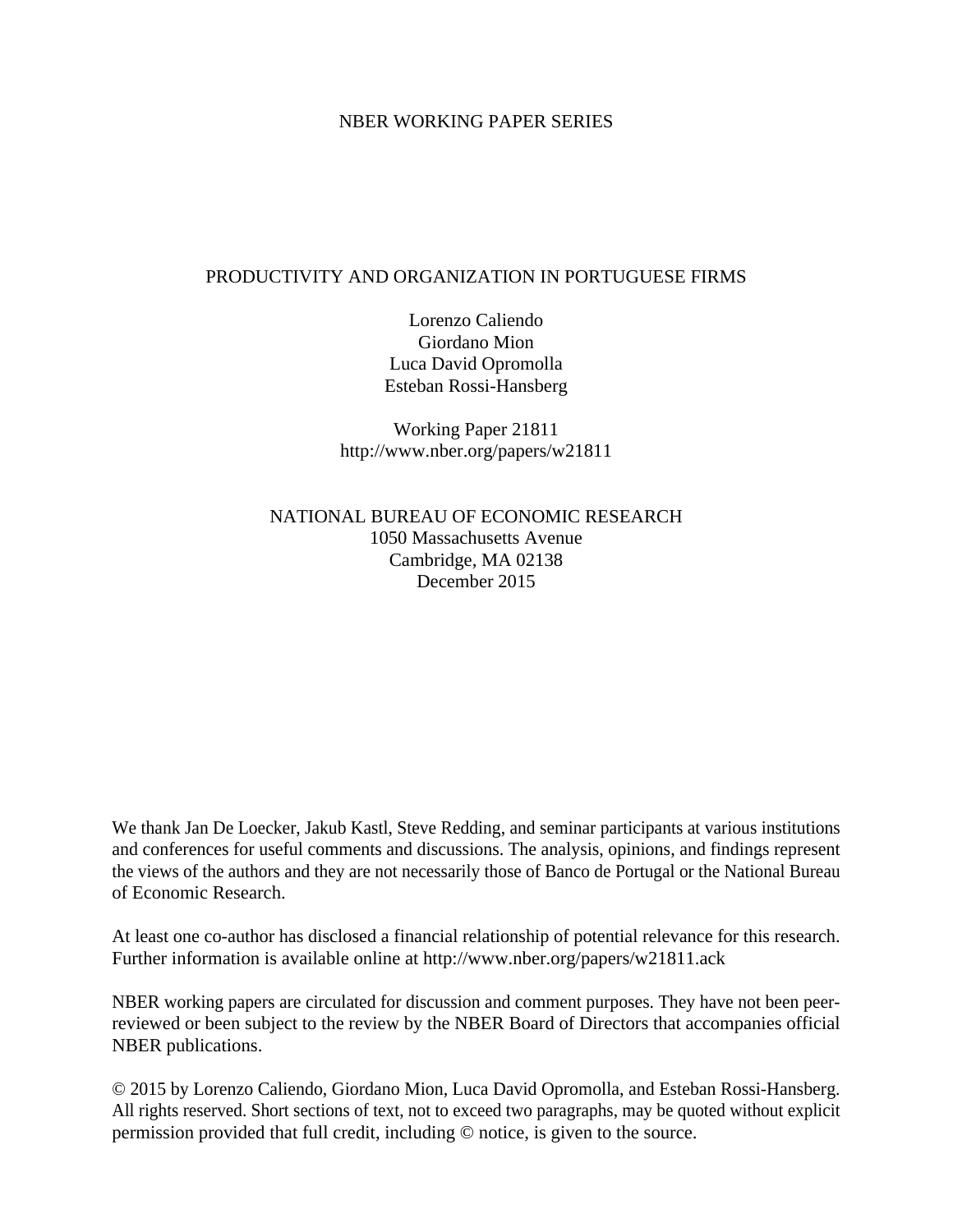Productivity and Organization in Portuguese Firms Lorenzo Caliendo, Giordano Mion, Luca David Opromolla, and Esteban Rossi-Hansberg NBER Working Paper No. 21811 December 2015 JEL No. D22,D24,F16,J24,J31,L23

## **ABSTRACT**

The productivity of firms is, at least partly, determined by a firm's actions and decisions. One of these decisions involves the organization of production in terms of the number of layers of management the firm decides to employ. Using detailed employer-employee matched data and firm production quantity and input data for Portuguese firms, we study the endogenous response of revenue-based and quantity-based productivity to a change in layers: a firm reorganization. We show that as a result of an exogenous demand or productivity shock that makes the firm reorganize and add a management layer, quantity based productivity increases by about 4%, while revenue-based productivity drops by more than 4%. Such a reorganization makes the firm more productive, but also increases the quantity produced to an extent that lowers the price charged by the firm and, as a result, its revenue-based productivity.

Lorenzo Caliendo Yale University School of Management 135 Prospect Street New Haven, CT 06520 and NBER lorenzo.caliendo@yale.edu

Giordano Mion Room 220, Jubilee Building University of Sussex BN1 9SL, Falmer, Brighton United Kingdom and CEPR, CEP, and CESifo g.mion@lse.ac.uk

Luca David Opromolla Banco de Portugal Departamento de Estudos Económicos Rua Francisco Ribeiro, 2 1150-165 Lisboa Portugal and CEPR, CESifo and UECE luca.opromolla@nyu.edu

Esteban Rossi-Hansberg Princeton University Department of Economics Fisher Hall Princeton, NJ 08544-1021 and NBER erossi@princeton.edu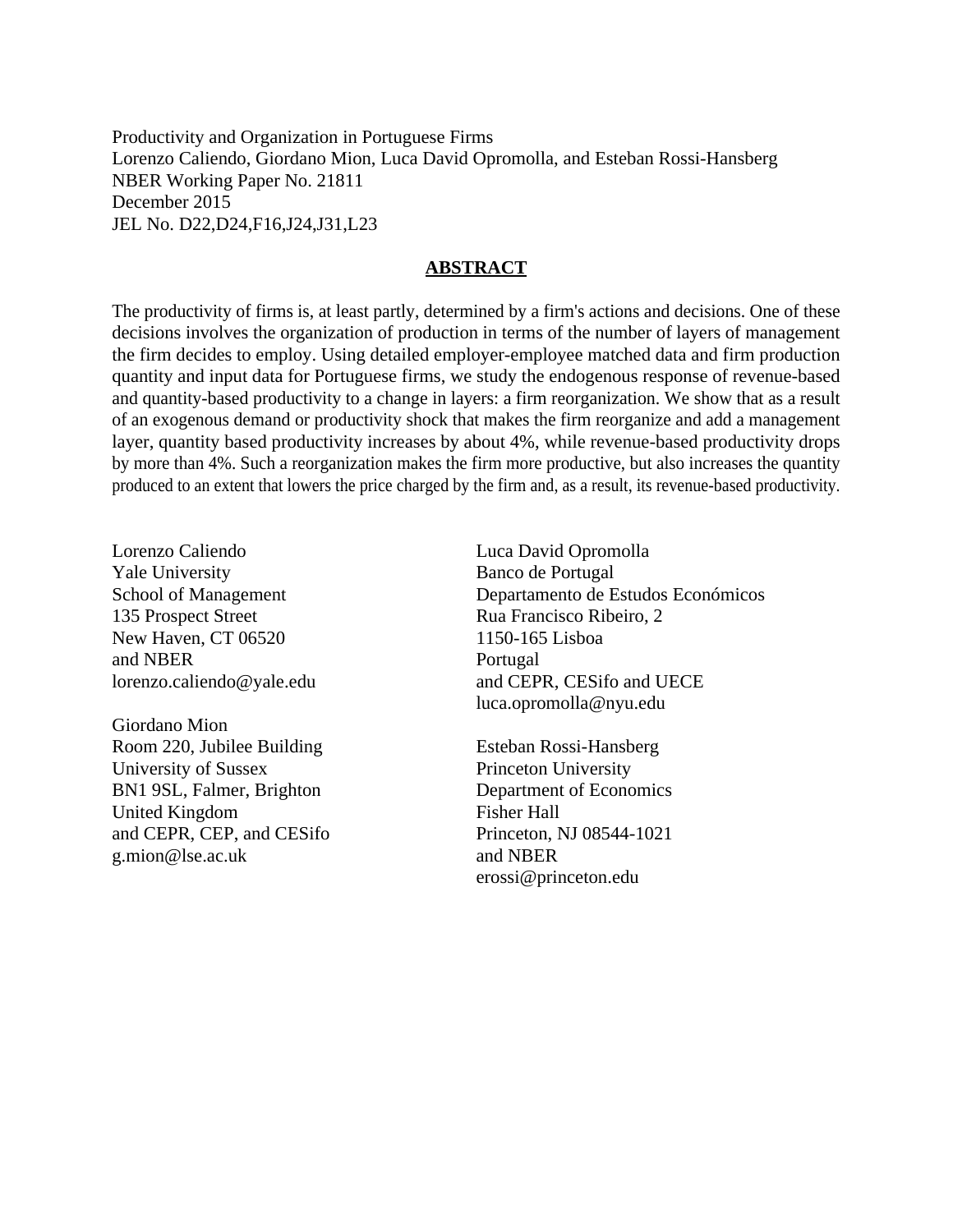# Productivity and Organization in Portuguese Firms

Lorenzo Caliendo Giordano Mion

Yale University University of Sussex

Luca David Opromolla Esteban Rossi-Hansberg Banco de Portugal Princeton University

December 7, 2015

#### Abstract

The productivity of firms is, at least partly, determined by a firm's actions and decisions. One of these decisions involves the organization of production in terms of the number of layers of management the firm decides to employ. Using detailed employer-employee matched data and firm production quantity and input data for Portuguese firms, we study the endogenous response of revenue-based and quantity-based productivity to a change in layers: a firm reorganization. We show that as a result of an exogenous demand or productivity shock that makes the firm reorganize and add a management layer, quantity based productivity increases by about 4%, while revenue-based productivity drops by more than 4%. Such a reorganization makes the firm more productive, but also increases the quantity produced to an extent that lowers the price charged by the firm and, as a result, its revenue-based productivity.

# 1 Introduction

A Örmís productivity depends on the way it organizes production. The decisions of its owners and managers on how to combine inputs and factors of different types with particular technologies, as well as size, marketing and pricing strategies all determine the production efficiency of a firm. Clearly, decision makers in a firm face many constraints and random shocks. Random innovations or disruptions, regulatory uncertainties, changes in tastes and fads, among many other idiosyncratic shocks, are undoubtedly partly responsible for

We thank Jan De Loecker, Jakub Kastl, Steve Redding, and seminar participants at various institutions and conferences for useful comments and discussions. Caliendo: [lorenzo.caliendo@yale.edu,](mailto:lorenzo.caliendo@yale.edu) Mion: [g.mion@sussex.ac.uk,](mailto:g.mion@surrey.ac.uk) Opromolla: [luca.opromolla@nyu.edu,](mailto:luca.opromolla@nyu.edu) Rossi-Hansberg: [erossi@princeton.edu.](mailto:erossi@princeton.edu) The analysis, opinions, and Öndings represent the views of the authors and they are not necessarily those of Banco de Portugal.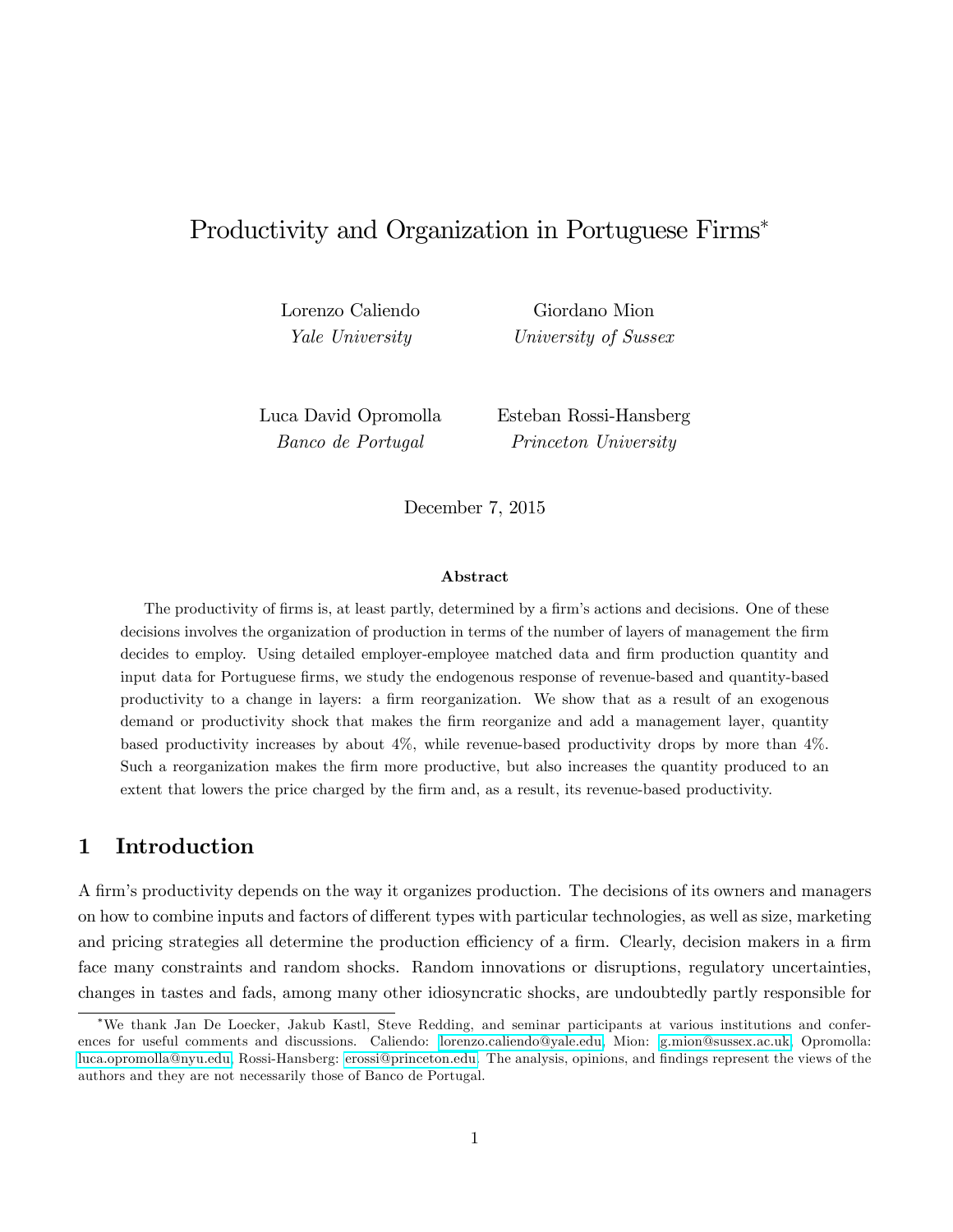fluctuations in firm productivity. However, these random – and perhaps exogenous – productivity or demand fluctuations, result in firm reactions that change the way production is organized, thereby affecting its measured productivity. For example, a sudden increase in demand due to a product becoming fashionable can lead a firm to expand and add either a plant, a more complex management structure, a new division, or a new building or structure to its production facilities. Many of these investments are lumpy and, as such, will change the production efficiency of the firm discontinuously.

In this paper we study the changes in productivity observed in Portuguese firms when they reorganize their management structure by adding or dropping layers of management. Consider a firm that wants to expand as a result of a positive demand shock and decides to add a layer of management (say add another division with a CEO that manages the whole firm). The new organization is suitable for a larger firm and lowers the average cost of the firm thereby increasing its quantity-based productivity. Moreover, the switch to an organizational structure fitted for a larger firm also reduces the marginal cost of the firm leading to higher quantities and lower prices. That is, at the moment of the switch, the firm is using a technology that is still a bit big for the size of its market, which reduces revenue-based productivity. The reason for this is that the organizational decision is lumpy. So a change in organization that adds organizational capacity in the form of a new management layer, leads to increases in quantity-based productivity, but reductions in revenue-based productivity through reductions in prices (due to reduction in the marginal cost, and, perhaps also due to reductions in mark-ups). In that sense, the endogenous response of Örm productivity to exogenous shocks can be complex and differ depending on the measure of productivity used. Using a recently developed measure of changes in organization we show that these patterns are very much present in the Portuguese data.

Although the logic above applies to many types of organizational changes and other lumpy investments, we explain it in more detail using a knowledge-based hierarchy model that can guide us in our empirical implementation. Furthermore, this model provides an easy way to identify the changes in organization as we explain below. The theory of knowledge-based hierarchies was developed in Rosen (1982), Garicano (2000) and in an equilibrium context with heterogeneous firms in Garicano and Rossi-Hansberg (2006) and Caliendo and Rossi-Hansberg (2012, from now on CRH). In particular, we use the model in CRH since it provides an application of this theory to an economy with Örms that face heterogeneous demands for their products. In that paper the authors characterize the pattern of quantity-based and revenue-based productivity as firms reorganize as a result of an exogenous demand or productivity shock.

The basic technology is one that requires time and knowledge. Workers use their time to produce and generate 'problems' or production possibilities. Output requires solving this problems. Workers have knowledge that they use to try to solve these problems. If they know how to solve them, they do, and output is realized. Otherwise they can redirect the problem to a manager one layer above. Such a manager tries to solve the problem and, if it cannot, can redirect the problem to an even higher-level manager. The organizational problem of the firm is to determine, how much does each employee know, how many of them to employ, and how many layers of management to use in production.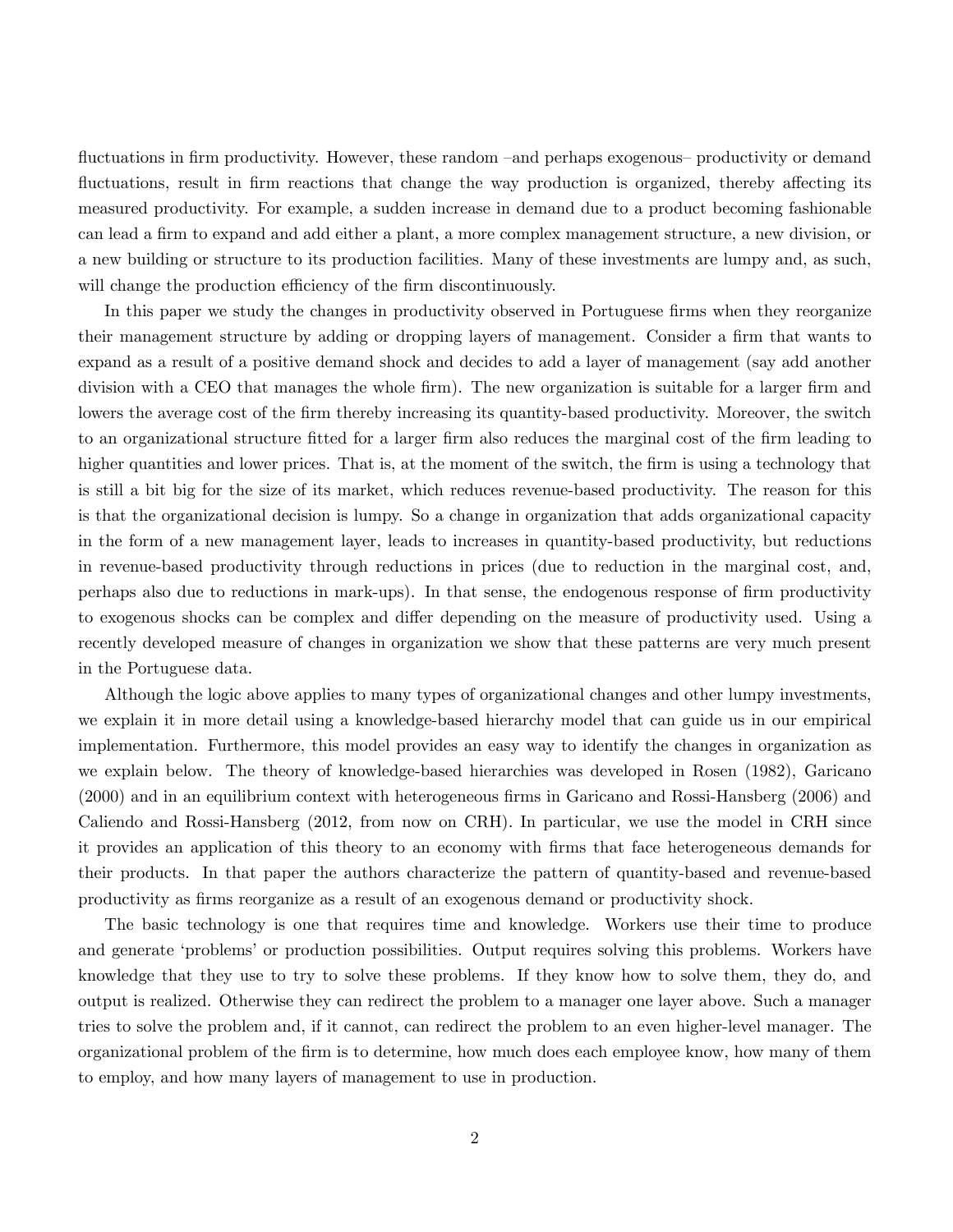Using matched employer-employee data for the French manufacturing sector, Caliendo, Monte and Rossi-Hansberg (2015, from now on CMRH) show how to use occupation data to identify the layers of management in a firm.<sup>[1](#page-4-0)</sup> They show that the theory of knowledge-based hierarchies can rationalize the layer-level changes in the number of employees and wages as firms grow either with or without changing layers. For example, as implied by the theory, a reorganization that adds a layer of management leads to increases in the number of hours employed in each layer but to a reduction in the average wage in each preexisting layer. In contrast, when firms grow without reorganizing they add hours of work to each layer and they *increase* the wages of each worker. This evidence shows that when firms expand and contract they actively manage their organization by hiring workers with different characteristics. The Portuguese data exhibits the same patterns that CMRH found for France. Importantly, the detailed input, price and quantity data for Portugal allows us to go a step further and measure the productivity implications of changes in organization.

Measuring productivity well is notoriously complicated and the industrial organization literature has proposed a variety of techniques to do so (see Berry, Levinsohn and Pakes (1995), Olley and Pakes (1996), Levinsohn and Petrin (2003), Wooldridge (2009), and De Loecker and Warzinsky (2012), among others). The first issue is whether we want to measure quantity or revenue-based productivity. The distinction is crucial since the first measures how effective is a firm in transforming inputs and factors into output, while the other also measure any price variation, perhaps related to markups, that result from market power. The ability of Örms to determine prices due to some level of market power is a reality that is hard to abstract from. Particularly when considering changes in scale that make firms move along their demand curve and change their desired prices. We find that using a host of different measures of revenue productivity (from value-added per worker to Olley and Pakes, 1996, and Wooldridge, 2009), adding layers is related to decreases in revenue-based productivity. As explained above, our theory suggests that this should be the case since firms reduce prices when they expand. However, since firms also received a variety of idiosyncratic demand, markup, and productivity shocks every period it is hard to just directly look at prices to measure this effect.

To measure the effect of organizational change on quantity-based productivity we need a methodology that can account for demand, markup, and productivity shocks over time and across firms.<sup>[2](#page-4-1)</sup> We use the methodology proposed by Forlani et al., (2014), which from now on we refer to as MULAMA. This method makes some relatively strong assumptions on the structure of the production function, as well as firm maximization and competition (Cobb-Douglas and monopolistic competition with some generalizations), but it allows for correlated demand and productivity disturbances. Furthermore, it is amenable to introducing the organizational structure we described above. Note also that since we focus on changes in quantity-based productivity as a result of a firm reorganization we can side teep the difficulties in comparing quantitybased productivity across horizontally differentiated products. Using this methodology, and quantity data available in the Portuguese data, we find that quantity-based productivity is an increasing function of the

<span id="page-4-0"></span><sup>&</sup>lt;sup>1</sup>Following CMRH several studies have shown that occupational categories identify layers of management in other datasets. For example, TÂg (2013) for the Swedish data and Friedrich (2015) for the Danish data.

<span id="page-4-1"></span><sup>2</sup> See Marschak and Andrews (1944) and Klette and Griliches (1996) for a discussion of the output price bias when calculating productivity.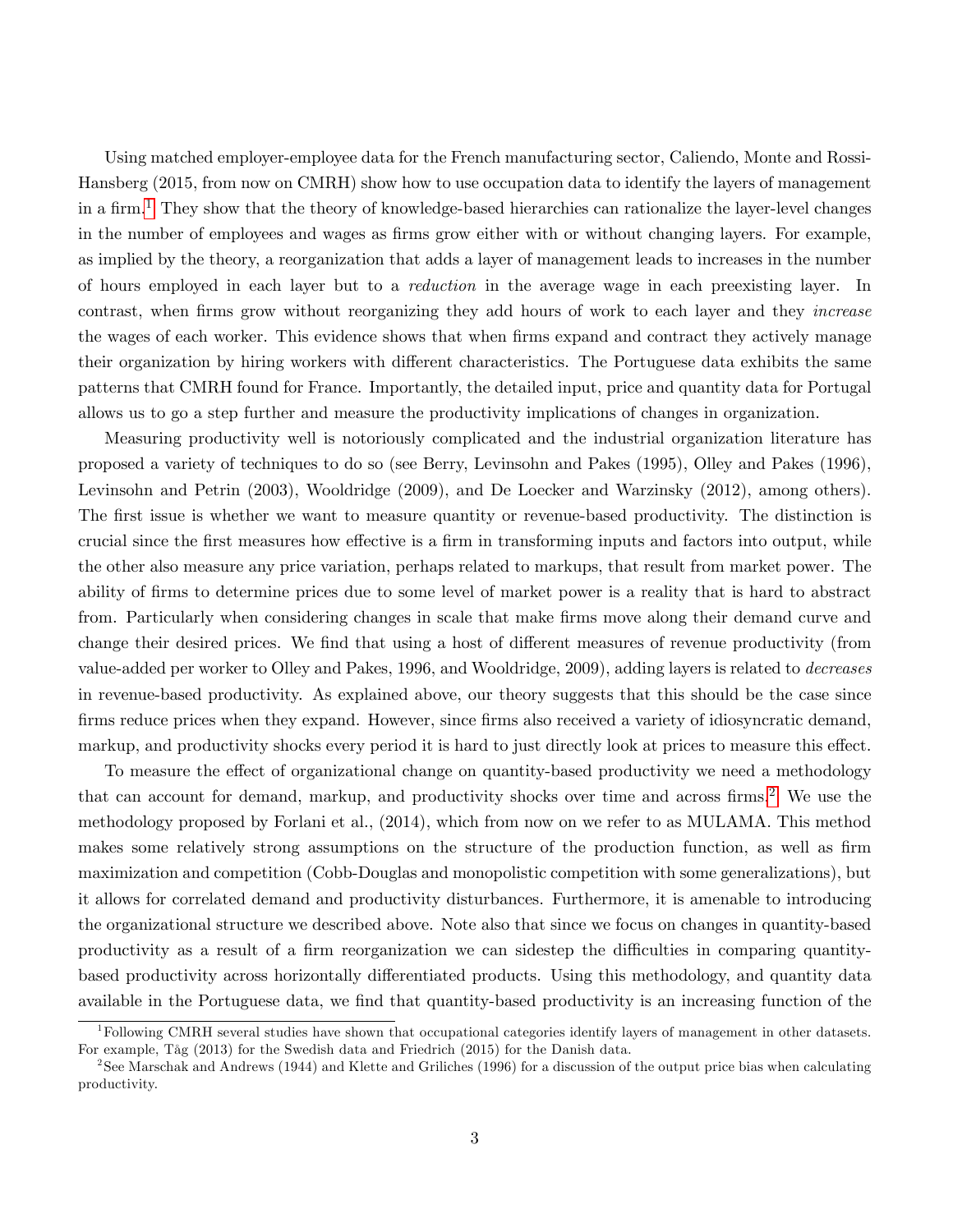quantity produced. However, quantity-based productivity increases significantly only when firms grow by adding layers. Furthermore, when we introduce layers directly in the measurement of firm productivity, adding layers is associated with increases in quantity-based productivity. The finding survives a variety of robustness checks and alternative formulations of the productivity process. For example, we can allow for changes in organization to have a permanent or only a contemporaneous impact on quantity-based productivity. This is our main finding: we link a careful measure of productive efficiency (quantity-based productivity as measured by MULAMA) with an increase in the management capacity of a firm (as measured by the number of layers $)^3$  $)^3$ .

Up to this point we have not addressed the issue of causality. The results above only state that adding layers coincides with declines in revenue-based productivity and increases in quantity-based productivity. Our theory suggests that the relationship is causal, and the fact that it explains the pattern of both revenue-based and quantity-based productivity seems to support this interpretation. So we set out to use instrumental variables to verify this implication empirically. Our methodology suggests a variety of past firm decisions (like capital, past employment, etc.) as valid instrumental variables when organizational change affects productivity only contemporaneously. We show that our results on quantity-based productivity in fact seem to be causal. Our findings with instrumental variables are in general significant, although the estimation is somewhat more noisy, which prevents us from using as rich a set of fixed effects as the one we used in all the other regression results.

In sum, in this paper we show that the organizational structure of firms, as measured by their hierarchical occupational composition, has direct implications on the productivity of Örms. As they add organizational layers, their quantity-based productivity increases, although the corresponding expansion decreases their revenue productivity as they reduce prices. This endogenous component of productivity determines, in part, the observed heterogeneity in both revenue and quantity-based productivity across firms. Failure to reorganize in order to grow can, therefore, result in an inability to exploit available productivity improvements. This would imply that firms remain inefficiently small, as has been documented in some developing countries (Hsieh and Klenow, 2014).

The rest of this paper is organized as follows. In Section 2 we provide a short recap of the knowledgehierarchy theory that we use to guide our empirical exploration and describe its implications for productivity. Section 3 discusses the Portuguese manufacturing data set we use in the paper. Section 4 presents the basic characteristics of Portuguese production hierarchies. In particular, we show that firms with different numbers of layers are in fact different and that changes in the number of layers are associated with the expected changes in the number of workers and wages at each layer. Section 5 presents our main results on revenue-based productivity, as well as the methodology we use to measure quantity-based productivity and our main empirical results on this measure. It also presents a variety of robustness results as well as our results for quantity-based productivity using instrumental variables. Section 6 concludes. The appendix

<span id="page-5-0"></span><sup>&</sup>lt;sup>3</sup>In a related result, Garcia and Voigtländer (2014) find among new Chilean exporters a reduction in revenue-based productivity and an increase in quantity-based productivity. The mechanism and findings in our paper can be used directly to rationalize their findings since exporting amounts to a firm revenue shock.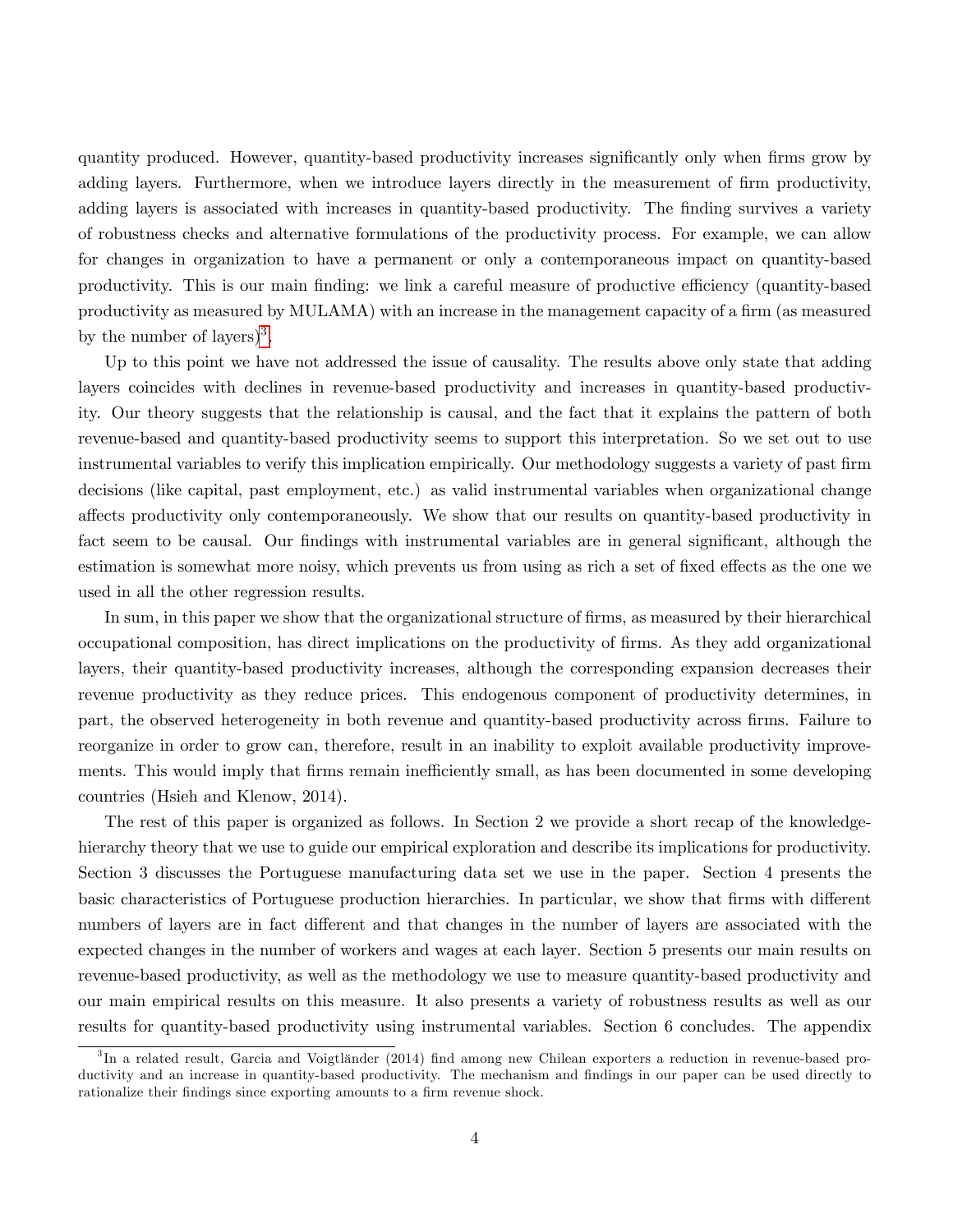includes more details on our data set, a description of all tables and figures, as well as additional derivations and robustness tests of the results in the main text.

# 2 A Sketch of a Theory of Organization and its Empirical Implications

The theory of knowledge-based hierarchies, initially proposed by Garicano (2000), has been developed using a variety of alternative assumptions (see Garicano and Rossi-Hansberg, 2015, for a review). Here we discuss the version of the technology with homogenous agents and heterogeneous demand developed in CRH.

So consider firm  $i$  in period  $t$  that faces a Cobb-Douglas technology

<span id="page-6-0"></span>
$$
Q_{it}(O_{it}, M_{it}, K_{it}) = a_{it}O_{it}^{\alpha_O}M_{it}^{\alpha_M}K_{it}^{\gamma - \alpha_M - \alpha_H}
$$
\n
$$
\tag{1}
$$

with quantity-based productivity  $a_{it}$ , returns to scale given by  $\gamma$  and where  $O_{it}$  denotes the labor input,  $M_{it}$  material inputs and  $K_{it}$  capital. The parameter  $\alpha_O \geq 0$  represents the expenditure share on the labor input,  $\alpha_M \geq 0$  on materials and  $\gamma - \alpha_M - \alpha_O$  on physical capital. The labor input is produced using the output of a variety of different workers with particular levels of knowledge. The organizational problem is embedded in this input. That is, we interpret the output of the knowledge hierarchy as generating the labor input of the firm. Hence, in the rest of this section we focus on the organizational problem of labor and abstract from capital and materials. We return to the other factors in our estimation of productivity below.

Production of the labor input requires time and knowledge. Agents employed as workers specialize in production, use their unit of time working in the production floor and use their knowledge to deal with any problems they face in production. Each unit of time generates a problem, that, if solved yields one unit of output. Agents employed as managers specialize in problem solving, use h units of time to familiarize themselves with each problem brought by a subordinate, and solve the problems using their available knowledge. Problems are drawn from a distribution  $F(z)$  with  $F''(z) < 0$ . Workers in a firm know how to solve problems in an interval of knowledge  $[0, z_L^0]$ , where the superindex 0 denotes the layer  $(0$  for workers) and the subindex the total number of management layers in the firm,  $L$ . Problems outside this interval, are passed on to managers of layer 1. Hence, if there are  $n_L^0$  workers in the firm,  $n_L^1$  =  $hn_L^0(1 - F(z_L^0))$ , managers of layer one are needed. In general, managers in layer  $\ell$  learn  $\left[ Z_L^{\ell-1}, Z_L^{\ell} \right]$  $\int$  and there are  $n_L^{\ell} = hn_L^0(1 - F(Z_L^{\ell-1}))$  of them, where  $Z_L^{\ell} = \sum_{l=0}^{\ell} z_L^l$ . Problems that are not solved by anyone in the firm are discarded. Agents with knowledge  $z_L^{\ell}$  obtain a wage  $w(z_L^{\ell})$  where  $w'(z_L^{\ell}) > 0$  and  $w''(z_L^{\ell}) \ge 0$ . Market wages simply compensate agents for their cost of acquiring knowledge.

The organizational problem of the firm is to choose the number of workers in each layer, their knowledge and therefore their wages, and the number of layers. Hence, consider a firm that produces a quantity  $O$  of the labor input.  $C_L(O; w)$  is the minimum cost of producing a labor input O with an organization with L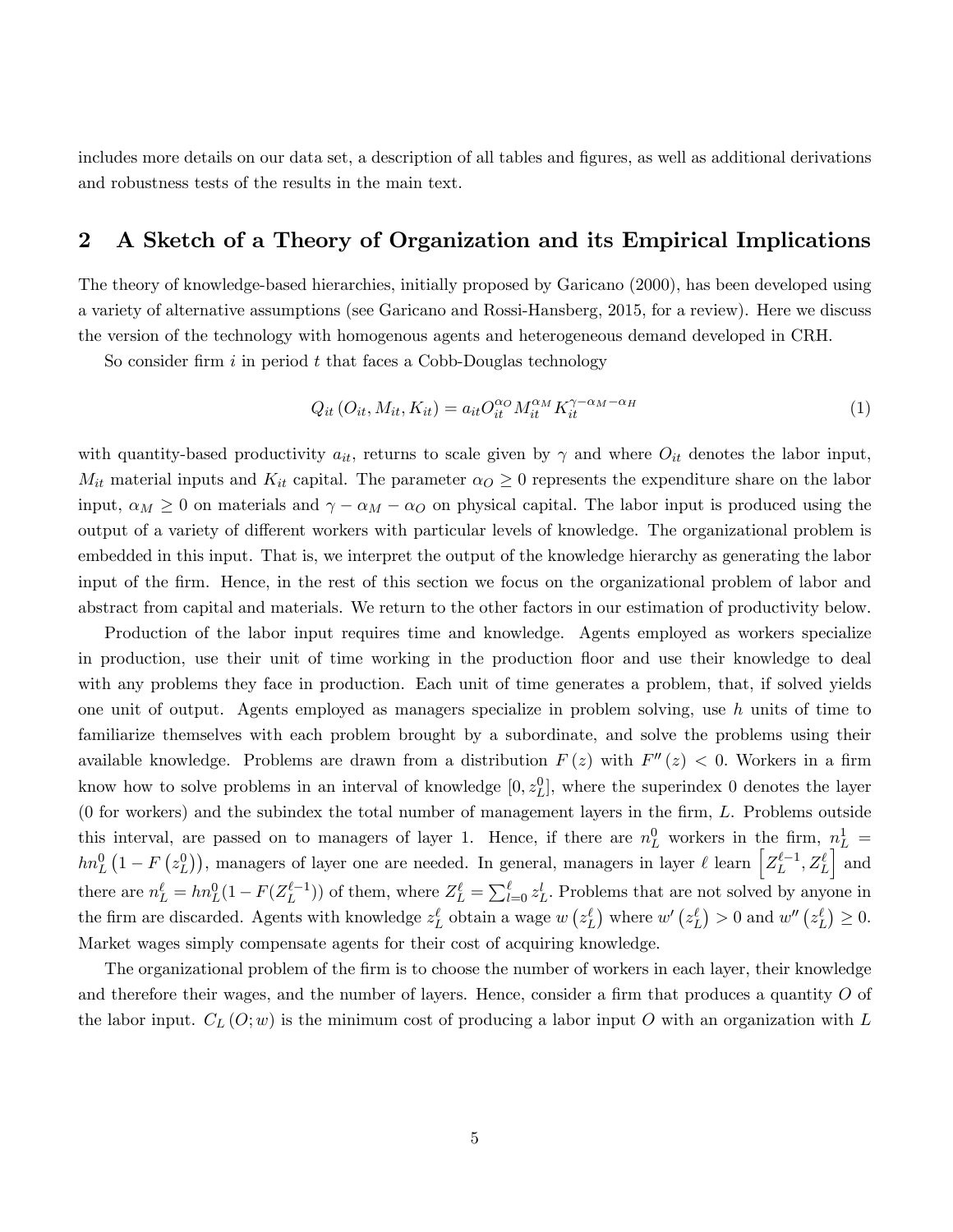layers<sup>[4](#page-7-0)</sup> at a prevailing wage schedule  $w(\cdot)$ , namely,

$$
C_{L}(O; w) = \min_{\{n_{L}^{\ell}, z_{L}^{\ell}\}_{L=0}^{L} \ge 0} \sum_{\ell=0}^{L} n_{L}^{\ell} w\left(z_{L}^{\ell}\right)
$$
 (2)

subject to

$$
O \leq F(Z_L^L) n_L^0, \tag{3}
$$

<span id="page-7-3"></span>
$$
n_L^{\ell} = hn_L^0[1 - F(Z_L^{\ell-1})] \text{ for } L \ge \ell > 0,
$$
\n(4)

$$
n_L^L = 1. \t\t(5)
$$

The first constraint just states that total production of the labor input should be larger or equal than O, the second is the time constraint explained above, and the third states that all firms need to be headed by one CEO. The last constraint is important since it implies that small Örms cannot have a small fraction of the complex organization of a large firm. We discuss bellow the implications of partially relaxing this constraint. The variable cost function is given by

$$
C\left(O; w\right) = \min_{L \geq 0} \left\{ C_L\left(O; w\right) \right\}.
$$

CRH show that the average cost function  $(AC (O; w) = C (O; w) / O)$  that results from this problem exhibits the properties depicted in Figure [1](#page-8-0) (which we reproduce from CMRH). Namely, it is U-shaped given the number of layers, with the average cost associated to the minimum efficient scale that declines as the firm adds layers. Each point in the average cost curve in the figure correspond to a particular organizational design. Note that the average cost curve faced by the firm is the lower-envelope of the average cost curves for a given number of layers. The crossings of these curves determine a set of output thresholds (or correspondingly demand thresholds<sup>[5](#page-7-1)</sup>) at which the firms decides to reorganize by changing the number of layers. The overall average cost, including materials and capital, of a firm that is an input price taker will have exactly the same shape (given our specification of the production function in equation [\(1\)](#page-6-0) under  $\gamma = 1$ ).

Consider the three dots in the figure, which correspond to firms that face different levels of demand as parametrized by  $\lambda$ <sup>[6](#page-7-2)</sup>. Suppose that after solving the corresponding profit maximization using the cost function above, a firm that faces a demand level of  $\lambda$  decides to produce  $Q(\lambda)$  (or  $q(\lambda)$  in logs). The top panel on the right-hand-side of Figure [1](#page-8-0) tells us that it will have one layer with 5 workers and one layer with one manager above them. The figure also indicates the wages of each of them (the height of each bar),

<span id="page-7-0"></span> $4$ Throughout we refer to the number of layers of the firm by the number of management layers. So firms with only workers have zero layers, firms with workers and managers have 1 layer, etc.

<span id="page-7-1"></span><sup>&</sup>lt;sup>5</sup>Note that since output increases (decreases) discontinuously when the firm adds (drops) layers, the average cost curve is discontinuous as a function of the level of demand  $\lambda$ .

<span id="page-7-2"></span> ${}^{6}$ In our examples here we focus on changes in the level of demand. Later on we will further consider changes in the exogenous component of productivity and changes in markups. Indeed, whatever pushes the firm to change its desired output can affect a firm's organizational structure.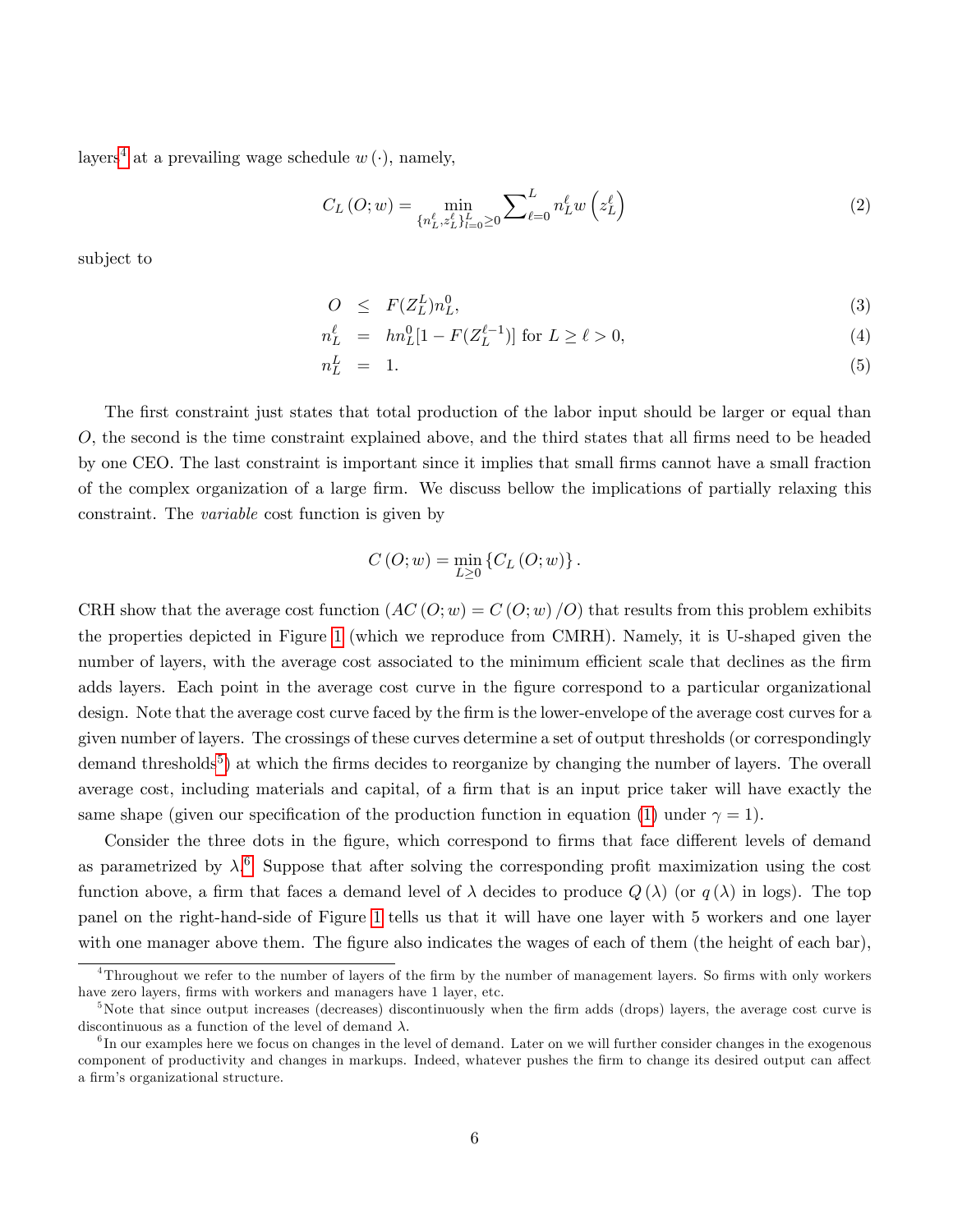which is increasing in their knowledge. Now consider a firm that as a result of a demand shock expands to  $Q(\lambda')$  without reorganizing, that is, keeping the same number of layers. The firm expands the number of workers and it increases their knowledge and wages. The reason is that the one manager needs to hire more knowledgeable workers, who ask less often, in order to increase her span of control. In contrast, consider a firm that expands to  $Q(\lambda'')$ . This firm reorganizes by adding a layer. It also hires more workers at all preexisting layers. However, it hires less knowledgeable workers, at lower wages, in all preexisting layers. The reason is that by adding a new layer the firm can avoid paying multiple times for knowledge that is rarely used by the bottom ranks in the hierarchy. In the next section we show that all these predictions are confirmed by the data.

Figure 1: Average Cost and Organization

<span id="page-8-0"></span>

We can also use Figure [1](#page-8-0) to show how the organizational structure changes as we relax the integer constraint of the top manager, in  $(5)$ . First, note that at the minimum efficient scale (MES), which is given by the minimum of the average cost, having one manager at the top is optimal for the firm. So the constraint in  $(5)$  is not binding. Hence, relaxing the constraint can affect the shape of the average cost function on segments to the right and to the left of the MES. The reason why average costs rise for quantities other than MES is that firms are restricted to have one manager at the top. Otherwise, the firm could expand the optimal organizational structure at the MES by just replicating the hierarchy proportionally as it adds or reduces managers at the top.

For instance, suppose we allow organizations to have more than one manager at the top, namely  $n_L^L \geq 1$ . Figure [1](#page-8-0) presents dashed lines that depict the shape of the average cost for this case. As we can see, the average cost is flat for segments to the right of the MES up to the point in which the firm decides to add a new layer. At the moment of the switch, the average cost starts falling until it reaches the MES and then it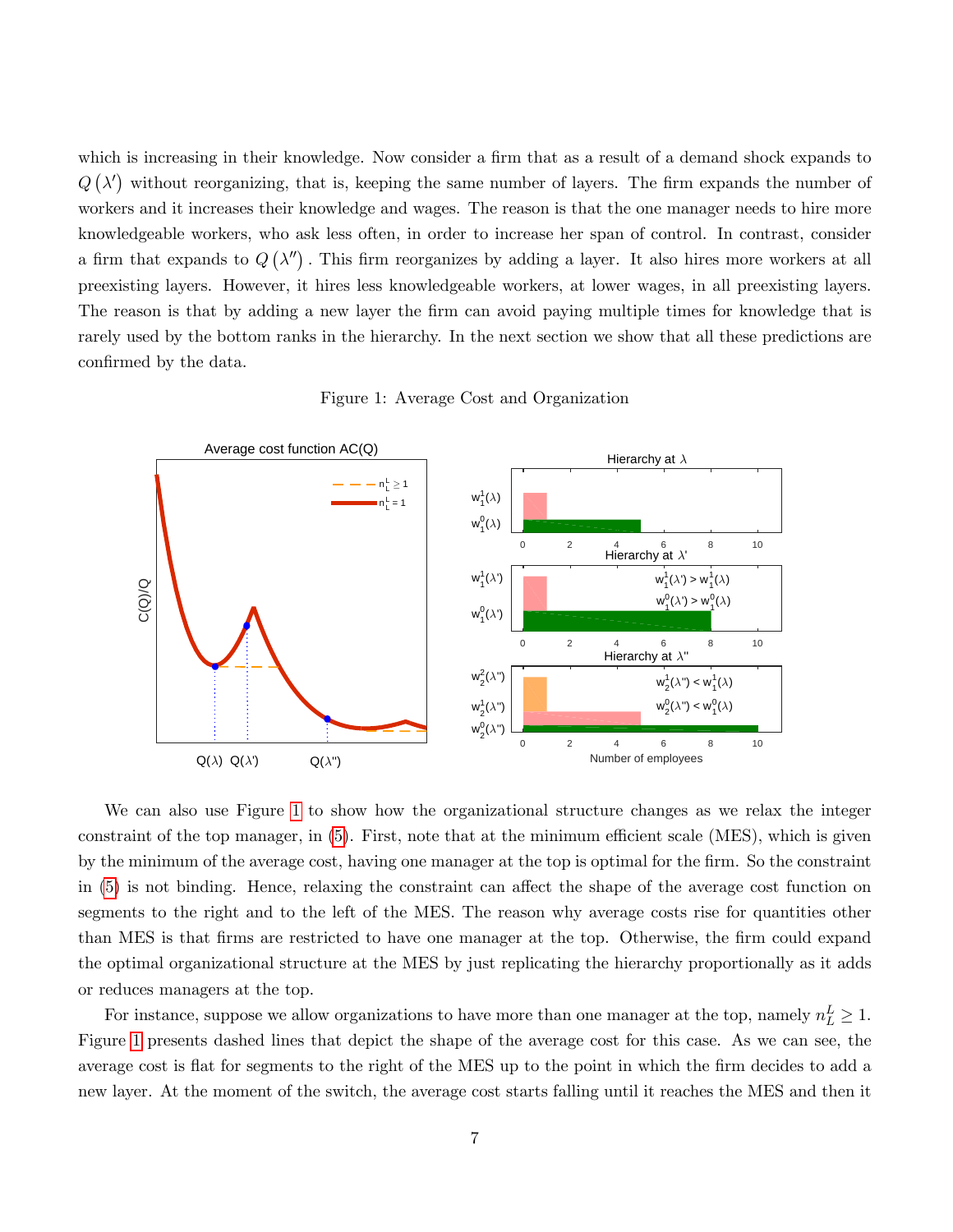becomes flat again. All the predictions that we discussed before still hold for this case. The only difference is the way in which Örms expand after they reach their MES up to the point in which they reorganize. We allow for this extra degree of flexibility when we use the structure of the model and take it to the data.<sup>[7](#page-9-0)</sup>

### 2.1 Productivity Implications

In the following section we show that firms that grow or shrink substantially do so by adding or dropping management layers. These reorganizations also have consequences on the measured productivity of firms. In the model above quantity-based productivity of a firm in producing the labor input can be measured as the inverse of the average cost at constant factor prices; namely,  $Q(\lambda)$   $\overline{C}(Q(\lambda); C(:,1), 1, 1)$  where  $\overline{C}(Q(\lambda); C(\cdot; w), P_m, r)$  denotes the overall cost function of the firm and  $P_m$  and r the price of materials and capital. Note that  $Q(\lambda)$  denotes quantity produced and not revenue. Revenue-based productivity is instead given by  $P(\lambda) Q(\lambda) / \overline{C}(Q(\lambda); C(:,1), 1, 1)$  where  $P(\lambda)$  denotes the firm's output price.<sup>[8](#page-9-1)</sup>

For most demand systems, under monopolistic competition, the price  $P(\lambda)$  will respond to changes in the marginal cost. If the demand system is CES, the change is proportional. CRH show that the marginal cost falls discontinuously when firms adds layers and increases discontinuously when firms drop them. The reason is that by adding layers the firm switches to a technology that is suited for a larger scale of production. That is, a firm can add layers even if demand does not increase enough to make it produce at the minimum efficient scale of the new technology. Hence, the marginal cost of producing a unit of output is lower than at the minimum efficient scale, and we know that the minimum efficient scale of the firm increases with the number of layers (and, at that point, the average and marginal costs are identical).

Quantity-based productivity increases with an increase in  $\lambda$  when the firm adds layers. The reason is that any voluntary increase in layers results in a level of produced quantity that lowers the average costs of the firm. Still, under CES preferences, CRH show that the resulting effect on prices dominates the positive quantity-based productivity effect and results in a discontinuous decrease in revenue-based productivity.<sup>[9](#page-9-2)</sup> This effect in both types of productivity is illustrated in Figure [2](#page-10-0) where we consider the effect of a shock in  $\lambda$  that leads to a reorganization that adds one layer of management.

In sum, firms that add layers as a result of a marginal revenue shock increase their quantity discontinuously. The new organization is more productive at the new scale, resulting in an increase in quantity-based

<span id="page-9-2"></span> ${}^{9}$ CRH show this result where markups are constant. More generally, the result holds for preferences such that the effect on prices is dominated by changes in marginal costs rather than by changes in markups.

<span id="page-9-0"></span><sup>&</sup>lt;sup>7</sup>Alternatively, one could also relax the integer constraint by letting  $n_L^L \geq \epsilon$ , where  $1 > \epsilon > 0$ . Following the discussion in the main body, in this case, the average cost also has flat segments to the left of the MES up to the point in which it reaches  $n_L^L = \epsilon$ . At this point the average cost jumps to the level of the MES of the new optimal (and lower) number of layers. Depending on the value of  $\epsilon$  this will imply that the firm might decide to drop more than one layer. If  $\epsilon$  is low enough, the average cost curve will be a step function with no smoothing declining segments. The lower is  $\epsilon$ , the easier it is for the firm to produce less quantity with more layers, and in the limit, as  $\epsilon \to 0$ , firms converge to  $L = \infty$ . This case is counterfactual since we observe that in most cases firms expand by adding one layer at the time (see Section 4).

<span id="page-9-1"></span> $8$ Of course, once we reintroduce materials and capital, changes in O are changes in total production Q instead, and the cost is the total average cost of the firm. However, the implications for revenue-based and quantity-based productivity are the same under our Cobb-Douglas production function specification.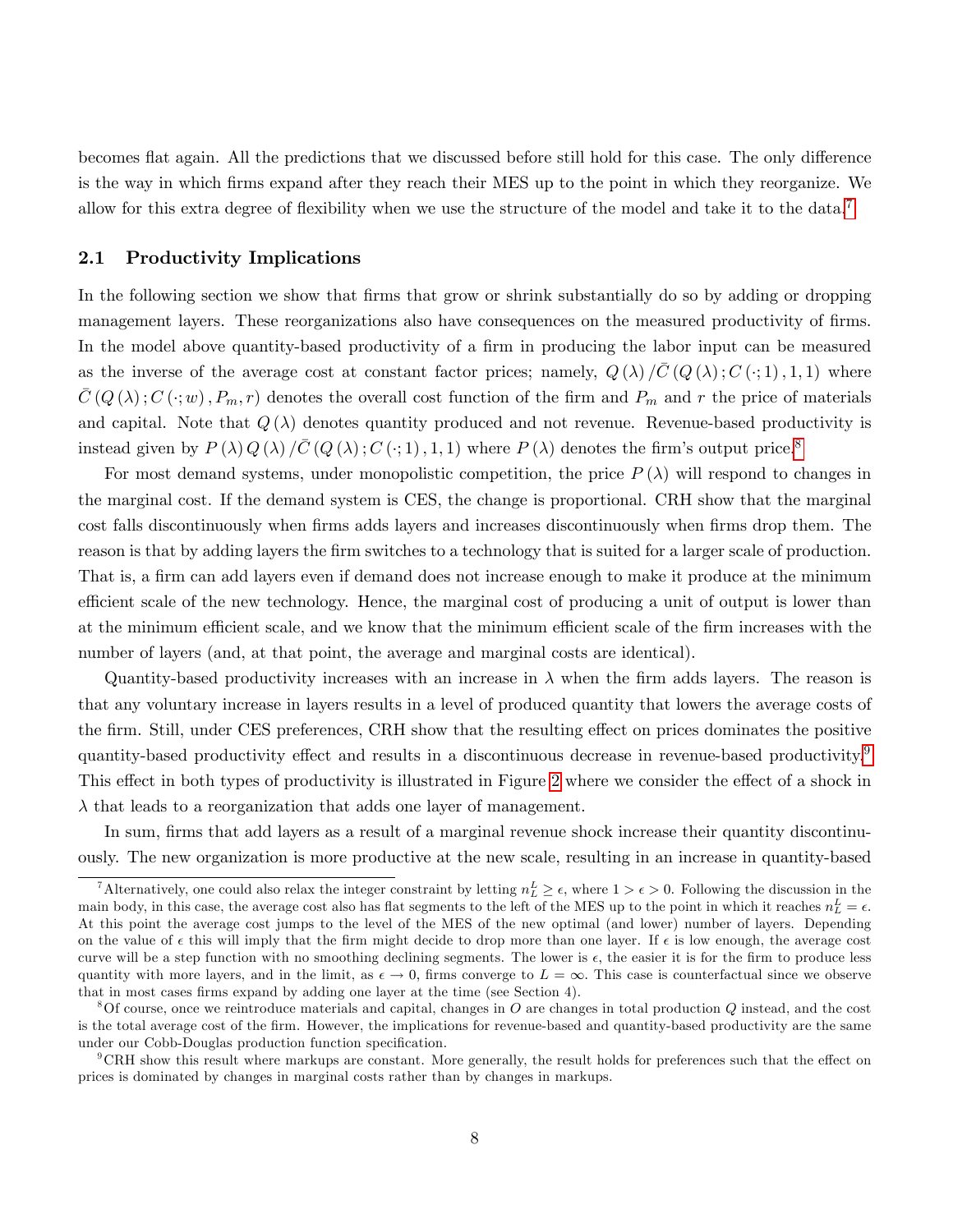productivity, but the quantity expansion decreases price and revenue-based productivity. When firms face negative shocks that make them drop layers we expect the opposite effects.

<span id="page-10-0"></span>

Figure 2: Quantity and Revenue Productivity Changes as a Firm Adds Layers

#### 2.1.1 An example

To illustrate the mechanism described above we can use the example of a single-product firm producing aluminium cookware (anonymous given confidentiality requirements). It increased its workforce over time and, in particular, by 27 percent between 1996 and 1998. In the same period exports increased by 170%, and went from representing  $10\%$  of the firms sales in 1996 to 16% in 1998. Between 1997 and 1998 the firm reorganized and added a layer of management.

Our firm had a layer of workers and a layer of managers until 1997 and it added a new layer of management in 1998 (so it went from 1 layer to 2 layers of management). Figure [3](#page-11-0) plots its quantity-based and revenue-based productivity around the reorganization (we plot 3 alternative measures of revenue-based productivity).<sup>[10](#page-10-1)</sup> The pattern in the figure is typical in our data. The year in which the firm reorganizes its quantity-based productivity clearly jumps up and its revenue-based productivity declines. In contrast, it is hard to see any significant pattern in the changes in these measures of productivity for the year before or the year after adding the extra layer.

Figure [4](#page-12-0) shows the corresponding levels of output, prices and revenue for the same firm and time period. The graph shows how, in fact, the increase in quantity-based productivity is accompanied by an increase in quantity, a fairly large decrease in price, and a small increase in revenue. These changes align exactly with our story in which the increase in quantity-based productivity generated by the reorganization (that adds a layer of management) leads to an increase in quantity, a lower marginal cost that leads to a decline in price, and a correspondingly muted increase in revenue and decline in revenue-based productivity. Note

<span id="page-10-1"></span> $10$ We describe the precise methodology and data used to measure both types of productivity in detail in Section 4.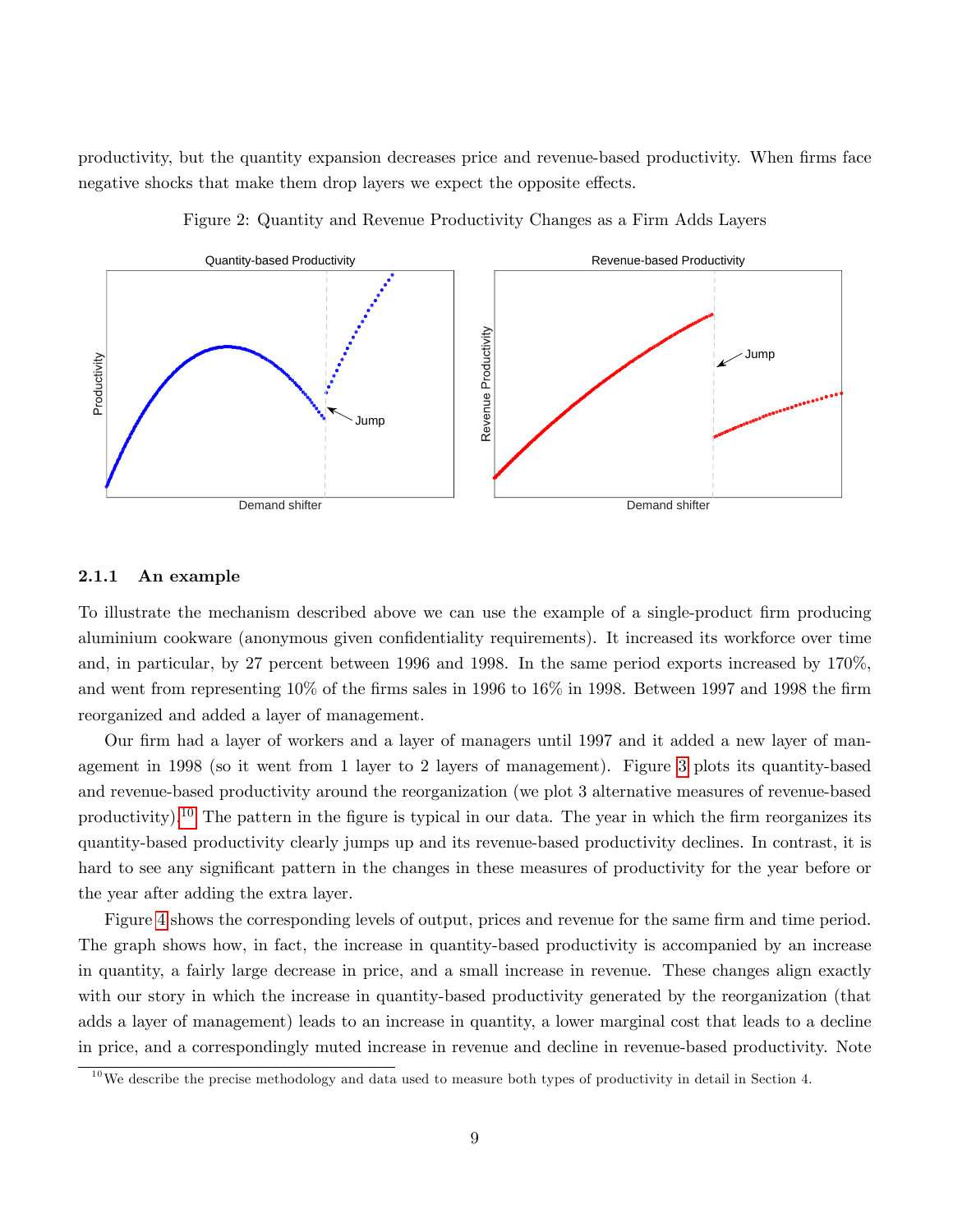that quantity in this Örms grows not only at the time of the reorganization but before and after it as well. This is consistent with a firm that is progressively moving toward the quantity threshold in which it decides to reorganize. In these other years, demand and productivity shocks do not trigger a reorganization and so we do not see the corresponding decline in price.



<span id="page-11-0"></span>Figure 3: An Example of a Firm that Adds Layers: Productivity Measures (logs)

Of course, the case of this Örm could be an isolated event in which all these variables happen to align in a way consistent with our interpretation. The rest of the paper is dedicated to present systematic evidence of the ubiquitousness of these exact patterns for quantity and revenue-based productivity as firms reorganize.

# 3 Data Description and Processing

Our data set is built from three data sources: a matched employer-employee panel data set, a firm-level balance sheet data set, and a firm-product-level data set containing information on the production of manu-factured goods. Our data covers the manufacturing sector of continental Portugal for the years 1995-2005.<sup>[11](#page-11-1)</sup> As explained below in detail, the matched employer-employee data virtually covers the universe of firms, while both the balance sheet data set and the production data set only cover a sample of firms. We build

<span id="page-11-1"></span> $11$  Information for the year 2001 for the matched employer-employee dataset was not collected. Hence, our sample excludes the year 2001 (see Appendix A).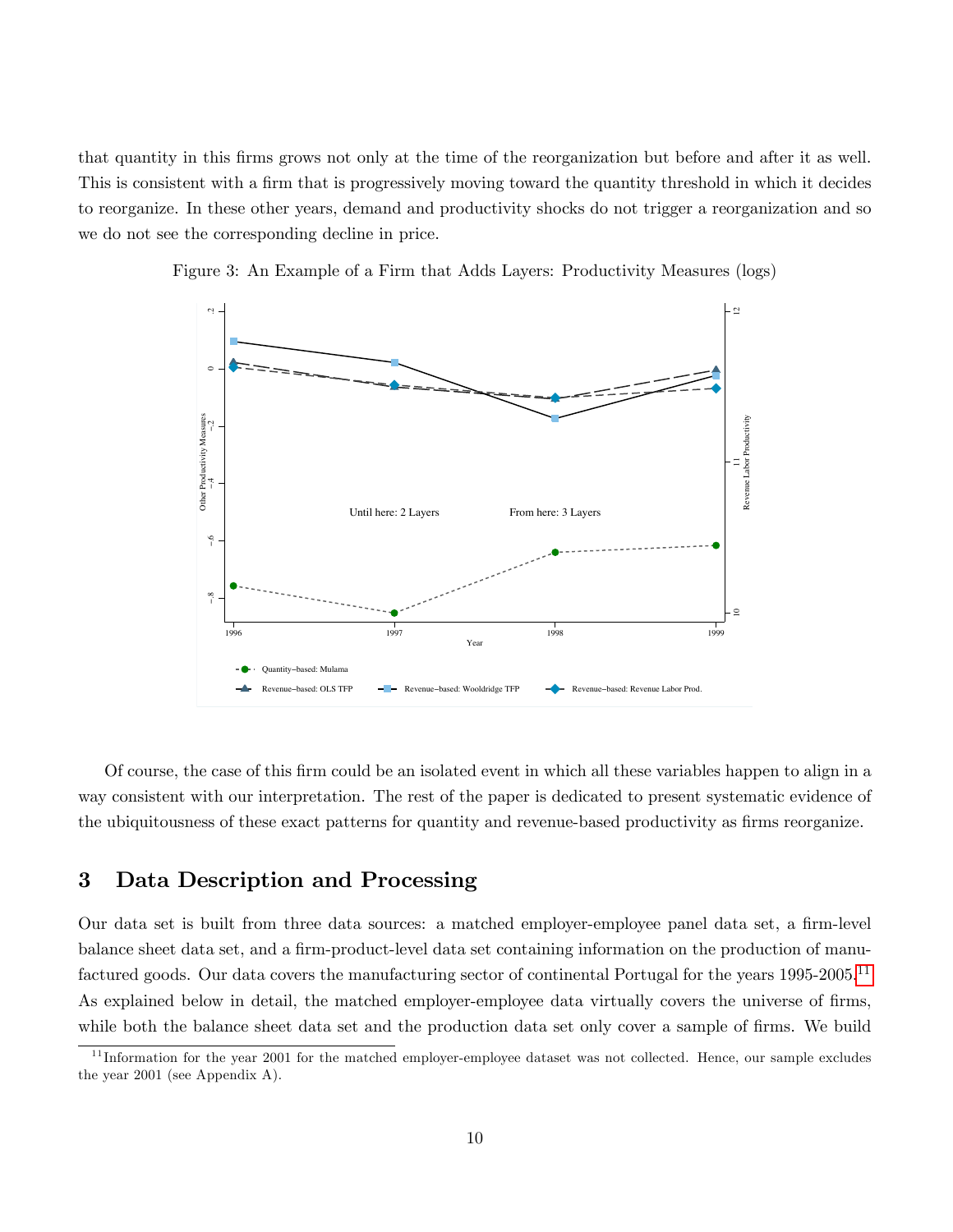

<span id="page-12-0"></span>Figure 4: An Example of a Firm that Adds Layers: Output, Price, and Revenue

two nested samples. The largest of them sources information from the matched employer-employee data set for the subset of firms for which we also have balance sheet data. We refer to this sample as Sample 1. It contains enough information to calculate measures of revenue-based productivity at the firm-year-level. The second sample covers a further subset of firms for which we also have production data. This data is necessary to calculate quantity-based productivity at the firm-product-year-level. We refer to this sample as Sample 2. All our revenue-based productivity results below hold similarly well for both samples, although we present mostly results using Sample 2 in order to make results more easily comparable.

Employer-employee data come from *Quadros de Pessoal* (henceforth, QP), a data set made available by the Ministry of Employment of Portugal, drawing on a compulsory annual census of all firms in Portugal that employ at least one worker.<sup>[12](#page-12-1)</sup> Currently, the data set collects data on about  $350,000$  firms and 3 million employees. Reported data cover the firm itself, each of its plants, and each of its workers. Each firm and each worker entering the database are assigned a unique, time-invariant identifying number which we use to follow Örms and workers over time. Variables available in the data set include the Örmís location, industry, total

<span id="page-12-1"></span> $12$ Public administration and non-market services are excluded. *Quadros de Pessoal* has been used by, amongst others, Blanchard and Portugal (2001) to compare the U.S. and Portuguese labor markets in terms of unemployment duration and worker flows; by Cabral and Mata (2003) to study the evolution of the firm size distribution; by Mion and Opromolla (2014) to show that the export experience acquired by managers in previous firms leads their current firm towards higher export performance, and commands a sizeable wage premium for the manager.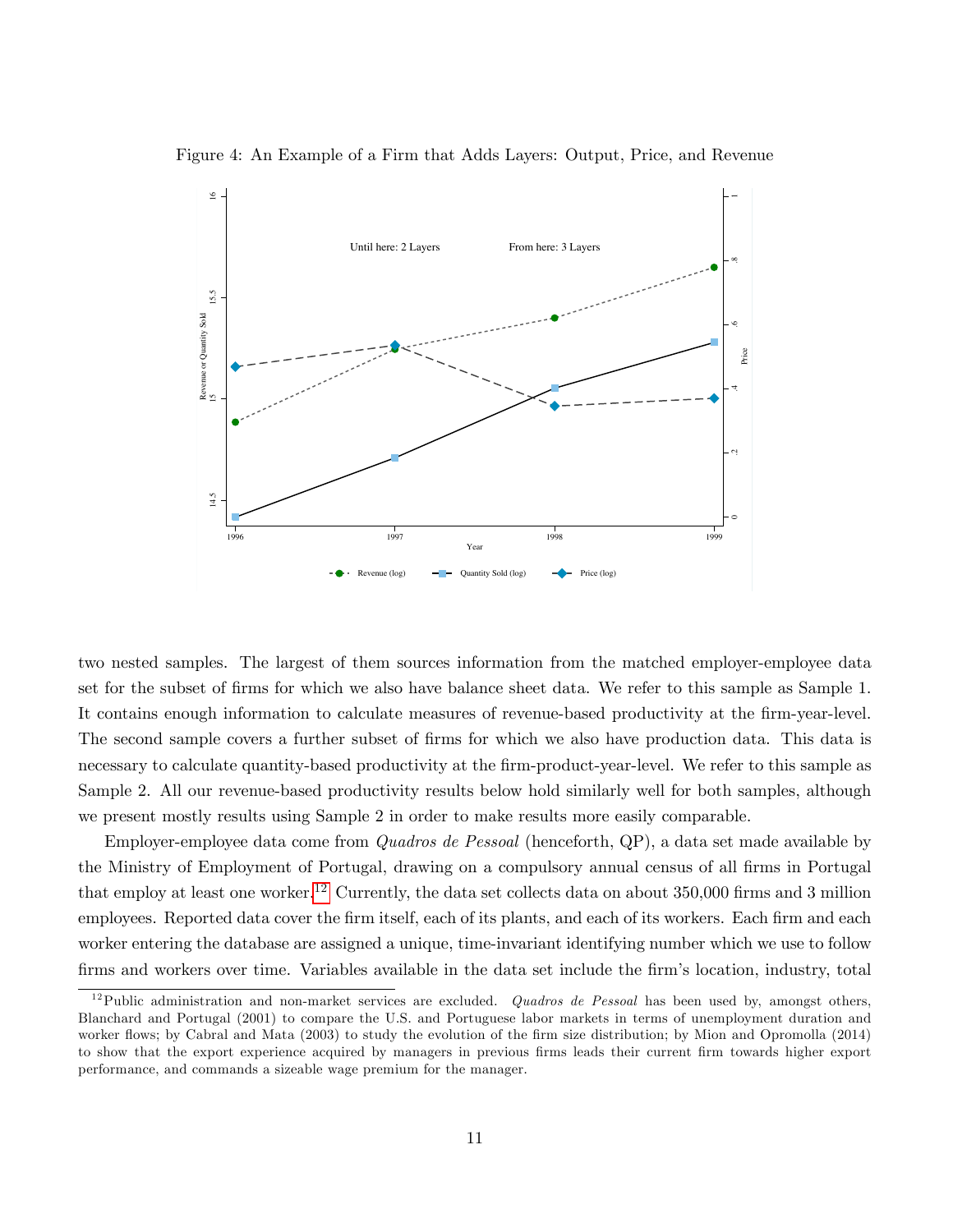employment, and sales. The worker-level data cover information on all personnel working for the reporting firms in a reference week in October of each year. They include information on occupation, earnings, and hours worked (normal and overtime). The information on earnings includes the base wage (gross pay for normal hours of work), seniority-indexed components of pay, other regularly paid components, overtime work, and irregularly paid components. It does not include employers' contributions to social security.<sup>[13](#page-13-0)</sup>

The second data set is *Central de Balanços* (henceforth, CB), a repository of yearly balance sheet data for non financial firms in Portugal. Prior to 2005 the sample was biased towards large firms. However, the value added and sales coverage rate was high. For instance, in 2003 Örms in the CB data set accounted for 88.8 percent of the national accounts total of non-financial firms' sales. Information available in the data set includes a firm sales, material assets, costs of materials, and third-party supplies and services.

The third data set is the *Inquérito Anual à Produção Industrial* (henceforth, PC), a data set made available by Statistics Portugal (INE), containing information on sales and volume sold for each firmproduct pair for a sample of Örms with at least 20 employees covering at least 90 percent of the value of aggregate production. From PC we use information on the volume and value of a firm's production. The volume is recorded in units of measurement (number of items, kilograms, liters) that are product-specific while the value is recorded in current euros. From the raw data it is possible to construct different measures of the volume and value of a firm's production. For the sake of this project we use the volume and value corresponding to a firm's sales of its products. This means that we exclude products produced internally and to be used in other production processes within the firm as well as products produced for other firms, using inputs provided by these other firms. The advantage of using this definition is that it nicely corresponds to the cost of materials coming from the balance sheet data. For example, the value of products produced internally and to be used in other production processes within the firm is part of the cost of materials while products produced for other Örms, using inputs provided by these other Örms, is neither part of the cost of materials nor part of a Örmís sales from the PC data. We aggregate products at the 2-digits-unit of measurement pairs and split multi-products firms into several single product firms using products revenue shares as weights (see Appendix A).

### 3.1 Occupational structure

To recover the occupational structure at the firm level we exploit information from the matched employeremployee data set. Each worker, in each year, has to be assigned to a category following a (compulsory) classification of workers defined by the Portuguese law.<sup>[14](#page-13-1)</sup> Classification is based on the tasks performed

<span id="page-13-0"></span><sup>&</sup>lt;sup>13</sup>The Ministry of Employment implements several checks to ensure that a firm that has already reported to the database is not assigned a different identification number. Similarly, each worker also has a unique identifier, based on a worker's social security number. The administrative nature of the data and their public availability at the workplace—as required by the law—imply a high degree of coverage and reliability. It is well known that employer-reported wage information is subject to less measurement error than worker-reported data. The public availability requirement facilitates the work of the services of the Ministry of Employment that monitor the compliance of firms with the law.

<span id="page-13-1"></span> $14$ Following CMRH we use occupational categories to identify layers of management. In the case of French firms, CMRH use the PCS classification. In this study we use the Portuguese classification (Decreto Lei  $121/78$  of July  $2^{nd}$  1978) which is not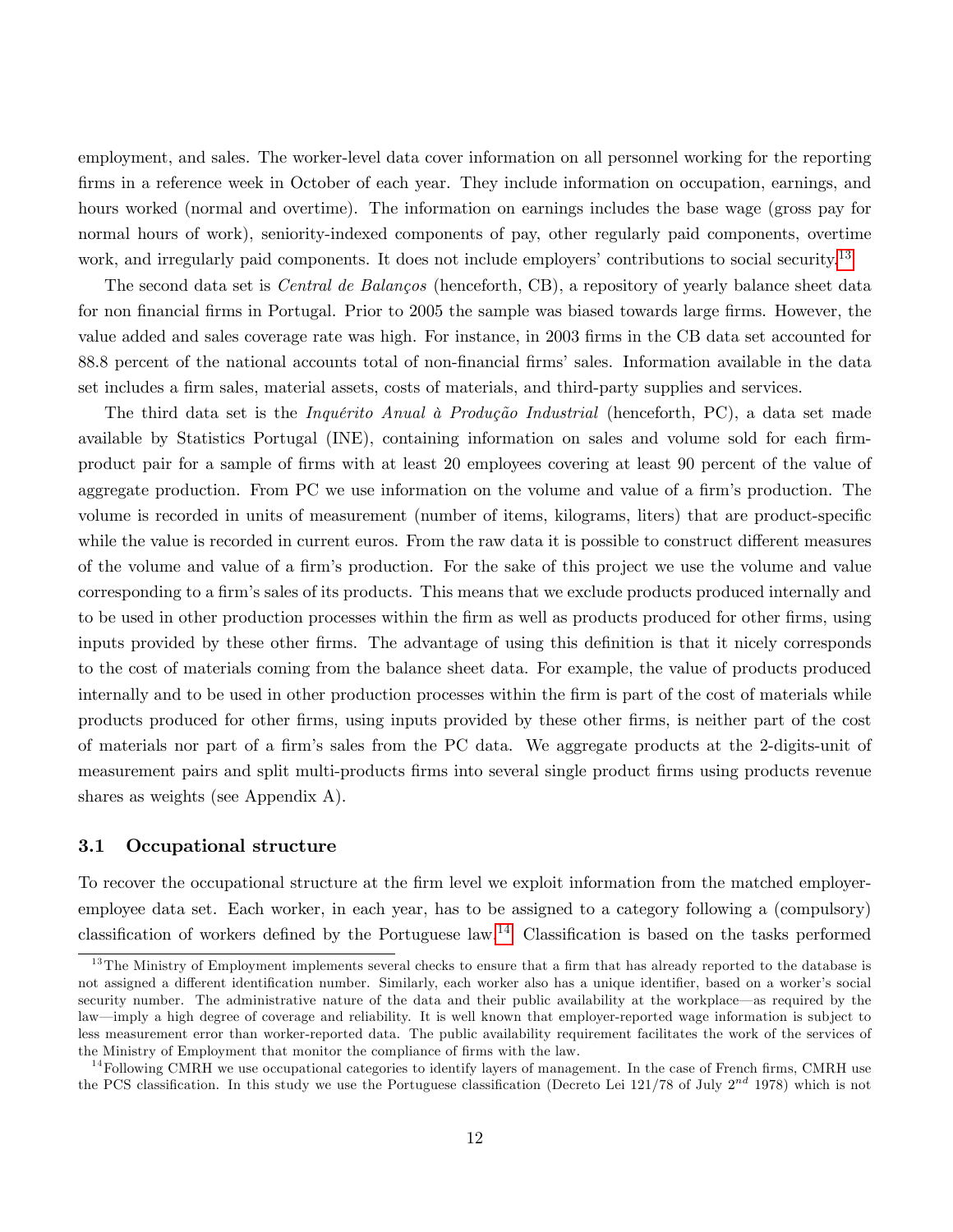and skill requirements, and each category can be considered as a level in a hierarchy defined in terms of increasing responsibility and task complexity. Table [A.1](#page-43-0) in Appendix A contains more detail about the exact construction of these categories.

On the basis of the hierarchical classification and taking into consideration the actual wage distribution, we partition the available categories into management layers. We assign "Top executives (top management)" to occupation 3; "Intermediary executives (middle management)" and "Supervisors, team leaders" to occupation 2; "Higher-skilled professionals" and some "Skilled professionals" to occupation 1; and the remaining employees, including "Skilled professionals", "Semi-skilled professionals", "Non-skilled professionals", and ìApprenticeshipî to occupation 0.

We then translate the number of different occupations present in a firm into layers of management. A firm reporting c occupational categories will be said to have  $L = c - 1$  layers of management: hence, in our data we will have firms spanning from 0 to 3 layers of management (as in CMRH). In terms of layers within a firm we do not keep track of the specific occupational categories but simply rank them. Hence a firm with occupational categories 2 and 0 will have 1 layer of management, and its organization will consist of a layer 0 corresponding to some skilled and non-skilled professionals, and a layer 1 corresponding to intermediary executives and supervisors.<sup>[15](#page-14-0)</sup>

<span id="page-14-1"></span>Table [1](#page-14-1) presents some basic statistics for Sample 1 for the ten years spanned by our data. The data exhibits some clear trends over time. In particular, the number of firms declines and firms tend to become larger. In all our regressions we control for time and industry fixed effects.

|      |       |             | Mean    |      |               |
|------|-------|-------------|---------|------|---------------|
| Year | Firms | Value Added | Hours   | Wage | $#$ of layers |
|      |       |             |         |      |               |
| 1996 | 8,061 | 1,278       | 102,766 | 4.37 | 1.25          |
| 1997 | 8,797 | 1,227       | 91,849  | 4.48 | 1.20          |
| 1998 | 7,884 | 1,397       | 96,463  | 4.81 | 1.28          |
| 1999 | 7,053 | 1,598       | 105,003 | 4.93 | 1.31          |
| 2000 | 4,875 | 2,326       | 139,351 | 5.13 | 1.62          |
| 2002 | 4,594 | 2,490       | 125,392 | 5.63 | 1.62          |
| 2003 | 4,539 | 2,363       | 124,271 | 5.65 | 1.70          |
| 2004 | 4,610 | 2,389       | 124,580 | 5.82 | 1.74          |
| 2005 | 3,962 | 2,637       | 129,868 | 6.01 | 1.76          |

Table 1: Firm-level data description by year

Notes: Value added in 2005 euros. Wage is average hourly wage in 2005 euros.

the ISCO.

<span id="page-14-0"></span><sup>&</sup>lt;sup>15</sup>One potential concern with this methodology to measure the number of layers is that many firms will have layers with occupations that are not adjacent in the rank. This does not seem to be a large problem. More than 75% of firms have adjacent layers.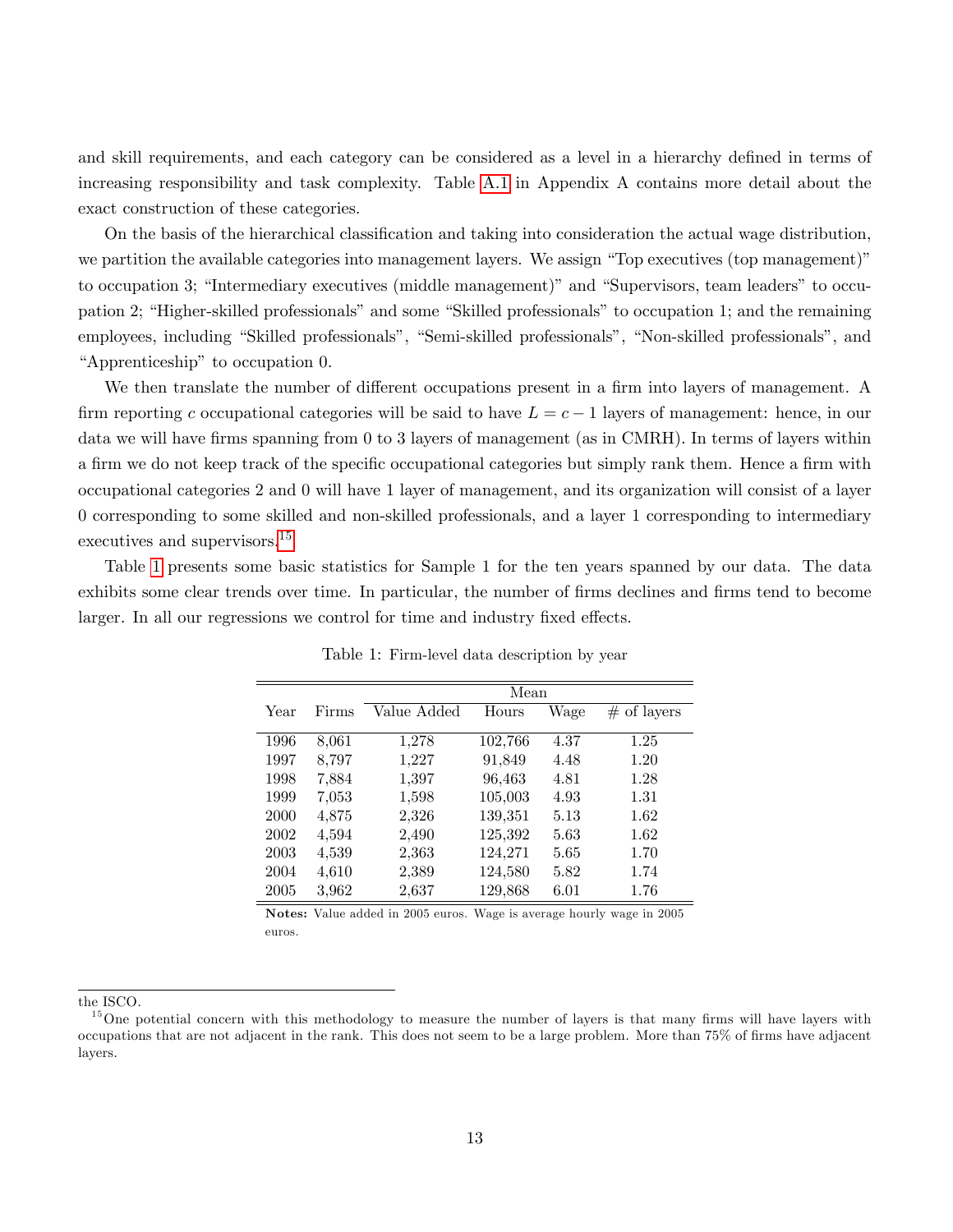# 4 Portuguese Production Hierarchies: Basic Facts

In this section we reproduce some of the main results in CMRH for France using our data for Portugal in Sample 1. These results underscore our claim that the concept of layers we use is meaningful. We show this by presenting evidence that shows, first, that firms with different numbers of layers are systematically different in a variety of dimensions; second, that firms change layers in a systematic and expected way; third, that the workforce within a layer responds as expected as firms add or subtract layers. This evidence makes us confident that interpreting the adding and dropping of layers in data as a firm reorganization is warranted by the evidence.

<span id="page-15-0"></span>

|                |            | Mean        |           |      | Median |
|----------------|------------|-------------|-----------|------|--------|
| $\#$ of layers | Firm-years | Value added | Hours     | Wage | Wage   |
| $\cup$         | 14,594     | 267.2       | 12,120.7  | 3.55 | 3.16   |
|                | 14,619     | 648.4       | 31,532.0  | 4.03 | 3.64   |
| 2              | 12,144     | 2,022.7     | 96,605.2  | 4.51 | 4.11   |
| 3              | 13,018     | 10,286.2    | 327,166.8 | 5.73 | 5.20   |

Table 2: Firm-level data description by number of layers

Notes: Value added in 000s of 2005 euros. Wage is either average or

median hourly wage in 2005 euros. Hours are yearly.

Table [2](#page-15-0) presents the number of firm-year observations by number of management layers as well as average value added, hours, and wages. It also presents the median wage given that the wage distribution can be sometimes very skewed. The evidence clearly shows that firms with more layers are larger in terms of value added and hours. It also shows that firms with more layers pay on average higher wages.

Figures [5](#page-16-0) to [7](#page-17-0) present the distributions of value added, employment and the hourly wage by layer. The distributions are clearly ordered. The distributions for firms with more layers are shifted to the right and exhibit higher variance. In Figure [6](#page-16-1) the modes in the distribution of hours corresponds to the number of hours of one full-time employee, two full-time employees, etc. The figures show that firms with different numbers of layers are in fact very different. The notion of layers seems to be capturing a stark distinction among firms.

Our definition of layers of management is supposed to capture the hierarchical structure of the firm. So it is important to verify that the implied hierarchies are pyramidal in the sense that lower layers employ more hours and pay lower hourly wages. Table [3](#page-17-1) shows that the implied hierarchical structure of firms is hierarchical in the majority of cases. Furthermore, the implied ranking holds for  $76\%$  of the cases when comparing any individual pair of layers. Similarly, Table [4](#page-17-2) shows that lower layers command lower wages in the vast majority of cases. We conclude that, although perhaps with some imprecision, our definition of layers does a good job in capturing the hierarchical structure of firms.

Our primary goal is to study the endogenous productivity responses of Örm that reorganize. So it is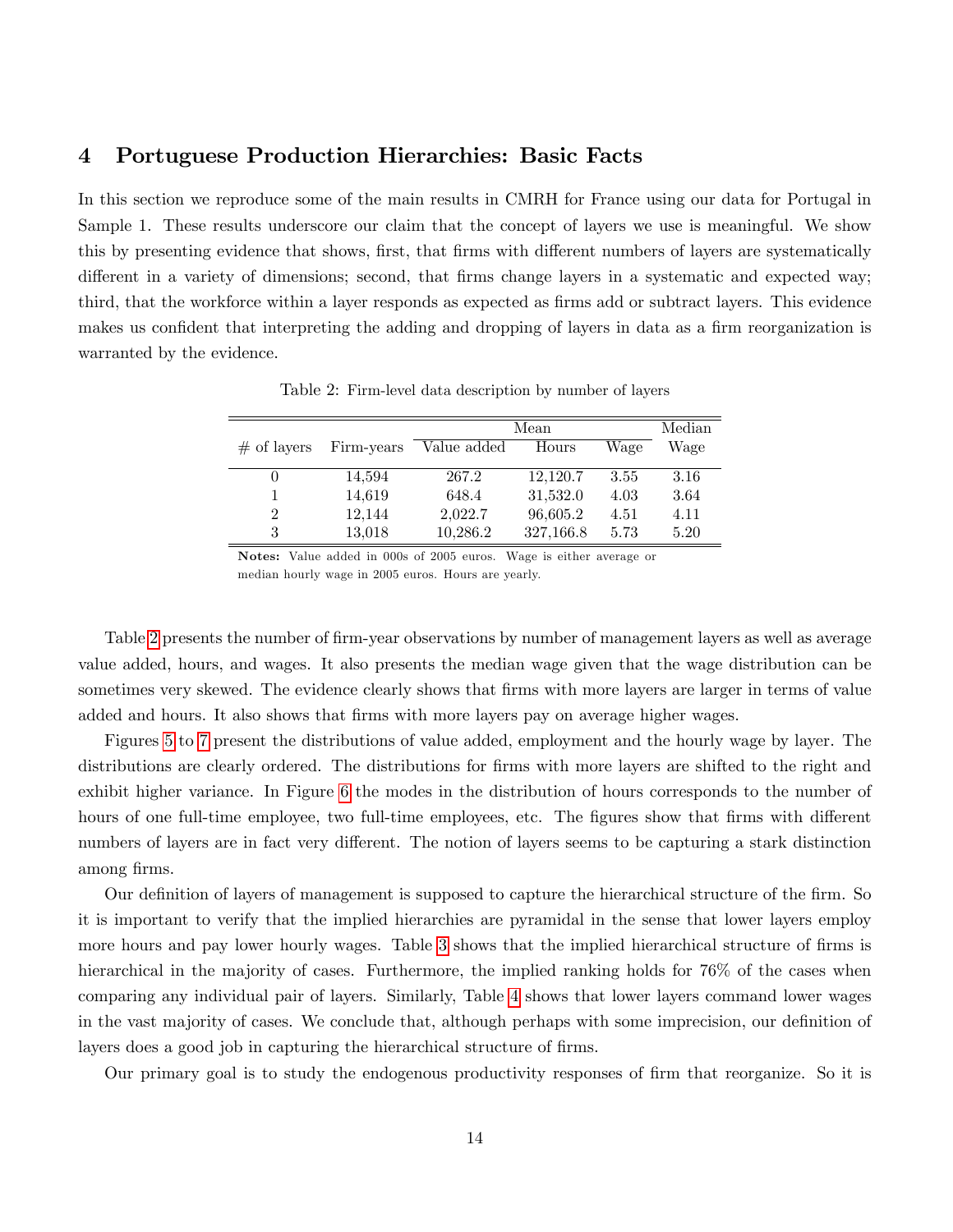

<span id="page-16-0"></span>

Figure 6: Employment (Hours) Density

<span id="page-16-1"></span>

important to establish how often they do so. Table [5](#page-18-0) presents a transition matrix across layers. In a given year about half the total number of firms keep the same number of layers, with the number increasing to 70% for Örms with 4 layers (3 layers of management). Most of the Örms that do not reorganize just exit, with the percentage of exiting firms declining with the number of layers. About  $12\%$  of firms in a layer reorganize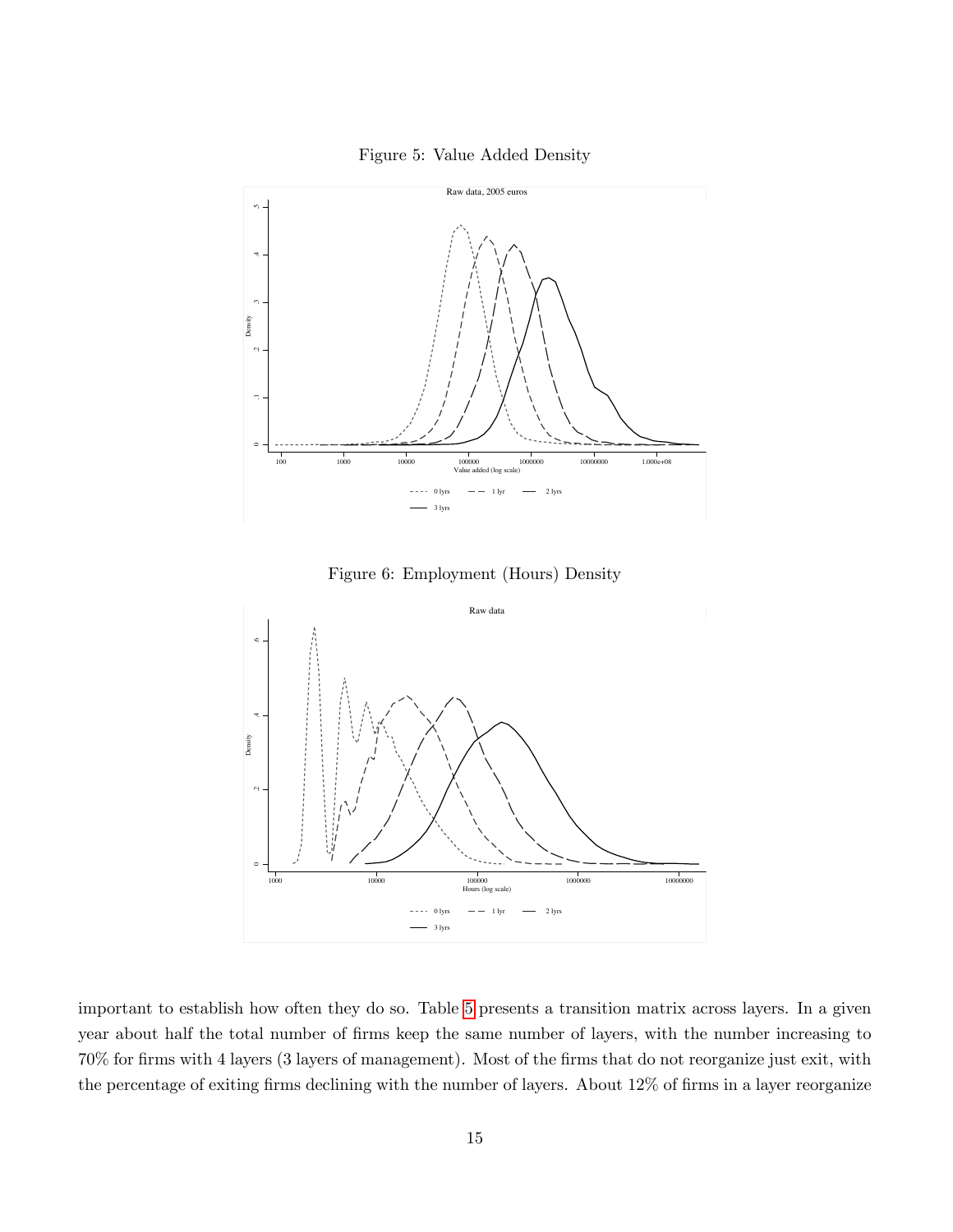

<span id="page-17-0"></span>

Table 3: Percentage of firms that satisfy a hierarchy in hours

<span id="page-17-1"></span>

| # of layers $N_L^l \ge N_L^{l+1}$ all $l$ $N_L^0 \ge N_L^1$ $N_L^1 \ge N_L^2$ $N_L^2 \ge N_L^3$ |       |                          |                          |
|-------------------------------------------------------------------------------------------------|-------|--------------------------|--------------------------|
| 91.64                                                                                           | 91.64 | $\overline{\phantom{a}}$ | $\overline{\phantom{a}}$ |
| 69.62                                                                                           | 92.07 | 77.35                    | $\overline{\phantom{a}}$ |
| 50.51                                                                                           | 88.70 | 74.34                    | 83.65                    |
|                                                                                                 |       |                          |                          |

 $N_L^l$  = hours at layer l of a firm with L layers.

by adding a layer, and about the same number downscale and drop one. Overall, as in France, there seem to be many reorganizations in the data. Every year around 20% of firms add and drop occupations, and therefore restructure their labor force (the number is lower for firms with 3 layers of management since, given that the maximum number of management layers is 3, they can only drop layers).

<span id="page-17-2"></span>A reorganization is accompanied with many other firm-level changes. In Table [6](#page-18-1) we divide firms depending on whether they add, do not change, or drop layers, and present measured changes in the total number

Table 4: Percentage of firms that satisfy a hierarchy in wages

| $#$ of layers | $w_L^l \leq w_L^{l+1}$ all $l \quad w_L^0 \leq w_L^1 \quad w_L^1 \leq w_L^2 \quad w_L^2 \leq w_L^3$ |       |       |                          |
|---------------|-----------------------------------------------------------------------------------------------------|-------|-------|--------------------------|
|               | 75.87                                                                                               | 75.87 |       | $\overline{\phantom{a}}$ |
|               | 65.66                                                                                               | 85.21 | 79.57 | _                        |
|               | 67.11                                                                                               | 92.36 | 84.62 | 87.82                    |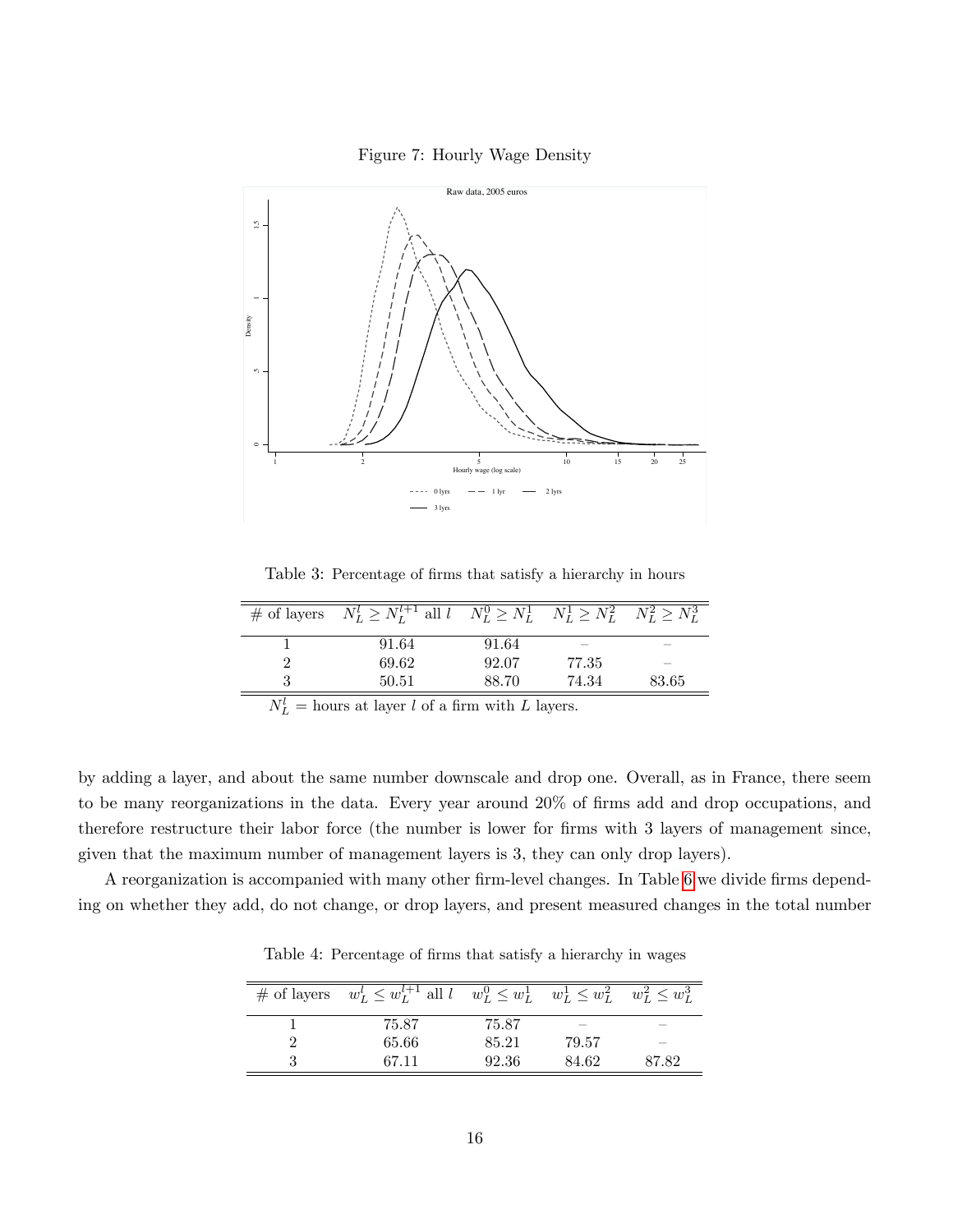<span id="page-18-0"></span>

|                    |     |       | $\#$ of layers at $t+1$ |       |       |       |        |
|--------------------|-----|-------|-------------------------|-------|-------|-------|--------|
|                    |     | Exit  | $\cup$                  |       | 2     | 3     | Total  |
|                    |     | 31.19 | 54.29                   | 12.54 | 1.69  | 0.29  | 100.00 |
|                    |     | 25.75 | 10.26                   | 51.12 | 11.35 | 1.51  | 100.00 |
| $#$ of layers at t | 2   | 21.73 | 1.49                    | 12.06 | 49.62 | 15.09 | 100.00 |
|                    | 3   | 15.68 | 0.37                    | 1.46  | 12.90 | 69.59 | 100.00 |
|                    | New | 85.08 | 5.31                    | 3.77  | 3.01  | 2.83  | 100.00 |

Table 5: Distribution of layers at  $t + 1$  conditional on layers at t

of hours, number of hours normalized by the number of hours in the top layer, value added, and average wages. For all these measures we present changes after de-trending in order to control for the time trends in the data that we highlighted before. First, note that firms that either expand or contract substantially tend to reorganize. This is the case both in terms of hours or in terms of value added. Furthermore, changes in either hours or value added seem to be symmetric, but with opposite sign, for firms that add and drop layers. Finally, firms that add layers tend to pay higher wages. However, once we de-trend, it is clear that wages in the preexisting layers decline. So average wages increase because the agents in the new layer earn more than the average but workers in preexisting layers earn less as their knowledge is now less useful (as found for France in CMRH).

Table 6: Changes in firm-level outcomes

<span id="page-18-1"></span>

| $#$ of layers        | All                 | Increase $L$       | No Change in $L$ Decrease $L$ |             |
|----------------------|---------------------|--------------------|-------------------------------|-------------|
|                      |                     |                    |                               |             |
| dln total hours      | $-0.0068^a$         | $0.2419^a$         | $-0.0080^a$                   | $-0.2992^a$ |
| - detrended          |                     | $0.2472^a$         | $-0.0011$                     | $-0.2911^a$ |
| dln normalized hours | 0.0099 <sup>b</sup> | $1.0890^a$         | $-0.0204^a$                   | $-1.1043^a$ |
| - detrended          |                     | $1.0761^a$         | $-0.0299^a$                   | $-1.1128^a$ |
| dlnVA                | $0.0173^a$          | $0.0509^a$         | $0.0155^a$                    | $-0.0126^a$ |
| - detrended          |                     | $0.0323^a$         | $-0.0013$                     | $-0.0307^a$ |
| dln avg. wage        | $0.0369^{\circ}$    | $0.0683^a$         | $0.0348^a$                    | $0.0122^a$  |
| - detrended          |                     | $0.0303^a$         | $-0.0018c$                    | $-0.0253^a$ |
| common layers        | $0.0356^a$          | $0.0068^b$         | $0.0348^a$                    | $0.0750^a$  |
| - detrended          |                     | $-0.0295^{\alpha}$ | $-0.0005$                     | $0.0387^a$  |

Notes:  $\frac{a}{p}$  p $\lt 0.01$ ,  $\frac{b}{p}$  p $\lt 0.05$ ,  $\frac{c}{p}$  p $\lt 0.1$ .

The results above can be further refined by looking at layer-level outcomes for firms that expand without reorganizing and firms that expand as a result of a reorganization. The theory predicts that firms that expand but keep the same number of layers will increase employment and wages in all layers. In contrast, Örms that expand and add layers, will increase employment in all layers but will decrease wages (and according to the theory, knowledge) in all preexisting layers. That is, adding a layer allows the Örm to economize on the knowledge of all the preexisting layers. Tables [7](#page-19-0) and [8](#page-19-1) present the elasticity of normalized hours (hours at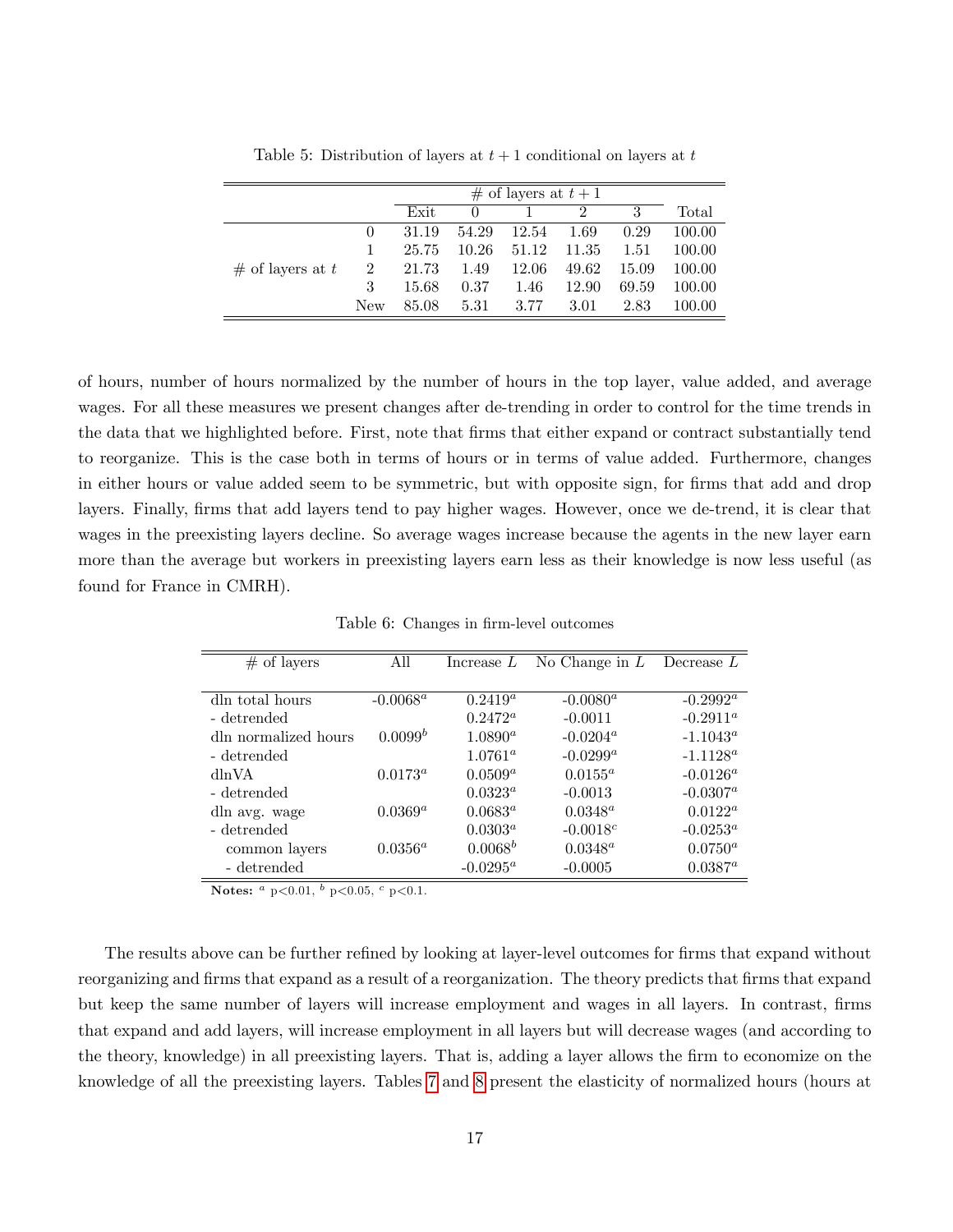each layer relative to the top layer) and wages, respectively, to value added for firms that do not add layers. The first column indicates the number of layers in the firm, and the second the particular layer for which the elasticity is calculated. The theory predicts that all elasticities should be positive. This prediction is confirmed for all elasticities except for one case where the estimate is not significant. Hence, we conclude that Örms that grow without reorganizing increase employment and wages in all layers.

| $#$ of layers | Layer | Elasticity | $#$ observations |
|---------------|-------|------------|------------------|
|               |       | $0.1155^a$ | 6,351            |
| 2             |       | $0.1146^a$ | 4,998            |
| 2             |       | $-0.0147$  | 4,998            |
| 3             |       | $0.1760^a$ | 7,079            |
| 3             |       | $0.0847^a$ | 7,079            |
| 3             |       | $0.0987^a$ | 7,079            |

<span id="page-19-0"></span>Table 7: Elasticity of  $n_L^{\ell}$  with respect to value added for firms that do not change L

Notes: Robust standard errors in parentheses:  $a$  p<0.01,  $b$  p<0.05,  $c$  p<0.1.

<span id="page-19-1"></span>Table 8: Elasticity of  $w_L^{\ell}$  with respect to value added for firms that do not change L

| $#$ of layers | Layer | Elasticity   | $#$ observations |
|---------------|-------|--------------|------------------|
| $\theta$      | 0     | 0.0056       | 6,987            |
|               |       | $0.0216^a$   | 6,351            |
|               |       | $0.0283^a$   | 6,351            |
| 2             | 0     | $0.0150^{b}$ | 4,998            |
| 2             |       | $0.0229^b$   | 4,998            |
| 2             | 2     | $0.0303^{b}$ | 4,998            |
| 3             |       | $0.0225^a$   | 7,079            |
| 3             |       | $0.0201^a$   | 7,079            |
| 3             | 2     | $0.0298^a$   | 7,079            |
| 3             | 3     | $0.0199^b$   | 7,079            |

Notes: Robust standard errors in parentheses:  $a$  p<0.01,  $\frac{b}{p}$  p < 0.05,  $\frac{c}{p}$  p < 0.1.

Tables [9](#page-20-0) and [10](#page-21-0) show changes in normalized hours and wages when firms reorganize. The tables show the total number of layers before and after the reorganization, as well as the layer for which the log-change is computed. As emphasized before, adding layers should lead to increases in employment but declines in wages in all preexisting layers. These implications are verified for all transitions in all layers except for two non-significant results for firms that start with zero layers of management. Similar to the results in CMRH for France, our estimates for Portugal show that firms that add layers in fact concentrate workers' knowledge, as proxied by their wages, on the top layers. This is one of the consequences of a firm reorganization and supports empirically the underlying mechanism that, we hypothesize, leads to an increase (decrease) in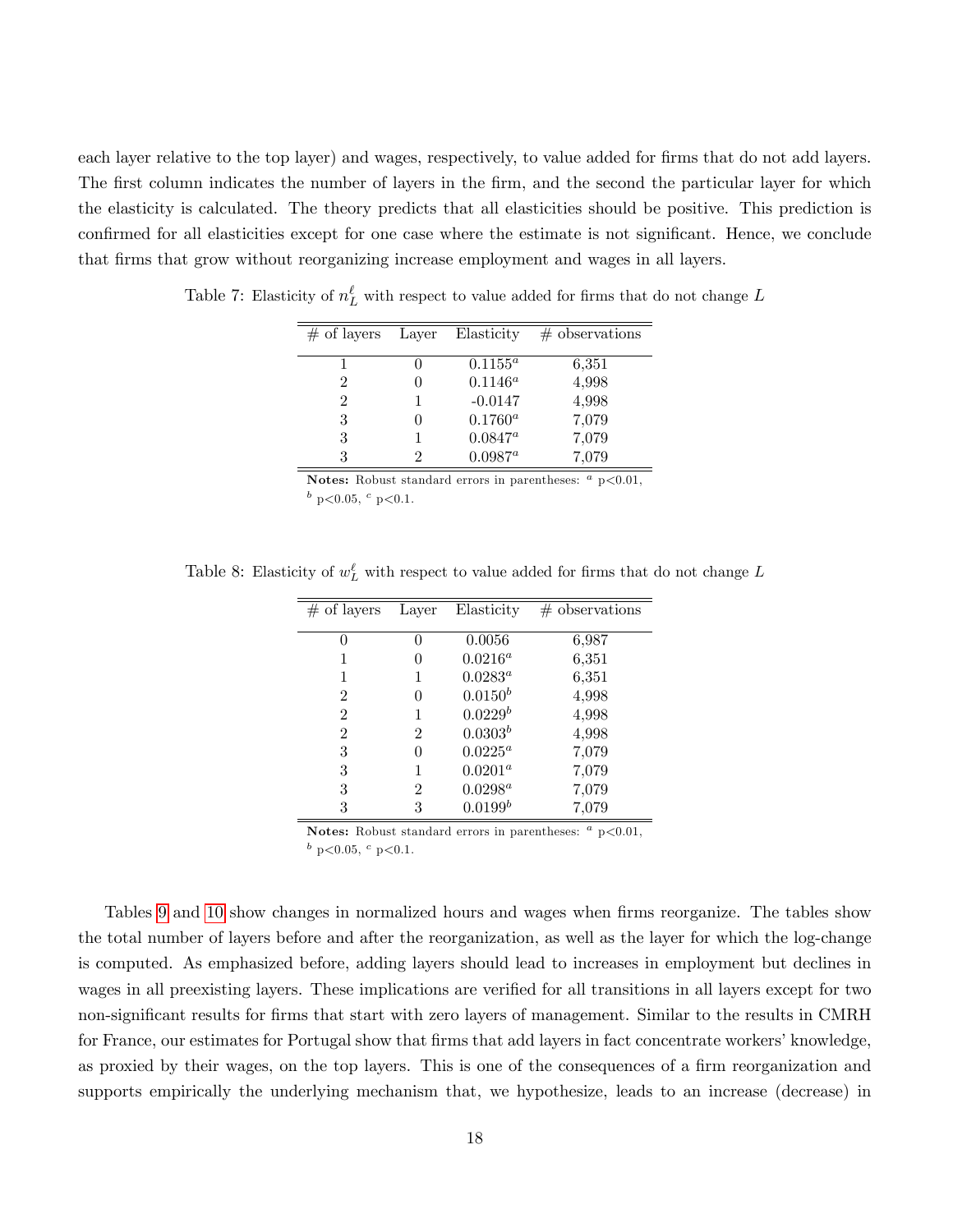<span id="page-20-0"></span>quantity-based productivity as a result of a reorganization that adds (drops) layers.

 $\equiv$ 

|                |                  |               | $#$ observations               |
|----------------|------------------|---------------|--------------------------------|
| after          |                  |               |                                |
| 1              | 0                | $1.2777^a$    | 1,614                          |
| $\overline{2}$ | $\boldsymbol{0}$ | $1.6705^{a}$  | 218                            |
| 3              | $\boldsymbol{0}$ | $2.3055^a$    | 37                             |
| 0              | $\boldsymbol{0}$ | $-1.2304^a$   | 1,275                          |
| $\overline{2}$ | $\boldsymbol{0}$ | $0.5178^{a}$  | 1,410                          |
| $\overline{2}$ | $\mathbf{1}$     | $0.4920^a$    | 1,410                          |
| 3              | $\overline{0}$   | $0.9402^a$    | 188                            |
| 3              | 1                | $0.8367^a$    | 188                            |
| $\overline{0}$ | $\boldsymbol{0}$ | $-1.6449^a$   | 150                            |
| 1              | $\boldsymbol{0}$ | $-0.5645^a$   | 1,215                          |
| 1              | $\mathbf{1}$     | $-0.5060^a$   | 1,215                          |
| 3              | $\boldsymbol{0}$ | $0.6806^a$    | 1,520                          |
| 3              | 1                | $0.7098^a$    | 1,520                          |
| 3              | $\overline{2}$   | $0.6340^a$    | 1,520                          |
| $\overline{0}$ | $\boldsymbol{0}$ | $-2.5187^a$   | 38                             |
| 1              | $\overline{0}$   | $-0.9772^a$   | 149                            |
| 1              | 1                | $-0.8636^{a}$ | 149                            |
| 2              | $\overline{0}$   | $-0.7977^a$   | 1,312                          |
| $\overline{2}$ | 1                | $-0.7532^a$   | 1,312                          |
| $\overline{2}$ | $\overline{2}$   | $-0.6465^a$   | 1,312                          |
|                | $#$ of layers    | Layer         | $\overline{d\ln n_{Lit}^\ell}$ |

Table 9:  $d \ln n_{Lit}^{\ell}$  for firms that transition

Notes: Robust standard errors in parentheses:  $a$  p<0.01,

 $\frac{b}{p}$  p < 0.05,  $\frac{c}{p}$  p < 0.1.

# 5 Changes in Productivity

We now present our methodology to measure changes in revenue-based and quantity-based productivity. The measurement of revenue productivity has received a lot of attention in the industrial organization literature, and so we expand standard methodologies to account for the role of layers. Measuring quantitybased productivity is more involved and requires more detailed data. We address each measurement exercise in turn.<sup>[16](#page-20-1)</sup>

We use two complementary approaches to select comparable groups of firms. The first approach uses sequences of firm-years with either one or zero changes in layers. We define a sequence of type  $L - L'$  as the

<span id="page-20-1"></span><sup>&</sup>lt;sup>16</sup>The main insight in CRH is that reorganization increases quantity-based-productivity via a reduction in marginal costs. This in turn translates into a reduction in prices that lowers revenue-based productivity. Therefore, with information on prices one might be tempted to look at how Örm level prices change as Örms change their organization. However, prices change as a consequence of supply side shifters, like costs, as well as other demand side shifters, like markups and taste shocks. As a result, prices might be a noisy measure of firms' performance. We instead focus on measuring changes in quanty-based productivity and use the methodology in MULAMA to account for different demand and supply side shocks.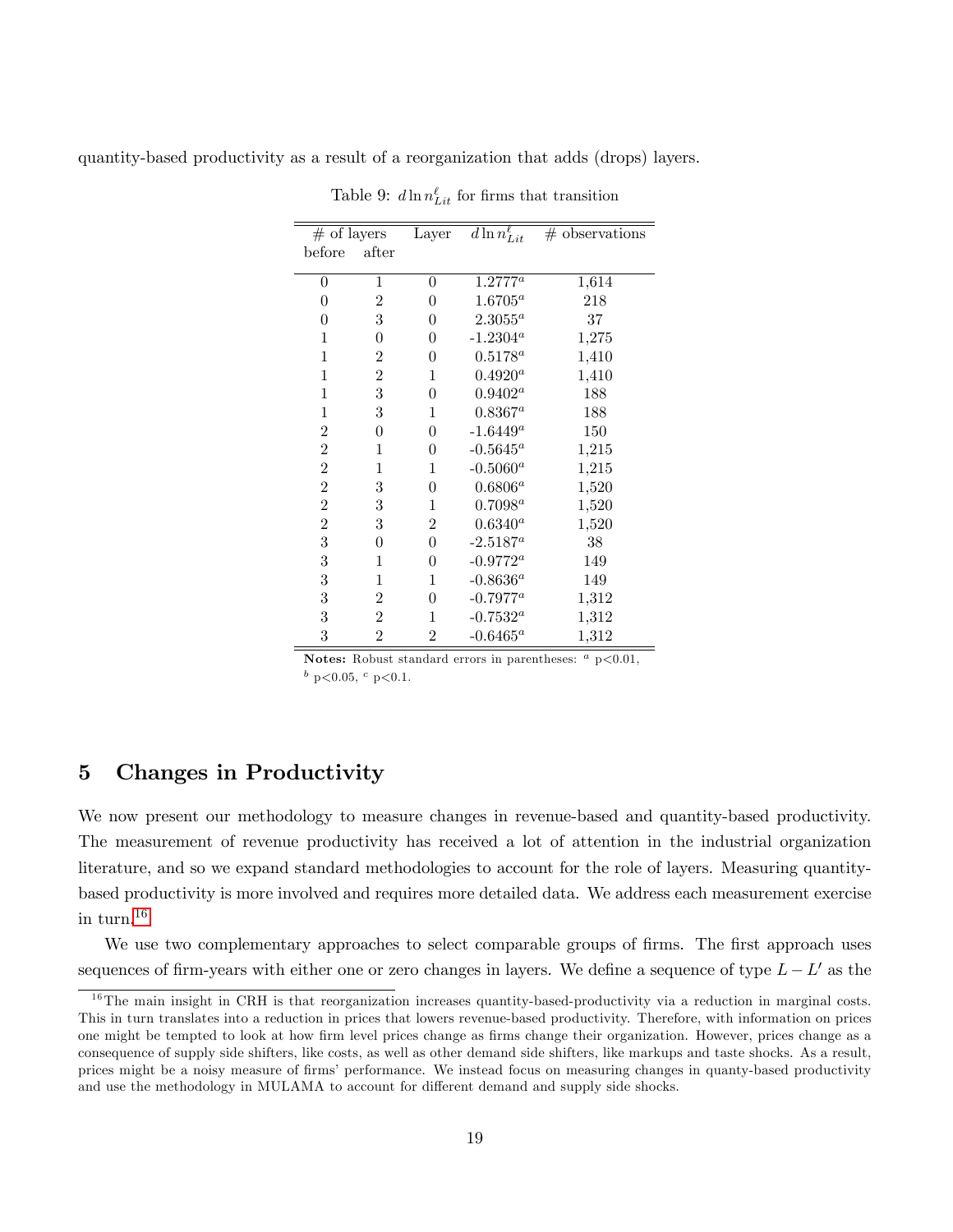<span id="page-21-0"></span>

| $#$ of layers    |                  | Layer            | $\overline{d\ln w_{Lit}^{\ell}}$ | $#$ observations |
|------------------|------------------|------------------|----------------------------------|------------------|
| before           | after            |                  |                                  |                  |
|                  |                  |                  |                                  |                  |
| 0                | $\mathbf 1$      | 0                | 0.0062                           | 1,614            |
| $\boldsymbol{0}$ | $\overline{2}$   | $\boldsymbol{0}$ | 0.0207                           | 218              |
| $\boldsymbol{0}$ | 3                | $\boldsymbol{0}$ | $-.1878^a$                       | 37               |
| 1                | $\boldsymbol{0}$ | $\boldsymbol{0}$ | $0.0557^a$                       | 1,275            |
| $\mathbf{1}$     | $\overline{2}$   | $\boldsymbol{0}$ | 0.0038                           | 1,410            |
| 1                | $\overline{2}$   | 1                | $\textnormal{-}0.0624^a$         | 1,410            |
| 1                | 3                | $\boldsymbol{0}$ | $-0.0230^{a}$                    | 188              |
| 1                | 3                | 1                | $-0.1710^a$                      | 188              |
| 2                | $\boldsymbol{0}$ | $\boldsymbol{0}$ | $0.0692^a$                       | 150              |
| $\overline{2}$   | 1                | $\boldsymbol{0}$ | $0.0373^{a}$                     | 1,215            |
| $\overline{2}$   | 1                | 1                | $0.1192^a$                       | 1,215            |
| $\overline{2}$   | 3                | $\boldsymbol{0}$ | $-0.0015$                        | 1,520            |
| $\overline{2}$   | 3                | 1                | $-0.0113^b$                      | 1,520            |
| $\overline{2}$   | 3                | 2                | $-0.0676^a$                      | 1,520            |
| 3                | $\overline{0}$   | $\boldsymbol{0}$ | $0.2673^a$                       | 38               |
| 3                | 1                | $\boldsymbol{0}$ | $0.0691^a$                       | 149              |
| 3                | 1                | 1                | $0.1672^a$                       | 149              |
| 3                | $\overline{2}$   | $\boldsymbol{0}$ | $0.0313^a$                       | 1,312            |
| 3                | $\overline{2}$   | 1                | $0.0467^a$                       | 1,312            |
| 3                | $\overline{2}$   | $\overline{2}$   | $0.1114^a$                       | 1,312            |

Table 10:  $d \ln w_{Lit}^{\ell}$  for firms that transition

Notes: Robust standard errors in parentheses:  $a$  p $< 0.01$ ,  $b$  p<0.05,  $c$  p<0.1.

series of years in which a firm has the same consecutively observed number of management layers  $L$  plus the adjacent series of years in which a firm has the same consecutively observed number of management layers  $L'$ . For example, a firm that we observed all years between 1996 and 2000 and that has zero layers in 1996, 1997, and 2000 and one layer in 1998 and 1999 would have two sequences: A 0-1 sequence (1996 to 1999) as well as a 1-0 sequence (1998 to 2000). Firms that never change layers in our sample form a constant-layer sequence. We then calculate our results using firm-product-sequence fixed effects for Sample 2 and firm-sequence fixed-effects for Sample 1.

The second approach groups firms according to the number of layers  $(0, 1, 2 \text{ or } 3)$  the firm has in the year of the first observed reorganization. We then present results for each of these groups using firm-product fixed effects. On top of these fixed effects, in both approaches we use a battery of industry or product group dummies as well as time dummies. Throughout, standard errors are clustered at the firm-level. Bootstrapped standard errors are virtually identical to firm-clustered ones.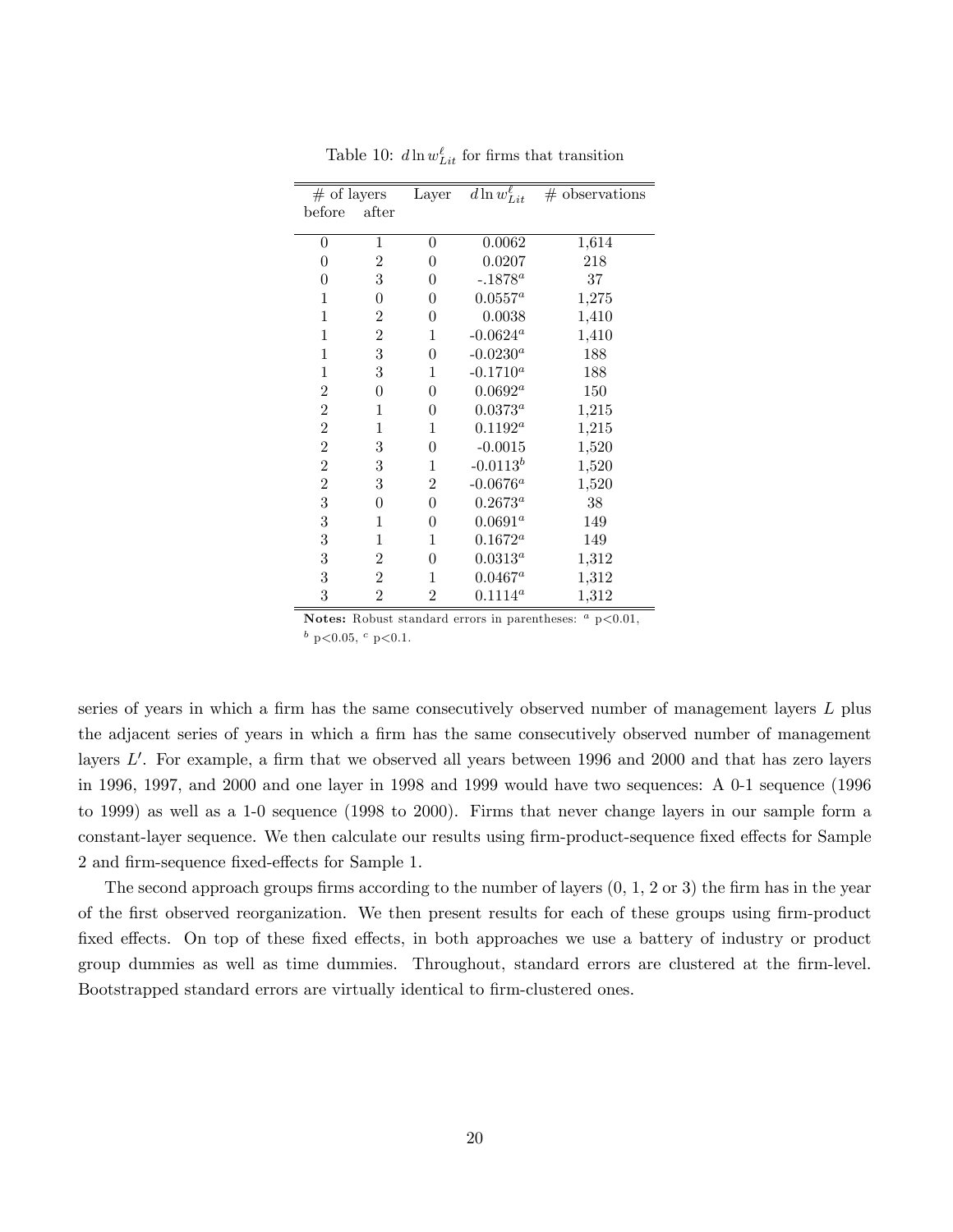### <span id="page-22-3"></span>5.1 Revenue-based Productivity

The Cobb-Douglas production function for firm i in period t introduced in equation  $(1)$  can be expressed in logs as

<span id="page-22-2"></span>
$$
q_{it} = a_{it} + \alpha_O o_{it} + \alpha_M m_{it} + (\gamma - \alpha_M - \alpha_O) k_{it}
$$
\n
$$
\tag{6}
$$

where  $a_{it}$  denotes productivity,  $o_{it}$  the log of the labor input,  $m_{it}$  the log of materials, and  $k_{it}$  the log of capital.

The labor input  $O_{it}$  is not directly observable, but we can use the fact that

<span id="page-22-4"></span>
$$
O_{it} = \frac{C\left(O_{it}; w\right)}{C\left(O_{it}; w\right)} O_{it} = \frac{C\left(O_{it}; w\right)}{AC\left(O_{it}; w\right)}.
$$
\n(7)

The numerator of this expression,  $C(O_{it}; w)$ , is the total expenditure on the labor input, i.e., the total wage bill of the firm (which is observable in standard data) while the denominator,  $AC(O_{it}; w) = C(O_{it}; w) / O_{it}$ is the unit cost of the labor input (which is, by contrast, unobservable). Substituting this into the production function and multiplying by the price leads to an equation for revenue given by

<span id="page-22-0"></span>
$$
r_{it} = \bar{a}_{it} + \alpha_O \ln C \left( O_{it}; w \right) + \alpha_M m_{it} + (\gamma - \alpha_M - \alpha_O) k_{it}, \tag{8}
$$

where  $\bar{a}_{it} \equiv p_{it} + a_{it} - \alpha_O \ln AC(O_{it}; w) = p_{it} + a_{it} + \beta L_{it}$  denotes revenue-based productivity and  $C(O_{it}; w)$ is the total wage bill of the firm. Note that  $-\alpha_O \ln AC(O_{it}; w) = \beta L_{it}$  is what is implied by the CRH model if we substitute the constraint [\(5\)](#page-7-3) in the organizational problem with  $n_L^L \ge \epsilon$ , for small enough  $\epsilon > 0$ . Therefore, we assume that revenue-based productivity follows the process

<span id="page-22-1"></span>
$$
\bar{a}_{it} = \phi_a \bar{a}_{it-1} + \beta L_{it} + \nu_{ait},\tag{9}
$$

where  $\nu_{ait}$  is a productivity shock that is i.i.d. across firms and time, uncorrelated with all past values of  $\bar{a}_{it}$  and  $L_{it}$  but correlated with the number of layers in t. Indeed, a firm will optimally choose the number of layers in t depending on, among others, the realization of  $\nu_{ait}$ .

We also assume that capital is predetermined in  $t$  and that firms optimally choose materials and the labor input in order to minimize short-run costs. The cost of materials is common across firms but can vary over time while the unit cost of the labor input  $AC(O_{it}; w)$  varies across firms and time. From first-order cost minimization conditions we have that materials' choice  $m_{it}$  is a function of  $k_{it}$  and  $\bar{a}_{it}$ . After inverting the first-order conditions of the firm we can express  $\bar{a}_{it}$  as a function of capital and materials, namely,  $\bar{a}_{it} = g(k_{it}, m_{it}).$ 

Using revenue (or value added) data we can then estimate the revenue-based productivity process,  $\bar{a}_{it}$ , which should decline with the number of layers, as described above. The literature has proposed several ways to estimate revenue productivity. Below we use simple measures as revenue per worker as well as the methodology of Wooldridge (2009) to deal with the endogeneity in input use. Similar results can be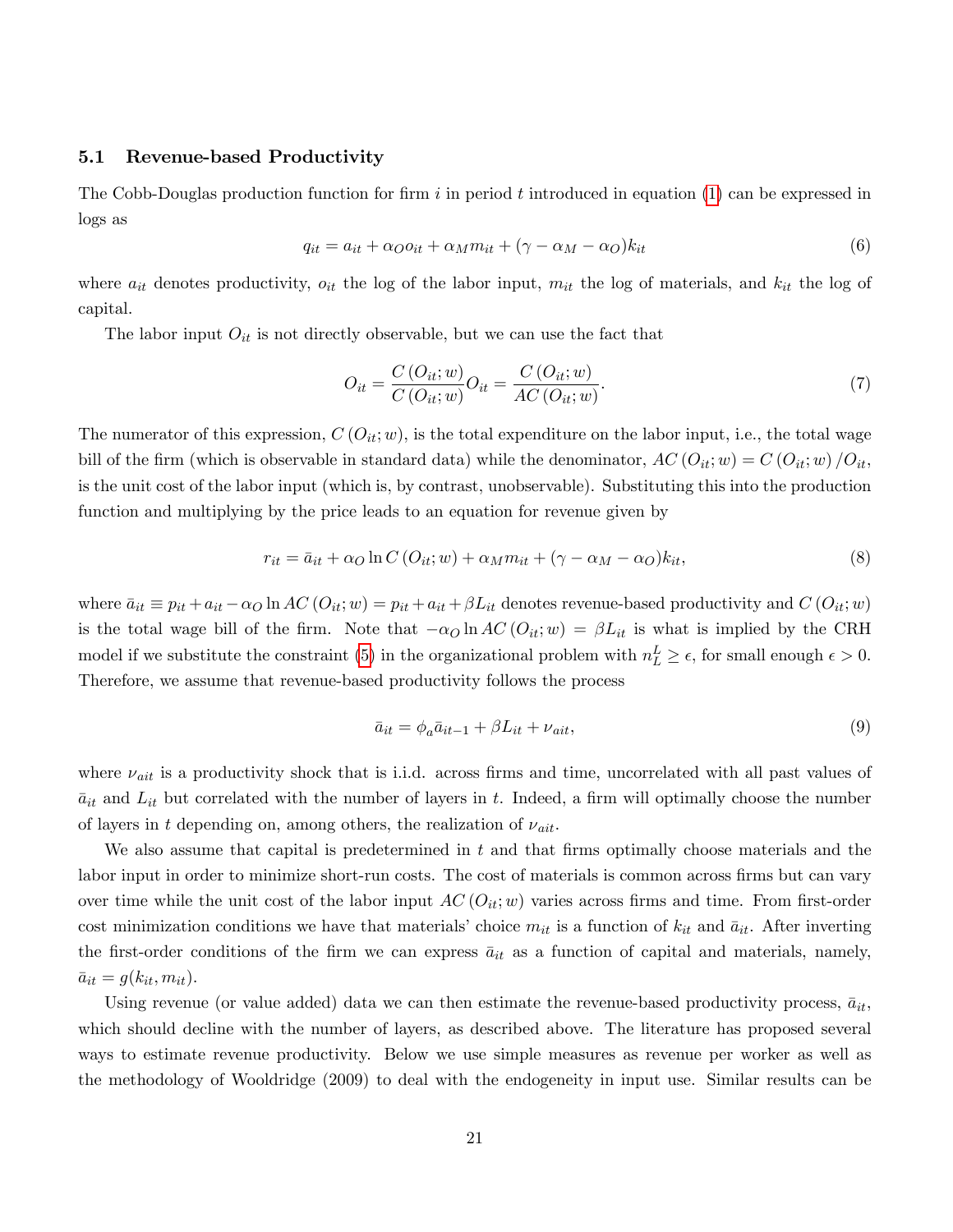<span id="page-23-0"></span>

|                                                     | (1)               | (2)               | $\left( 3\right)$  | $\left(4\right)$ |
|-----------------------------------------------------|-------------------|-------------------|--------------------|------------------|
| VARIABLES                                           | Increasing        | Decreasing        | Constant           | All              |
|                                                     |                   |                   |                    |                  |
| Productivity t-1                                    | $0.073^{b}$       | $-0.016$          | 0.090 <sup>c</sup> | $0.055^b$        |
|                                                     | (0.035)           | (0.059)           | (0.053)            | (0.027)          |
| Number of management layers t                       | $-0.090^{\alpha}$ | $-0.258^{\alpha}$ |                    | $-0.151^a$       |
|                                                     | (0.017)           | (0.040)           |                    | (0.018)          |
| Constant                                            | $10.795^{\circ}$  | $11.924^{\rm a}$  | $10.527^a$         | $11.109^a$       |
|                                                     | (0.393)           | (0.659)           | (0.617)            | (0.303)          |
|                                                     |                   |                   |                    |                  |
| Observations                                        | 4.206             | 2,750             | 3,090              | 10.046           |
| Number of fixed effects                             | 1,687             | 1,289             | 1,310              | 4.286            |
| Adjusted $R^2$                                      | 0.029             | 0.151             | 0.026              | 0.060            |
| Firm-level clustered standard errors in parentheses |                   |                   |                    |                  |

Table 11: Revenue Labor Productivity. Firm-product-sequence FE

obtained using either value added per worker, OLS Revenue TFP or the methodology in Olley and Pakes (1996), Levinsohn and Petrin (2003), and DeLoecker and Warzynski (2012). See Appendix A for further details.

The first set of results is presented in Table [11.](#page-23-0) The measure of revenue-based productivity is revenue per worker and we present results for sequences in which firms increase, decrease, or keep constant the number of layers. We also present results for the whole sample. The number of layers is significantly related to lower revenue-based productivity. Revenue-based productivity decreases by about 9% when firms add a layer and increases by about 25% when they drop one. Note that past revenue-based productivity has a small effect on current revenue-based productivity given that we are using firm-product-sequence fixed effects.<sup>[17](#page-23-1)</sup>

Table [12](#page-24-0) presents the results for the alternative grouping. It presents the effect of layers on productivity as a function of the number of layers after we see the firm switching for the first time. The coefficient on layers is again negative and highly significant for firms with any initial number of layers. Revenue productivity declines by about  $12\%$  when firms add a layer, although the number increases to  $18\%$  for the largest firms with 3 layers (this last coefficient is identified only from firms that drop layers since 3 layers is the maximum number of layers in our measure).

Of course, there are many potential objections to using revenue per worker as the relevant measure of revenue productivity. In particular, as Olley and Pakes (1996) famously argued, there are other inputs and their use is endogenous to the level of productivity of the Örm. Levinsohn and Petrin (2003) propose a methodology to deal with this problem using the first-order conditions of the firm input choice problem with respect to the variable inputs.

We use the variant of this methodology proposed by Wooldridge  $(2009).^{18}$  $(2009).^{18}$  $(2009).^{18}$  If we subtract the value

<span id="page-23-1"></span> $17$ This result also holds for all subsequent Tables. When not using fixed effects we find standard auto-regressive coefficients of around 0.8 and  $\mathbb{R}^2$  of about 0.7.

<span id="page-23-2"></span><sup>&</sup>lt;sup>18</sup>Wooldridge (2009) builds on Olley and Pakes (1996), Levinsohn and Petrin (2003), and Ackerberg et al. (2007) and shows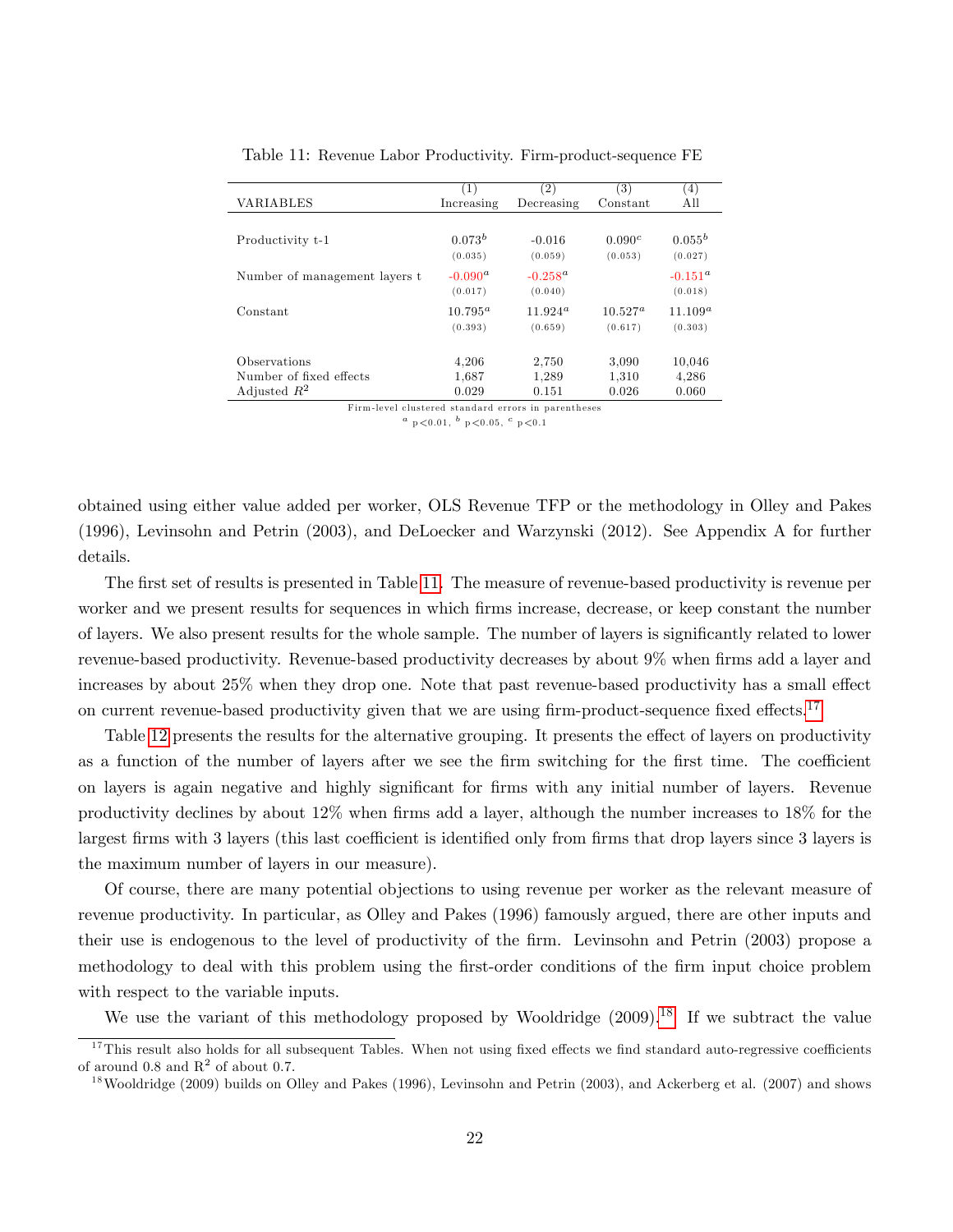<span id="page-24-0"></span>

|                                                       | (1)        | $\left( 2\right)$ | $\left( 3\right)$  | $^{(4)}$   |
|-------------------------------------------------------|------------|-------------------|--------------------|------------|
| VARIABLES                                             | 0 layers   | 1 layer           | 2 layers           | 3 layers   |
|                                                       |            |                   |                    |            |
| Productivity t-1                                      | $-0.070$   | $0.171^{\alpha}$  | 0.107 <sup>b</sup> | 0.016      |
|                                                       | (0.059)    | (0.047)           | (0.048)            | (0.067)    |
| Number of management layers t                         | $-0.103b$  | $-0.121^{\alpha}$ | $-0.115^a$         | $-0.187^a$ |
|                                                       | (0.045)    | (0.023)           | (0.021)            | (0.037)    |
| Constant                                              | $12.017^a$ | $9.587^{a}$       | $10.446^{\circ}$   | $11.891^a$ |
|                                                       | (0.674)    | (0.537)           | (0.551)            | (0.797)    |
| Observations                                          |            |                   |                    |            |
|                                                       | 533        | 1,665             | 3,690              | 3.569      |
| Number of fixed effects                               | 164        | 552               | 1,157              | 1,161      |
| Adjusted $R^2$                                        | 0.068      | 0.087             | 0.061              | 0.093      |
| Finne land almatanad atau daud annana in mananthaaaa. |            |                   |                    |            |

Table 12: Revenue Labor Productivity. Firm-product FE

Firm-level clustered standard errors in parentheses  $a$  p < 0.01,  $b$  p < 0.05,  $c$  p < 0.1

of materials from revenue to obtain value added,  $va_{it}$ , we can estimate a value added-based production function featuring two inputs (the labor input and capital) and one proxy variable (materials). Building on the production function in  $(8)$  and given  $(9)$  as well as the inverted input demand equation of the firm,  $\bar{a}_{it-1} = g(k_{it-1}, m_{it-1}),$  we obtain

<span id="page-24-1"></span>
$$
va_{it} = \alpha_O \ln C (O_{it}; w) + (\gamma - \alpha_M - \alpha_O)k_{it} + \phi_a g(k_{it-1}, m_{it-1}) + \beta L_{it} + \nu_{ait}. \tag{10}
$$

Under our assumptions, the error term  $\nu_{ait}$  in [\(9\)](#page-22-1) is uncorrelated with  $k_{it}$  and  $m_{it-1}$ . Hence,  $g(k_{it-1}, m_{it-1})$ is also uncorrelated with  $\nu_{ait}$ . The wage bill  $C(O_{it}; w)$  and the number of layers at t,  $L_{it}$ , are instead endogenous and we instrument them with the wage bill at  $t-1$  and the number of layers in  $t-1$ . As for the term  $\phi_a g(k_{it-1}, m_{it-1})$  we use a second order polynomial approximation in  $k_{it-1}$  and  $m_{it-1}$ . We finally estimate [\(10\)](#page-24-1) by IV and ultimately get an estimate of revenue TFP as

$$
\widehat{\overline{a}} = va_{it} - \widehat{\alpha}_O \ln C (O_{it}; w) - \widehat{\alpha}_K k_{it}.
$$

Table [13](#page-25-0) shows that adding a layer reduces revenue-based productivity by about 5%, while dropping one increases it slightly less than  $14\%$ . The overall effect of changing a layer is  $8\%$  and highly significant. These results are qualitatively the same, but quantitatively somewhat smaller than the ones we obtained for revenue labor productivity.

When grouping according to the initial number of layers, Table [14](#page-25-1) shows that the effect of an extra layer decreases revenue-based productivity by between 4 and 9% with the number increasing for higher layers (which is probably the result of downward transitions having larger effects than upward transitions). The

how to obtain consistent estimates of input elasticities with a one-step GMM procedure. The results are qualitatively and quantitatively very similar if we simply implement the methodology in Olley and Pakes (1996).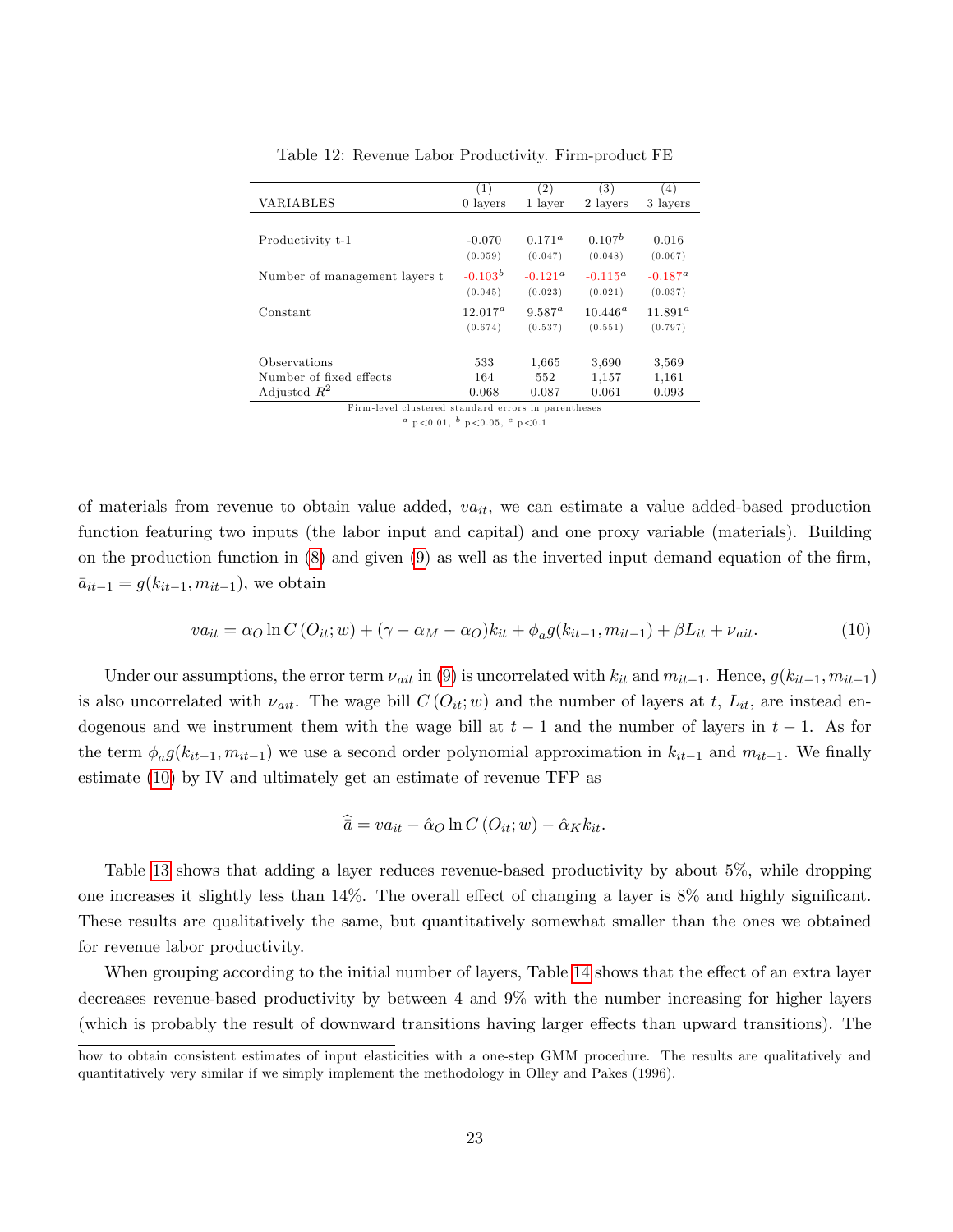<span id="page-25-0"></span>

|                               | (1)                | (2)          | (3)      | (4)               |
|-------------------------------|--------------------|--------------|----------|-------------------|
| VARIABLES                     | Increasing         | Decreasing   | Constant | All               |
|                               |                    |              |          |                   |
| Productivity t-1              | 0.092 <sup>b</sup> | $-0.077c$    | 0.070    | 0.044c            |
|                               |                    |              |          |                   |
|                               | (0.041)            | (0.046)      | (0.044)  | (0.026)           |
| Number of management layers t | $-0.049^{\alpha}$  | $-0.138^{a}$ |          | $-0.082^{\alpha}$ |
|                               | (0.014)            | (0.022)      |          | (0.011)           |
| Constant                      | 0.056              | $0.137^{a}$  | $-0.025$ | $0.261^{\circ}$   |
|                               | (0.041)            | (0.039)      | (0.016)  | (0.029)           |
|                               |                    |              |          |                   |
| Observations                  | 4,127              | 2,708        | 2,989    | 9,824             |
| Number of fixed effects       | 1,655              | 1,268        | 1.276    | 4,199             |
| Adjusted $R^2$                | 0.057              | 0.063        | 0.032    | 0.042             |

Table 13: Wooldridge Revenue TFP. Firm-product-sequence FE

Firm-level clustered standard errors in parentheses

 $a$  p < 0.01,  $b$  p < 0.05,  $c$  p < 0.1

<span id="page-25-1"></span>

|                               | (1)              | $^{\prime}2)$ | 3)                | (4)              |
|-------------------------------|------------------|---------------|-------------------|------------------|
| VARIABLES                     | 0 layers         | 1 layer       | 2 layers          | 3 layers         |
|                               |                  |               |                   |                  |
| Productivity t-1              | $-0.041$         | 0.011         | $0.123^{\rm a}$   | $0.139^{a}$      |
|                               | (0.061)          | (0.060)       | (0.039)           | (0.046)          |
| Number of management layers t | $-0.063^{\circ}$ | $-0.039c$     | $-0.067^{\alpha}$ | $-0.093^{\circ}$ |

 $(0.022)$   $(0.021)$   $(0.013)$   $(0.024)$ 

 $(0.040)$   $(0.055)$   $(0.032)$   $(0.069)$ 

Table 14: Wooldridge Revenue TFP. Firm-product FE

Observations 528 1,630 3,645 3,446<br>Number of fixed effects 162 543 1.138 1.122 Number of Öxed e§ects 162 543 1,138 1,122 Adjusted  $R^2$  0.044 0.026 0.060 0.057 Firm-level clustered standard errors in parentheses

Constant 0.096<sup>b</sup> 0.023 0.108<sup>a</sup> 0.319<sup>a</sup>

 $a$  p < 0.01,  $b$  p < 0.05,  $c$  p < 0.1

results are again consistent with our findings for revenue per worker, although clearly smaller in magnitude.

Overall these results paint a very consistent picture. Revenue-based productivity decreases with a reorganization that adds layers by somewhat between 4 and 9%. The result varies somewhat by layer and depending on whether firms add or drop layers and their initial number of layers. Furthermore, taking care of multiple inputs and adjusting for the endogenous choice of materials and labor is important as well, and reduces the absolute magnitude of the estimated effect of a reorganization. Nevertheless, the main result that revenue productivity jumps in the opposite direction as the number of layers is very robust across specifications and exercises. Clearly, revenue productivity can jump down either because firms reduce their prices or, perhaps, because quantity-base productivity goes down (a result that would contradict our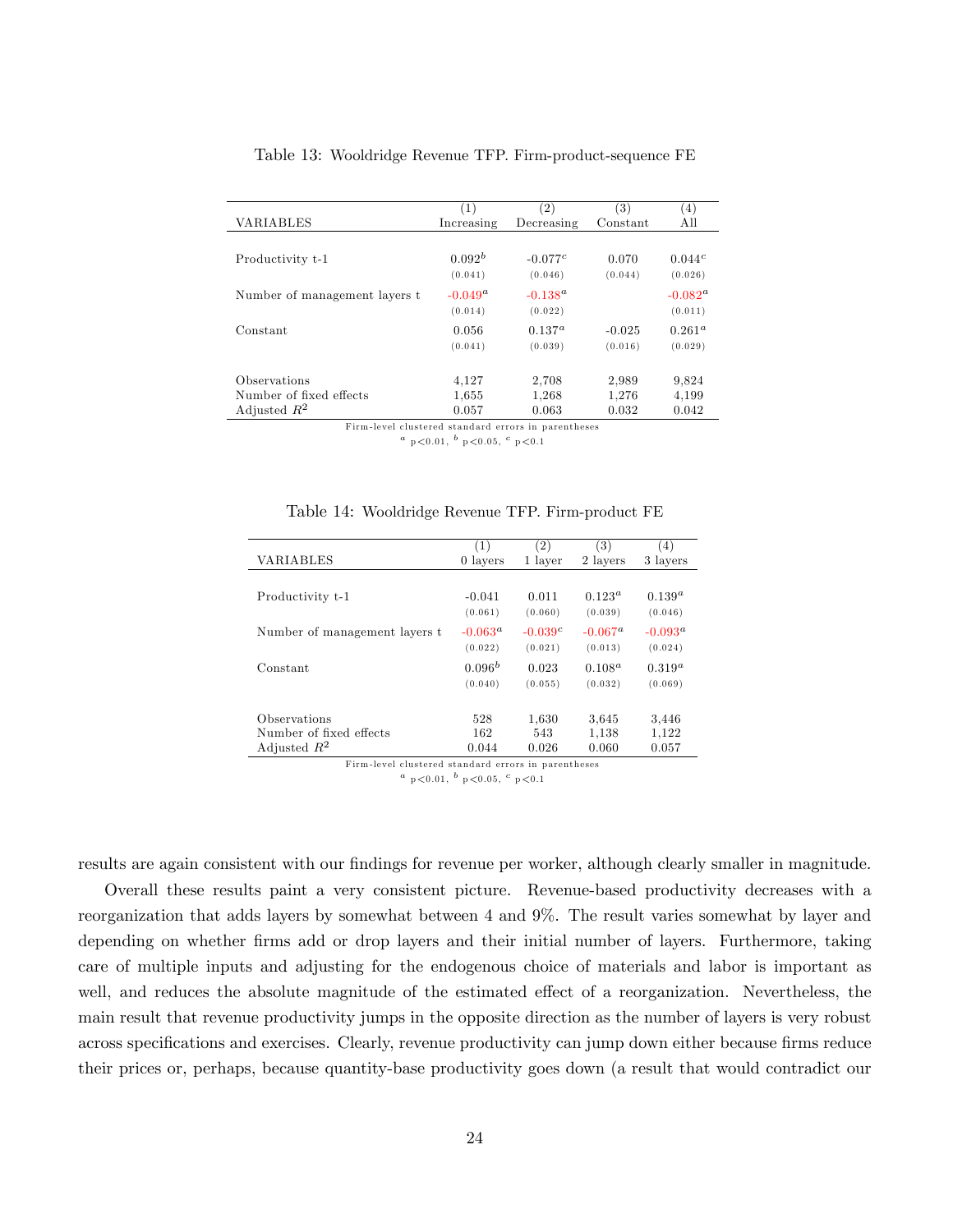hypothesis). Thus, we now proceed to estimate the effect of a reorganization on quantity-based productivity.

### 5.2 Quantity-based Productivity

Measuring quantity-based productivity well is hard partly because we need information about prices and quantities. And partly because we need to account properly for other types of shocks that Örms face like demand and markup shocks that will affect its pricing and production decisions. The empirical implications derived from the theory that we outlined above crucially depends on accounting well for heterogeneity and shocks in demand and their potential correlation with exogenous productivity and other shocks. So it is important to choose a methodology that allows for correlation between demand and productivity disturbances. To do so we follow Forlani et al.,  $(2014)$  that impose sufficient structure to compute quantitybased productivity in the presence of potentially correlated productivity, demand and markup shocks. We start with a description of the baseline methodology and subsequently expand on its application by explicitly considering the role of organization in producing the labor input.

### 5.2.1 Baseline MULAMA

Following Forlani et al. (2014) we use a two-stage estimation procedure to obtain quantity-based productivity. Our approach allows us to explicitly take into account the presence of demand shocks and markup heterogeneity across firms. We do this by both assuming costs minimization, which provides a useful way of computing markups as in De Loecker and Warzynski (2011), and by imposing some restrictions on the way demand shocks enter utility. In our case we simply have that log revenue is given by  $r_{it} = p_{it} + q_{it} = \frac{1}{\mu}$  $\frac{1}{\mu_{it}}(\lambda_{it} + q_{it})$ , where  $\lambda_{it}$  is the demand shock to firm i at time t. That is, demand shocks enter log-linearly in the revenue equation, along with quantity, and both multiply the inverse of the markup. Forlani et al. (2014) show how this holds as a first-order linear approximation in a variety of circumstances.

Recall the production function in equation [\(6\)](#page-22-2) and assume the following quantity-based productivity process:  $a_{it} = \phi_a a_{it-1} + \nu_{ait}$ . Furthermore, assume that demand for the product of firm i at time t, in logs, is given by

$$
p_{it} = \left(1 - \frac{1}{\eta_{it}}\right) \lambda_{it} - \frac{1}{\eta_{it}} q_{it}
$$

where  $\lambda_{it}$  denotes the level of demand and  $\eta_{it}$  the elasticity of demand. We assume that

$$
\lambda_{it} = \phi_{\lambda} \lambda_{it-1} + \nu_{\lambda it},
$$

where  $\nu_{\lambda it}$  is an idiosyncratic demand shock that can be correlated with the productivity shock  $\nu_{ait}$ . The firm operates in a monopolistically competitive market, so its markup is given by

$$
\mu_{it} = \frac{\eta_{it}}{\eta_{it} - 1}.
$$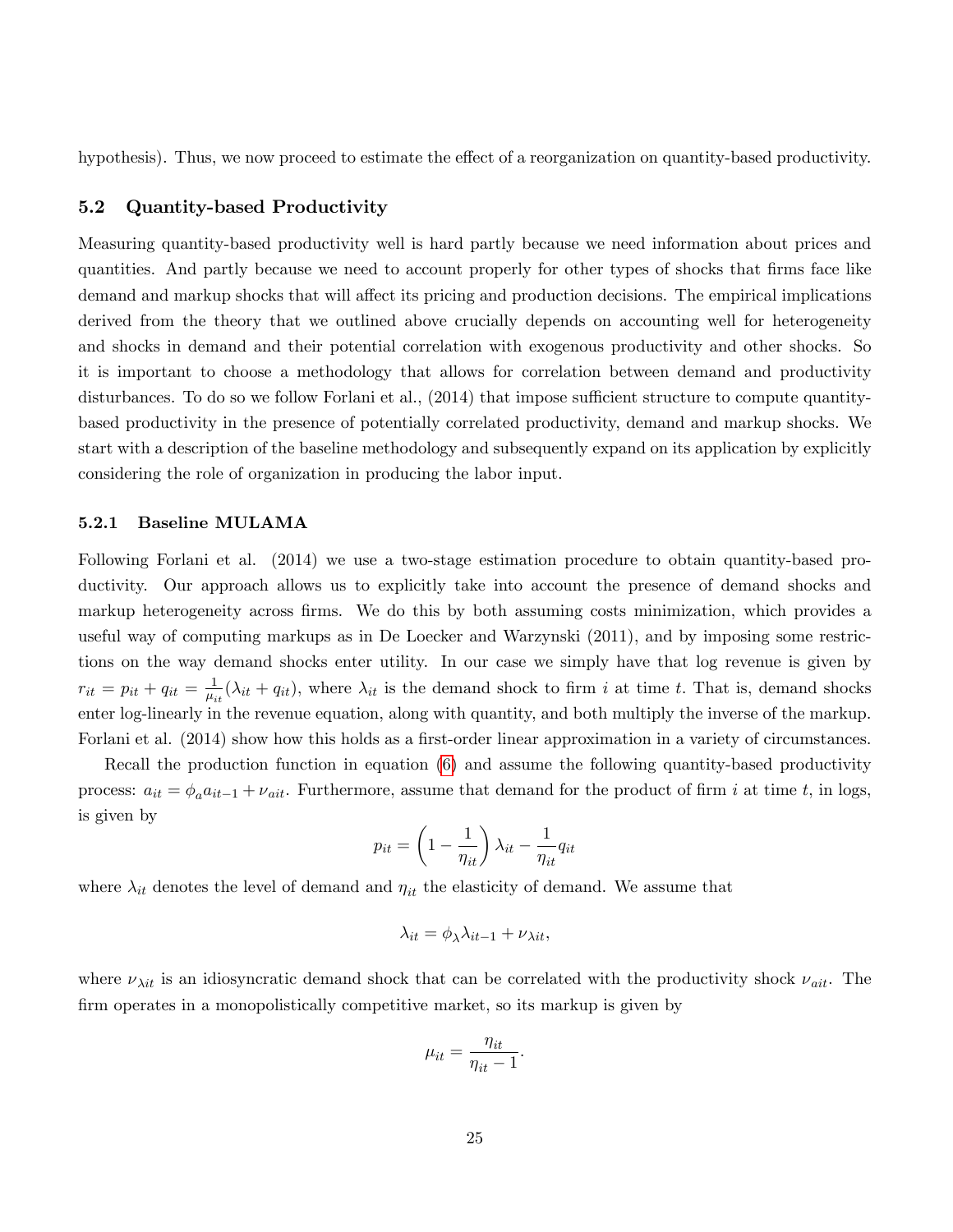Thus, heterogeneity or shocks in the elasticity of demand will result in variation in markups across firms and time.

Cost minimization implies, for the flexible inputs (which in our model are the labor input and materials), that

$$
\frac{\alpha_O}{\mu_{it}} = \frac{O_{it}MC\left(O_{it};w\right)}{P_{it}Q_{it}},
$$

and

$$
\frac{\alpha_M}{\mu_{it}} = \frac{M_{it} P_{Mt}}{P_{it} Q_{it}},
$$

where  $MC(O_{it}; w)$  is the marginal cost of the labor input and  $P_{Mt}$  denotes the price of materials. Note that  $M_{it}P_{Mt}$  is the total expenditure on materials, and  $O_{it}MC(O_{it}; w)$  is the total expenditure on the labor input when we allow  $n_L^L \geq \epsilon$ , for  $\epsilon > 0$  (since the unit and marginal cost coincide at the MES). Given that we observe the total expenditure on the labor input, this is the case that we consider throughout.

With this structure in hand, we can proceed to measure quantity-based productivity using data on quantities, revenue, labor, capital, material and expenditure shares.

Denote

$$
LHS_{it} = \frac{r_{it} - s_{Oit} (o_{it} - k_{it}) - s_{Mit} (m_{it} - k_{it})}{s_{Mit}},
$$

where  $s_{xit}$  is the share in expenditure of input x. After some manipulations of the revenue equation we can obtain an expression for  $LHS_{it}$  that we can estimate in the first stage. Namely,

<span id="page-27-0"></span>
$$
LHS_{it} = b_1 z_{1it} + b_2 z_{2it} + b_3 z_{3it} + b_4 z_{4it} + b_5 z_{5it} + u_{it},
$$
\n
$$
(11)
$$

where  $z_{1it} = k_{it}$ ,  $z_{2it} = LHS_{it-1}$ ,  $z_{3it} = k_{it-1}$ ,  $z_{4it} = \frac{r_{it-1}}{s_{Mit-1}}$  $\frac{r_{it-1}}{s_{Mit-1}}$ ,  $z_{5it} = q_{it-1}$ ,  $u_{it} = (\nu_{ait} + \nu_{\lambda it})/\alpha_M$ . Appendix B presents a detailed derivation of equation [\(11\)](#page-27-0). Note that we can simply use OLS to estimate equation [\(11\)](#page-27-0) since  $u_{it}$  is not correlated with the covariates. This equation allows us to identify several of the model's parameters. From the estimates of this equation we can identify all the parameters since  $\hat{b}_1 = \frac{\gamma}{\alpha_1}$  $\frac{\gamma}{\alpha_M}, \,\hat{b}_2 = \phi_a,$  $\hat{b}_3 = -\phi_a \frac{\gamma}{\alpha}$  $\frac{\gamma}{\alpha_M}$ ,  $\hat{b}_4 = \phi_\lambda - \phi_a$ , and  $\hat{b}_5 = \frac{-\phi_\lambda + \phi_a}{\alpha_M}$ .

Using  $\hat{b}_1$  and  $\hat{b}_2$  we can implement a second stage to separately identify  $\gamma$  where we use the productivity process and the production function to obtain

$$
q_{it} - \hat{b}_2 q_{it-1} = b_6 z_{6it} + \nu_{ait}
$$

where

$$
z_{6it} = \frac{o_{it} - k_{it}}{\hat{b}_1} \frac{s_{Oit}}{s_{Mit}} + \frac{m_{it} - k_{it}}{\hat{b}_1} + k_{it} + \frac{\hat{b}_2}{\hat{b}_1} LHS_{it-1} - \hat{b}_2 k_{it-1} - \frac{r_{it-1} \hat{b}_2}{\hat{b}_1 s_{Mit-1}},
$$

with  $b_6 = \gamma^{19}$  $b_6 = \gamma^{19}$  $b_6 = \gamma^{19}$  Note that since  $k_{it}$  is predetermined in t we can instrument for  $z_{6it}$  with  $k_{it}$ . This is what

<span id="page-27-1"></span> $19$ Note that, alternatively, we could have used a combination of the estimates in the first stage to obtain an estimate of  $\gamma$ , instead of using a second stage. This alternative methodology is in general not as robust and precise, since it involves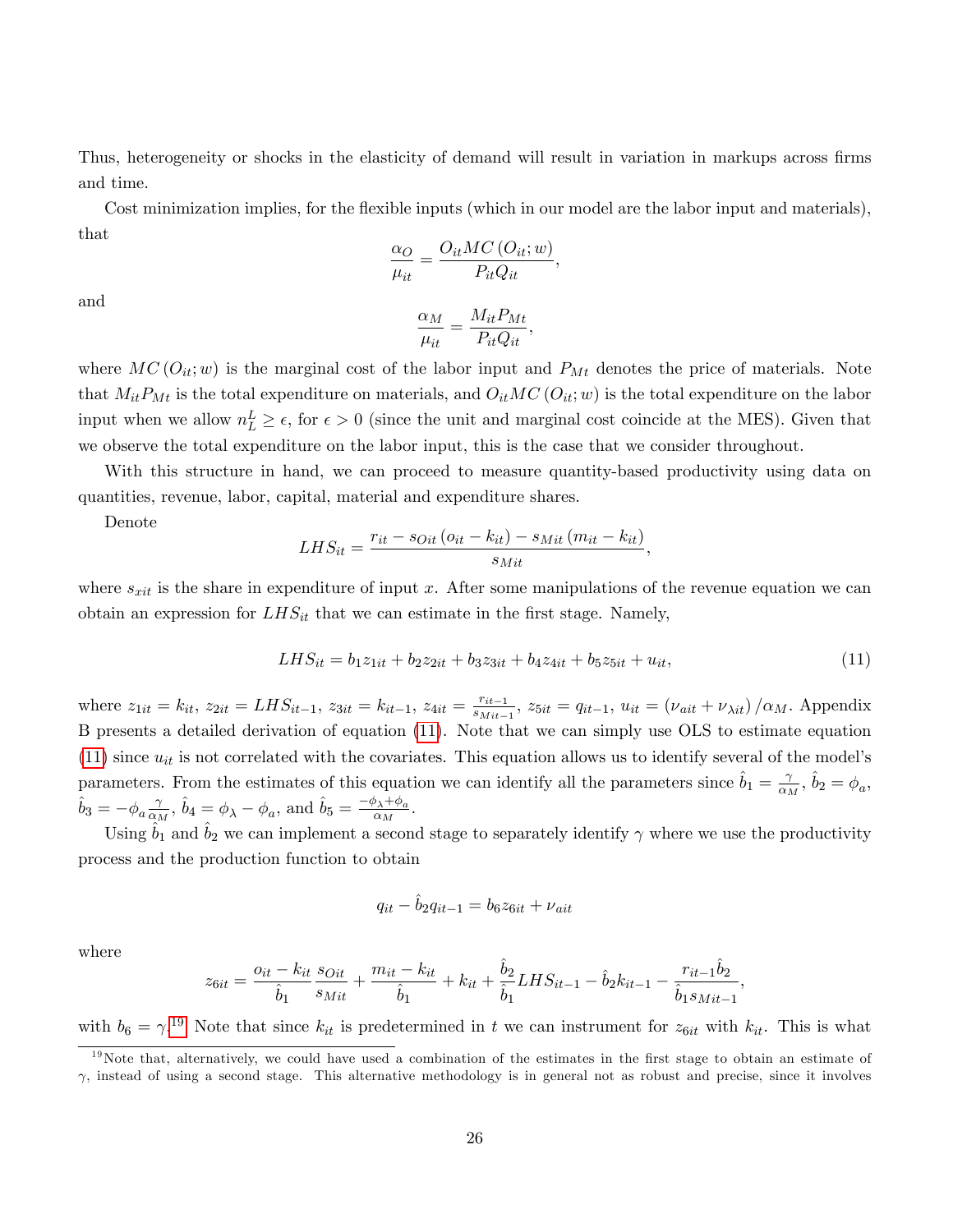we do using the instrumental variables (IV) estimator.

Then, our estimate of productivity is given by

$$
\hat{a}_{it} = q_{it} - \frac{\hat{b}_6}{\hat{b}_1} \frac{s_{Oit}}{s_{Mit}} \left( o_{it} - k_{it} \right) - \frac{\hat{b}_6}{\hat{b}_1} \left( m_{it} - k_{it} \right) - \hat{b}_6 k_{it},
$$

our estimate of demand shocks by

$$
\hat{\lambda}_{it} = \frac{\hat{b}_6}{\hat{b}_1 s_{Mit}} r_{it} - q_{it},
$$

and our estimate of markups by

$$
\hat{\mu}_{it} = \frac{\hat{b}_6}{\hat{b}_1 s_{Mit}}.
$$

The basic estimation methodology that we just described is amenable to various generalizations. In particular we can allow for a translog production function and can allow for a quadratic rather than the linear dependence of the productivity process on past productivity.

#### 5.2.2 Changes in layers in MULAMA

The methodology to estimate quantity productivity introduced above does not incorporate the effect of changes in organization in the labor input. To do so, we parallel what we did in Section [5.1,](#page-22-3) but use two distinct variants. In Case 1, we proxy for the organizational part of productivity using quantity. In Case 2, we do exactly what we did in the case of revenue-based productivity and use the number of layers.

**Case 1** The labor input corresponds to the output of the knowledge-based hierarchy, namely  $F(Z_{Lit}^L) n_{Lit}^0$ . So,

$$
q_{it} = \tilde{a}_{it} + \alpha_O \ln n_{Lit}^0 + \alpha_M m_{it} + (\gamma - \alpha_M - \alpha_O) k_{it},
$$

where  $\tilde{a}_{it} = a_{it} + \alpha_O \ln F \left(Z_{Lit}^L\right)$  denotes quantity-based productivity. Note that quantity -based productivity  $\tilde{a}_{it}$  now incorporates the effect of changes in organization in the labor input via  $\ln F(Z_{Lit}^L)$ . Furthermore, since every value of  $\ln F(Z_{Lit}^L)$  corresponds to a value of  $q_{it}$  we account for this by assuming that the autoregressive process for  $\tilde{a}_{it}$  is given by

<span id="page-28-1"></span>
$$
\tilde{a}_{it} = \phi_a \tilde{a}_{it-1} + \beta q_{it} + \nu_{ait},\tag{12}
$$

and we use the number of layer-zero employees,  $n_{Lit}^0$ , as our measure of the labor input. We adjust the estimation of quantity-based productivity described above to take into account the dependence of the process of productivity on the quantity produced.<sup>[20](#page-28-0)</sup>

multiplications and divisions of estimated coefficients as well as a difference between  $\phi_\lambda$  and  $\phi_a$  that is significantly different from zero.

<span id="page-28-0"></span> $^{20}\mathrm{See}$  Appendix B for further details.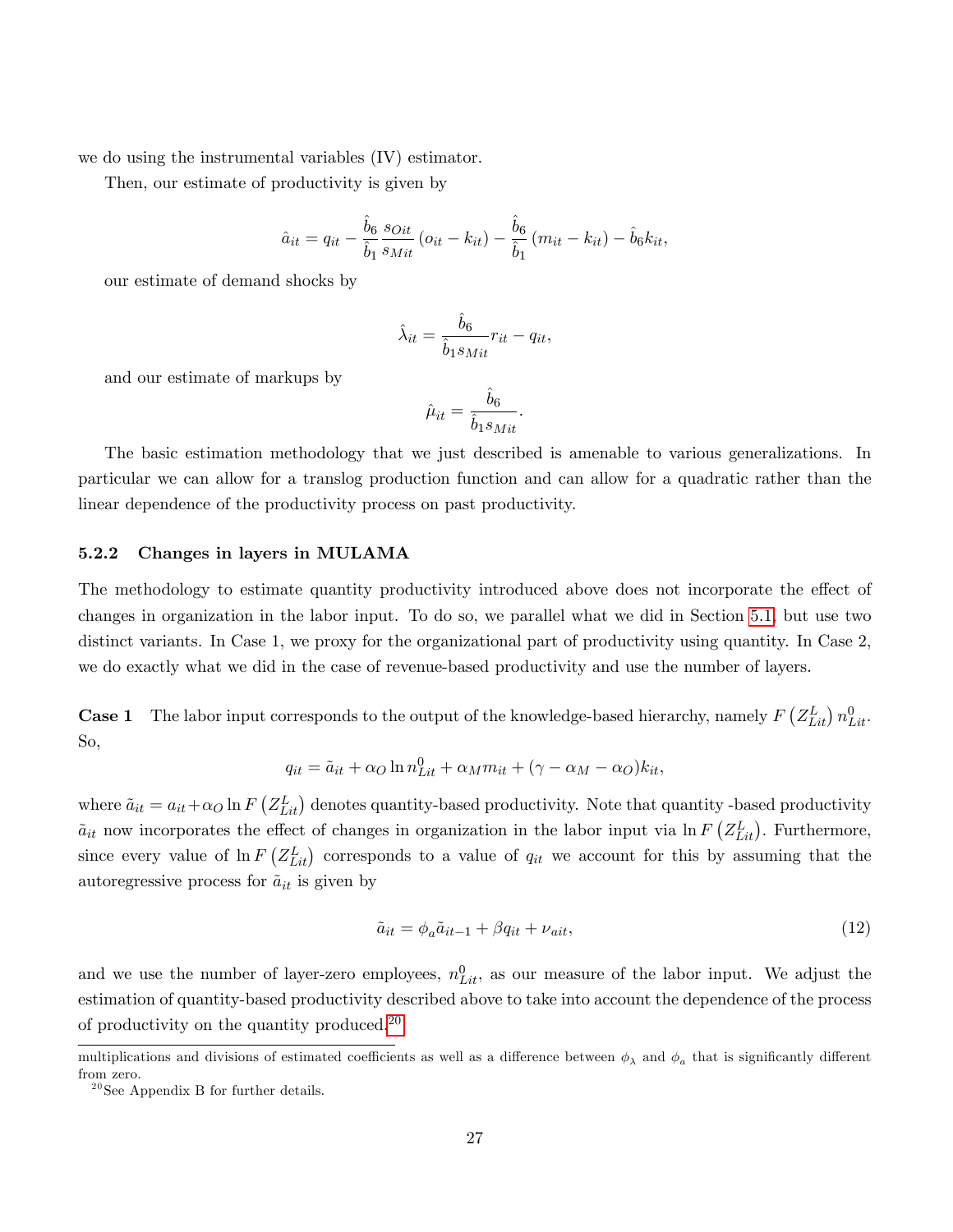|                         | (1)              | $\left( 2\right)$                                   | (3)       | $\left( 4\right)$ |
|-------------------------|------------------|-----------------------------------------------------|-----------|-------------------|
| <b>VARIABLES</b>        | Increasing       | Decreasing                                          | Constant  | All               |
|                         |                  |                                                     |           |                   |
| Productivity t-1        | $0.398^{b}$      | $-0.120$                                            | $0.519^a$ | $0.284^{b}$       |
|                         | (0.155)          | (0.097)                                             | (0.102)   | (0.132)           |
| Quantity t              | $0.527^{\alpha}$ | $0.478^{a}$                                         | 0.301     | $0.445^{\rm a}$   |
|                         | (0.124)          | (0.128)                                             | (0.187)   | (0.107)           |
| Constant                | $-7.531^{\circ}$ | $-6.966^a$                                          | $-4.459$  | $-6.345^{\circ}$  |
|                         | (1.761)          | (1.840)                                             | (2.757)   | (1.528)           |
|                         |                  |                                                     |           |                   |
| Observations            | 4.171            | 2,840                                               | 3,055     | 10,066            |
| Number of fixed effects | 1.673            | 1,280                                               | 1,298     | 4.251             |
| Adjusted $R^2$          | 0.159            | 0.039                                               | 0.338     | 0.108             |
|                         |                  | Firm-level clustered standard errors in parentheses |           |                   |

<span id="page-29-0"></span>Table 15: MULAMA Quantity TFP: Case 1. Firm-product-sequence FE

A note of caution is in order. There are many potential reasons for why the quantity produced can affect productivity. For example, standard learning-by-doing theories would have very similar implications. Increasing returns, in contrast, is not a potential explanation given that we account for them in our estimation strategy. Our aim here is to first measure the effect of physical quantity on productivity and assess whether this dependence is related to a firm's reorganization. If the reason quantity-based productivity depends on quantity is not related to reorganization, conditioning on the changes in the number of layers should not affect the results. If, conversely, the effect of quantity on productivity is significantly different depending on whether the firm reorganizes or not, we can claim that part of this relationship is related to our mechanism.

Table [15](#page-29-0) presents the results using firm-product-sequence fixed effects. As before, it divides the observations in sequences in which the number of layers increased, decreased, or stayed the same. It also presents results for the whole sample. The results are quite stark. Quantity increases quantity-based productivity significantly for firms that add or drop layers, but is not significantly related to quantity-based productivity for firms that do not reorganize. The magnitude of the overall effect implies that a  $10\%$  change in quantity increases productivity by about  $4.5\%$ . In firms that add layers a  $10\%$  increase in quantity increases productivity by  $5.3\%$ , while in firms that drop them only by  $4.8\%$ . Note that the coefficient on quantity for firms that do not reorganize, although not significant, is positive. This is consistent with alternative explanations of the link between quantity and quantity-based productivity. Although these alternative explanations do not receive significant support in the data once we control for changes in layers. Of course, they could still be potentially important in determining the timing of a firm's reorganization. An argument we return to when we instrument for changes in organization below.

Table [16](#page-30-0) presents the results for the alternative grouping based on the initial number of layers. The results are, again, encouraging. Quantity affects positively and significantly quantity-based productivity for firms with any initial number of layers. Note also that the effect seems to decline with the number of layers.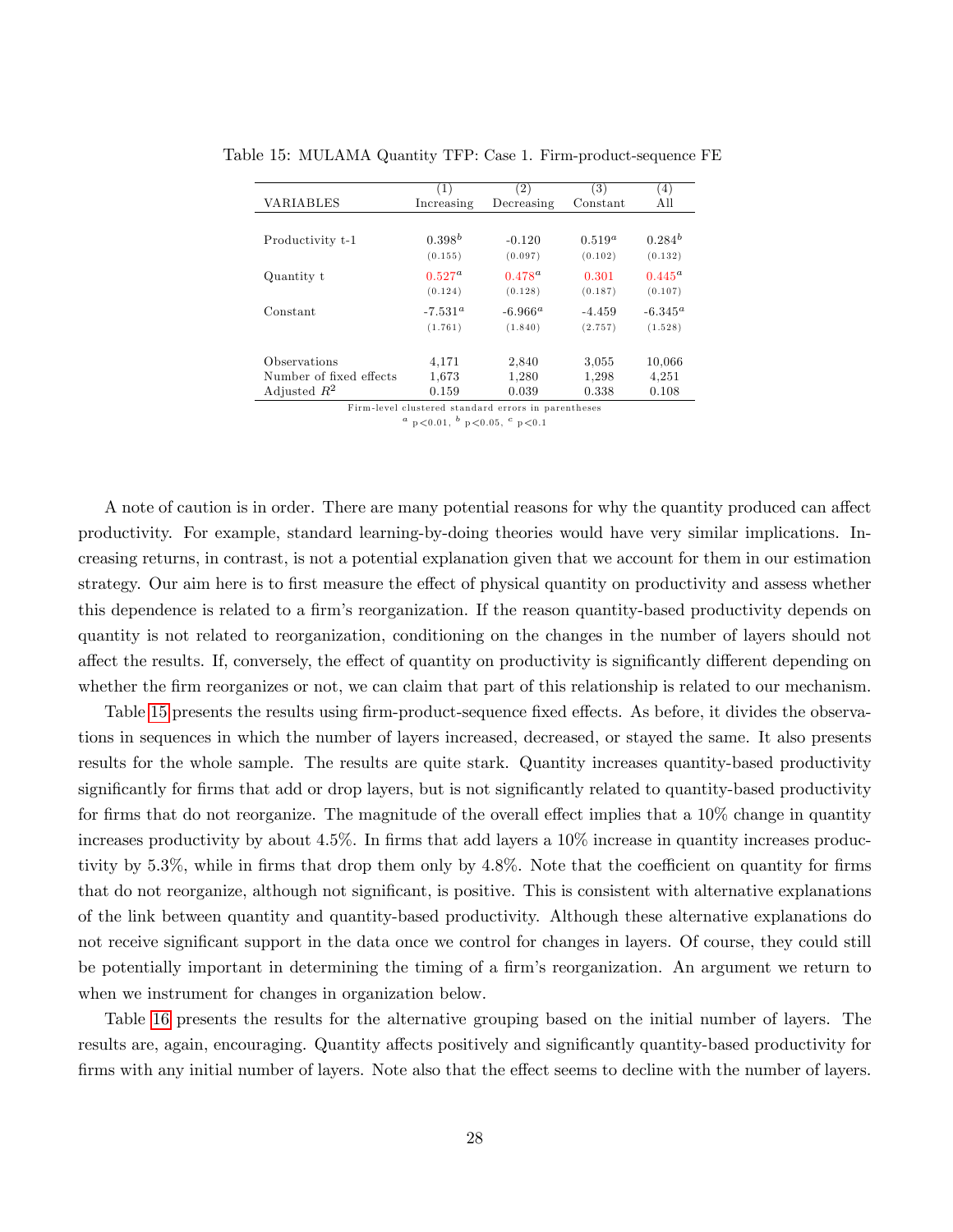|                                                     | (1)             | (2)                   | (3)                | (4)              |
|-----------------------------------------------------|-----------------|-----------------------|--------------------|------------------|
| VARIABLES                                           | 0 layers        | 1 layer               | 2 layers           | 3 layers         |
|                                                     |                 |                       |                    |                  |
| Productivity t-1                                    | $0.279^{\rm a}$ | 0.056                 | 0.221 <sup>b</sup> | $0.526^{\alpha}$ |
|                                                     | (0.096)         | (0.233)               | (0.108)            | (0.088)          |
| Quantity t                                          | $1.603^{a}$     | $0.544^{\rm a}$       | $0.434^{\rm a}$    | $0.315^{b}$      |
|                                                     | (0.591)         | (0.169)               | (0.101)            | (0.129)          |
| Constant                                            | $-22.297^a$     | $-8.034$ <sup>a</sup> | $-5.966^{\alpha}$  | $-4.581b$        |
|                                                     | (7.494)         | (2.319)               | (1.460)            | (2.001)          |
|                                                     |                 |                       |                    |                  |
| Observations                                        | 532             | 1,649                 | 3.674              | 3.523            |
| Number of fixed effects                             | 163             | 549                   | 1,149              | 1,148            |
| Adjusted $R^2$                                      | 0.127           | 0.017                 | 0.086              | 0.309            |
| Firm lovel clustered standard errors in parentheses |                 |                       |                    |                  |

<span id="page-30-0"></span>Table 16: MULAMA Quantity TFP: Case 1. Firm-product FE

Firm-level clustered standard errors in parentheses<br> $\frac{a}{p} p < 0.01$ ,  $\frac{b}{p}$ ,  $p < 0.05$ ,  $\frac{c}{p}$ ,  $p < 0.1$ 

This means that reorganizations affect quantity productivity more for firms with smaller numbers of layers. The effect is particularly large (although also more noisy given the smaller number of observations) for firms with zero layers. For these firms a  $1\%$  increase in quantity leads to a  $1.6\%$  increase in quantity-based productivity.

**Case 2** One of the main difficulties in interpreting the results for Case 1, that we just described, is that the mapping between reorganization and quantity is not measured directly. Hence, we do not know the magnitude of the change in quantity-based productivity that results from a reorganization. Furthermore, the previous method might confound other effects entering through  $q_{it}$ , although we find no significant evidence that this is the case. To address these potential concerns in this case we substitute  $O_{it}$  in the production function for  $C(O_{it}; w) / AC(O_{it}; w)$  (as we did for the case of revenue-based productivity, see Equation [7\)](#page-22-4). We now assume that the process for quantity-based productivity is given by

<span id="page-30-1"></span>
$$
\tilde{a}_{it} = \phi_a \tilde{a}_{it-1} + \beta L_{it} + \nu_{ait},\tag{13}
$$

where, as before, we adjust the process for quantity-based productivity to take into account the dependence on layers, see Appendix B for further details. As we mention before, this is the implication of the theory if we replace constraint [\(5\)](#page-7-3) by  $n_L^L \ge \epsilon > 0$ , since in this case the average cost function is a step function where the steps correspond to changes in layers.

Table [17](#page-31-0) confirms, for the case of Case 2, our findings for Case 1. Adding a layer is associated with an increase of around  $4\%$  in quantity-based productivity. The effect is also positive for firms that drop layers (so their quantity-based productivity declines), although not significant at the 10% level. Note the high bar that we are setting for our empirical estimation. We are including a large number of fixed effects and dummies in the estimation, so everything is estimated out of changes in the number of layers for a given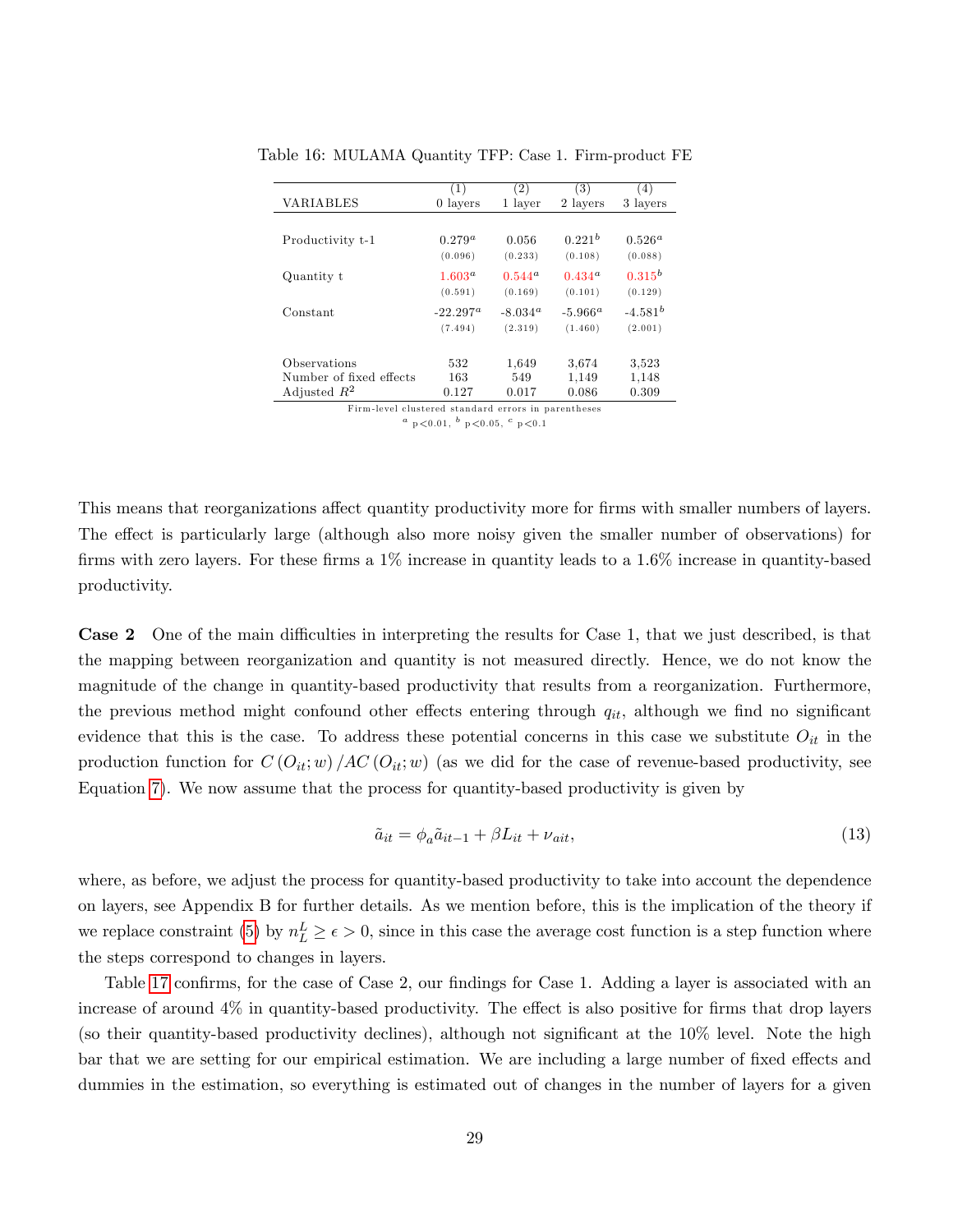|                               | (1)                | $\left( 2\right)$ | $\left( 3\right)$ | (4)         |
|-------------------------------|--------------------|-------------------|-------------------|-------------|
| VARIABLES                     | Increasing         | Decreasing        | Constant          | All         |
|                               |                    |                   |                   |             |
| Productivity t-1              | $0.316^{a}$        | $0.348^{b}$       | $0.359^{\rm a}$   | $0.341^a$   |
|                               | (0.056)            | (0.170)           | (0.092)           | (0.067)     |
|                               |                    |                   |                   |             |
| Number of management layers t | 0.040 <sup>c</sup> | 0.013             |                   | $0.032^{b}$ |
|                               | (0.022)            | (0.022)           |                   | (0.014)     |
| Constant                      | $-0.113c$          | $-0.008$          | $-0.001$          | $-0.034$    |
|                               | (0.062)            | (0.035)           | (0.023)           | (0.041)     |
|                               |                    |                   |                   |             |
| Observations                  | 4.171              | 2,840             | 3,055             | 10,066      |
| Number of fixed effects       | 1,673              | 1,280             | 1,298             | 4.251       |
| Adjusted $R^2$                | 0.076              | 0.111             | 0.101             | 0.094       |

<span id="page-31-0"></span>Table 17: MULAMA Quantity TFP: Case 2. Firm-product-sequence FE

Firm-level clustered standard errors in parentheses  $a$  p < 0.01,  $b$  p < 0.05,  $c$  p < 0.1

| Table 18: MULAMA Quantity TFP: Case 2. Firm-product FE |  |  |  |
|--------------------------------------------------------|--|--|--|
|--------------------------------------------------------|--|--|--|

<span id="page-31-1"></span>

|                               | (1)                | (2)         | $\left( 3\right)$  | (4)         |
|-------------------------------|--------------------|-------------|--------------------|-------------|
| VARIABLES                     | 0 layers           | 1 layer     | 2 layers           | 3 layers    |
|                               |                    |             |                    |             |
| Productivity t-1              | $0.240^a$          | $0.276^{a}$ | $0.408^{a}$        | $0.480^{a}$ |
|                               | (0.066)            | (0.056)     | (0.061)            | (0.099)     |
| Number of management layers t | $0.055^{b}$        | $-0.013$    | 0.029 <sup>c</sup> | $0.049^a$   |
|                               | (0.028)            | (0.023)     | (0.017)            | (0.018)     |
| Constant                      | 0.110 <sup>c</sup> | 0.063       | $-0.069$           | $-0.086$    |
|                               | (0.065)            | (0.048)     | (0.044)            | (0.053)     |
|                               |                    |             |                    |             |
| Observations                  | 532                | 1,649       | 3.674              | 3.523       |
| Number of fixed effects       | 163                | 549         | 1.149              | 1,148       |
| Adjusted $R^2$                | 0.053              | 0.079       | 0.140              | 0.186       |

Firm-level clustered standard errors in parentheses  $a$  p < 0.01,  $b$  p < 0.05,  $c$  p < 0.1

firm-product-sequence. Furthermore given that we are adding time dummies, we are controlling for any time trend in the data.

In Table [18](#page-31-1) we present results grouped by the initial layer. Here the estimates show an overall effect of layers on quantity-based productivity of between 3 and 5%. Note that for the case of firms with 1 layer our results are negative, although not significant. In sum, all the significant results we have shown in this section indicate that a reorganization that adds layers has a positive effect on quantity-based productivity, while a reorganization that drops layers and shrinks the firm has a negative effect on quantity-based productivity.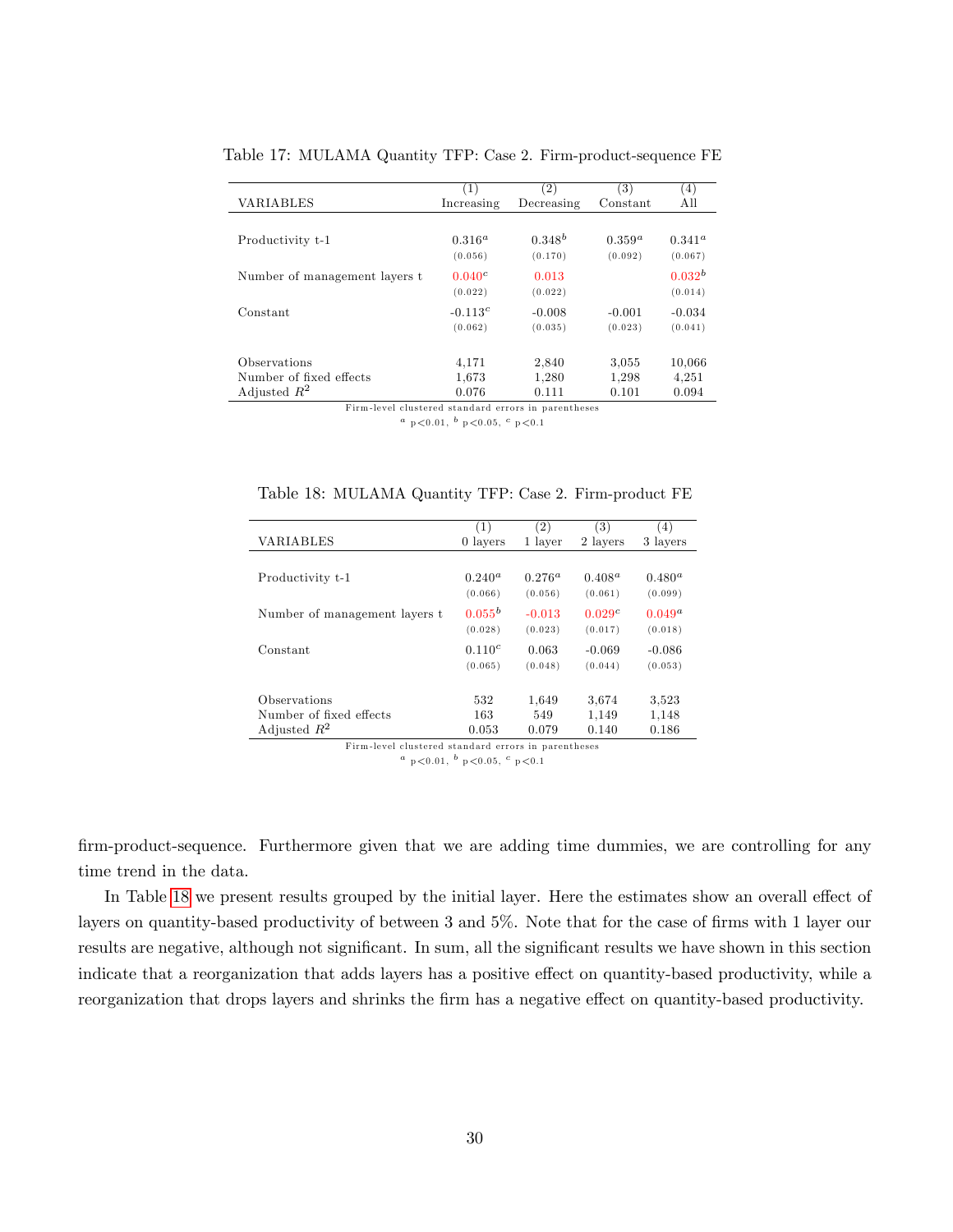|                         | (1)                | (2)                                                 | $\left( 3\right)$ | (4)               |
|-------------------------|--------------------|-----------------------------------------------------|-------------------|-------------------|
| VARIABLES               | Increasing         | Decreasing                                          | Constant          | All               |
|                         |                    |                                                     |                   |                   |
| Productivity t-1        | 0.091 <sup>b</sup> | $-0.064c$                                           | $0.065^b$         | $0.053^{b}$       |
|                         | (0.038)            | (0.038)                                             | (0.041)           | (0.024)           |
| Change in quantity      | $-0.033^{\circ}$   | $-0.074^{\alpha}$                                   |                   | $-0.048^{\alpha}$ |
|                         | (0.009)            | (0.014)                                             |                   | (0.008)           |
| Constant                | $-0.084^{\alpha}$  | $-0.022$                                            | $0.050^{b}$       | $0.075^{\alpha}$  |
|                         | (0.013)            | (0.027)                                             | (0.020)           | (0.019)           |
|                         |                    |                                                     |                   |                   |
| Observations            | 4.057              | 2,686                                               | 2.934             | 9,677             |
| Number of fixed effects | 1,630              | 1.258                                               | 1.248             | 4.136             |
| Adjusted $R^2$          | 0.053              | 0.042                                               | 0.031             | 0.027             |
|                         |                    | Firm-level clustered standard errors in parentheses |                   |                   |

<span id="page-32-1"></span>Table 19: Wooldridge Revenue TFP: Contemporaneous Firm-product-sequence FE

#### 5.3 Contemporaneous Effects

The previous formulations allow for a slow adjustment of productivity to the number of layers. Namely, the actual number of layers affects productivity and so a change in the number of layers affects the level of productivity, conditional on past productivity, in every period afterwards. In the model the effect is not necessarily a permanent effect, but rather just a level effect in the period of the switch. Hence, we consider an alternative version for the process of revenue-based and quantity-based productivity where we only incorporate the change in the number of layers and not their level. That is, in this alternative specifications the change in layers affects the level of productivity in just one period. Namely, the additional layer has only a contemporaneous level effect. Of course, a potential problem with this specification is that it might fail to capture protracted effects of changes in layers on productivity. This is why we started with the permanent case in the previous sub-sections.

Consider first the case of revenue-based productivity. The process for revenue-based productivity in equation  $(9)$ , when we only consider contemporaneous effects, becomes

<span id="page-32-0"></span>
$$
\bar{a}_{it} = \phi_a \ \bar{a}_{it-1} + \beta \Delta L_{it} + \nu_{ait}.\tag{14}
$$

We can use the process [\(14\)](#page-32-0) and the methodology of Wooldridge (2009) to recompute the revenue-based productivity process. The results are presented in Table [19](#page-32-1) and [20.](#page-33-0) The Öndings in Table [19](#page-32-1) are consistent with our hypothesis and all highly significant. The effect of a change in layers on revenue-based productivity is negative for firms that either increase or drop layers. Note also that the effects are somewhat smaller than in Table [13.](#page-25-0) This is natural given that Örms change the number of layers in most cases by only one layer, while the average number of layers is between  $1.20$  and  $1.76$  as we saw in Table [1.](#page-14-1) Once we take this effect into account the contemporaneous effect is similar, although still bit smaller than the permanent ones.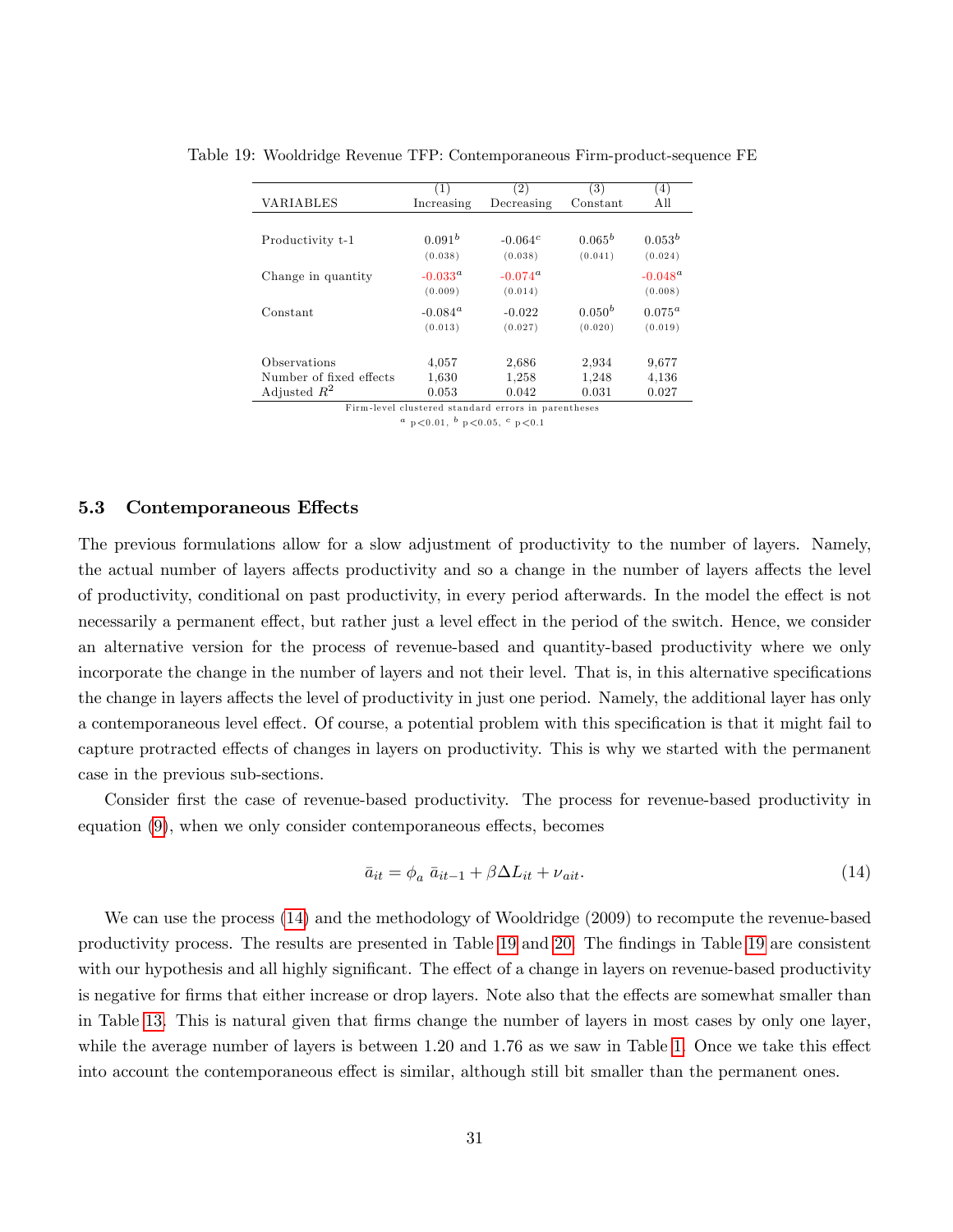|                                                     | (1)               | (2)               | (3)          | (4)               |
|-----------------------------------------------------|-------------------|-------------------|--------------|-------------------|
| VARIABLES                                           | 0 layers          | 1 layer           | 2 layers     | 3 layers          |
|                                                     |                   |                   |              |                   |
| Productivity t-1                                    | 0.001             | 0.015             | $0.185^{a}$  | $0.126^{a}$       |
|                                                     | (0.044)           | (0.048)           | (0.042)      | (0.039)           |
| Change in quantity                                  | $-0.047^{\alpha}$ | $-0.021$          | $-0.038^{a}$ | $-0.055^{\alpha}$ |
|                                                     | (0.018)           | (0.015)           | (0.008)      | (0.012)           |
| Constant                                            | 0.004             | $-0.035^{\alpha}$ | $-0.057^a$   | $0.048^{\rm a}$   |
|                                                     | (0.032)           | (0.027)           | (0.012)      | (0.015)           |
|                                                     |                   |                   |              |                   |
| Observations                                        | 525               | 1,602             | 3.591        | 3,385             |
| Number of fixed effects                             | 159               | 535               | 1,119        | 1,096             |
| Adjusted $R^2$                                      | 0.049             | 0.011             | 0.059        | 0.040             |
| Firm-level clustered standard errors in parentheses |                   |                   |              |                   |

<span id="page-33-0"></span>Table 20: Wooldridge Revenue TFP: Contemporaneous. Firm-product FE

Table [20](#page-33-0) presents the results ordered by layer. The results are, again, all negative. Note that for firms that start with zero, two, or three layers, the coefficients are all significant, while the estimate for firms with one layer is not significant. The imprecision in the estimate of the contemporaneous effect might be the result of the relatively smaller sample size compared to groups of firms with 2 and 3 layers.

Consider now a similar modification in our estimation of quantity-based productivity. When we only consider contemporaneous effects, the process for quantity-based productivity in equation [\(13\)](#page-30-1) becomes

<span id="page-33-1"></span>
$$
\tilde{a}_{it} = \phi_a \tilde{a}_{it-1} + \beta \Delta L_{it} + \nu_{ait}.
$$
\n(15)

We can use the process in  $(15)$  and recompute all the shocks in the model using the MULAMA methodology described above.<sup>[21](#page-33-2)</sup> Tables [21](#page-34-0) and [22](#page-34-1) present the two sets of results. The effect in Table 21 is again somewhat smaller than what we found for the permanent case in Table [17,](#page-31-0) but positive for the whole sample of firms as well as for firms that add or drop layers. It is not significant for the firms that reorganize and add layers. The overall estimated magnitude of the contemporaneous effect of an extra layer is around 1.5%.

The results in Table [22](#page-34-1) are somewhat mixed. Again all the significant results are positive, although the effect of changes in layers is not significant for firms that start with zero or 1 management layers. As before, this is probably the result of the large number of fixed effects that we are using, combined with the smaller samples for firms with zero or one layer. Still, our estimates indicate that a reorganization that adds layers, whenever we can measure it somewhat precisely, always leads to an increase in quantity-based productivity.

$$
\tilde{a}_{it} = \phi_a \; \tilde{a}_{it-1} + \beta \Delta q_{it} + \nu_{ait}.
$$

<span id="page-33-2"></span> $^{21}$ In addition, Appendix C presents the results for the contemporaneous Case 1, where

The results for this case are all aligned with the theory. Yet, as discussed before, the results for quantity are necessary, but not sufficient, to claim that quantity-based productivity responds positively to a reorganization that adds layers. Therefore, for brevity, we decided to present Case 2 in the main text, and relegated Case 1 to the Appendix.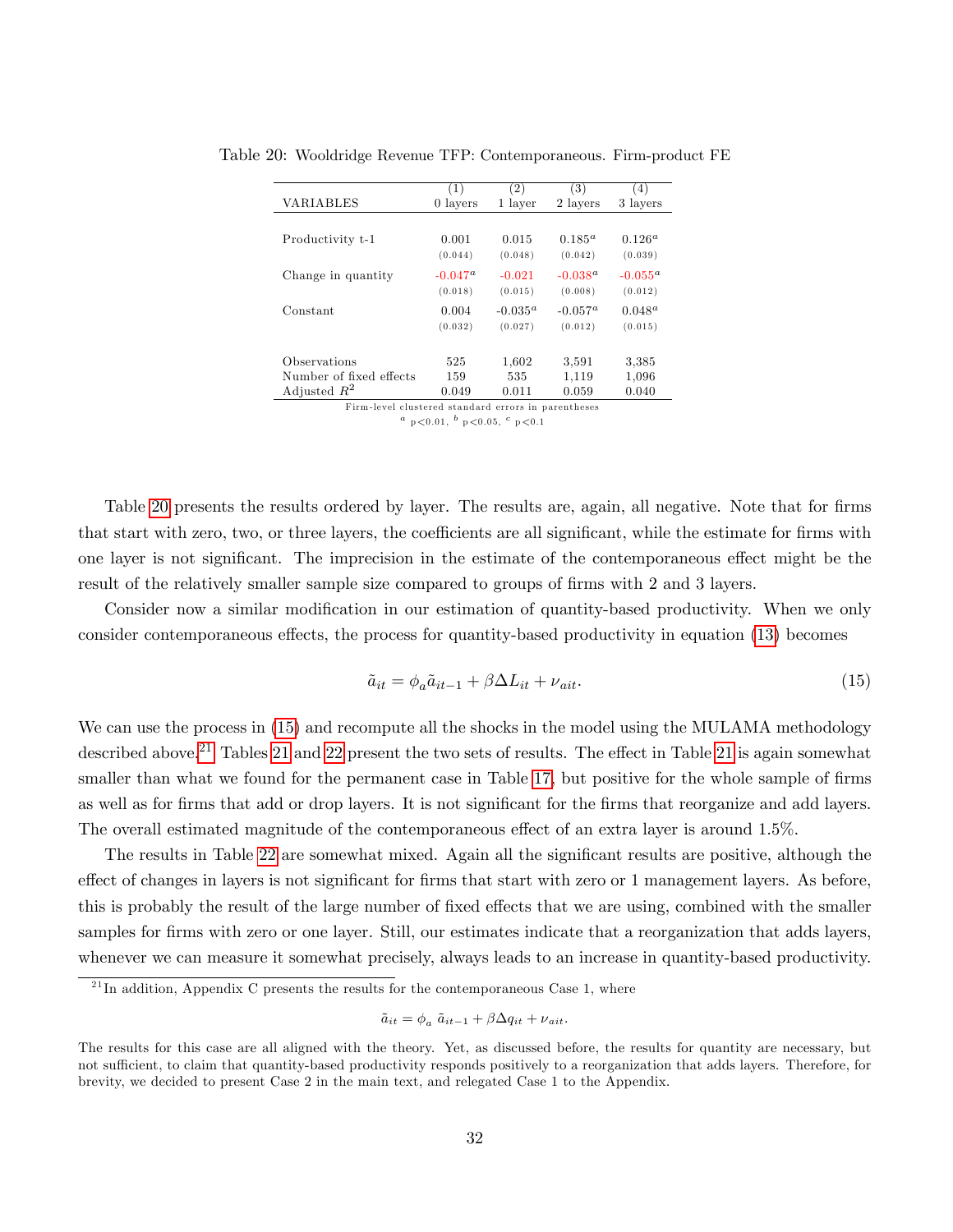|                         | (1)             | (2)                                                 | (3)       | (4)                |
|-------------------------|-----------------|-----------------------------------------------------|-----------|--------------------|
| VARIABLES               | Increasing      | Decreasing                                          | Constant  | Аll                |
|                         |                 |                                                     |           |                    |
| Productivity t-1        | $0.207^{\rm a}$ | 0.103                                               | $0.162^a$ | $0.163^{\rm a}$    |
|                         | (0.043)         | (0.070)                                             | (0.055)   | (0.034)            |
| Change in layers        | 0.007           | 0.021 <sup>c</sup>                                  |           | 0.014 <sup>c</sup> |
|                         | (0.011)         | (0.011)                                             |           | (0.008)            |
| Constant                | 0.001           | 0.041                                               | 0.032     | 0.040              |
|                         | (0.016)         | (0.037)                                             | (0.019)   | (0.025)            |
| Observations            | 4,171           | 2,840                                               | 3,055     | 10,066             |
| Number of fixed effects | 1,673           | 1,280                                               | 1,298     | 4.251              |
| Adjusted $R^2$          | 0.041           | 0.012                                               | 0.030     | 0.027              |
|                         |                 | Firm-level clustered standard errors in parentheses |           |                    |

<span id="page-34-0"></span>Table 21: MULAMA Quantity TFP: Case 2 Cont. Firm-product-sequence FE

<span id="page-34-1"></span>Table 22: MULAMA Quantity TFP: Case 2 Contemporaneous. Firm-product FE

|                         | (1)         | (2)             | (3)             | (4)                |
|-------------------------|-------------|-----------------|-----------------|--------------------|
| VARIABLES               | 0 layers    | 1 layer         | 2 layers        | 3 layers           |
|                         |             |                 |                 |                    |
| Productivity t-1        | $0.154^{b}$ | $0.226^{\rm a}$ | $0.263^{\rm a}$ | $0.215^a$          |
|                         | (0.067)     | (0.062)         | (0.039)         | (0.059)            |
| Change in layers        | $-0.003$    | 0.004           | $0.023^{a}$     | 0.027 <sup>b</sup> |
|                         | (0.016)     | (0.013)         | (0.009)         | (0.011)            |
| Constant                | $0.209^a$   | $0.080^{a}$     | $-0.015$        | 0.041c             |
|                         | (0.049)     | (0.023)         | (0.015)         | (0.022)            |
|                         |             |                 |                 |                    |
| Observations            | 532         | 1,649           | 3.674           | 3,523              |
| Number of fixed effects | 163         | 549             | 1.149           | 1,148              |
| Adjusted $R^2$          | 0.017       | 0.062           | 0.069           | 0.051              |

Firm-level clustered standard errors in parentheses  $a$  p < 0.01,  $b$  p < 0.05,  $c$  p < 0.1

### 5.4 Instrumental Variables

The results so far have shown, we believe, that a set of detailed and specific predictions on revenue-based and quantity-based productivity changes as a result of a firm's reorganization are robustly present in the data. The fact that when we see firms adding layers revenue-based productivity declines but quantity-based productivity increases, and that this is significantly the case after including a large battery of fixed effects, lends credibility to the causal interpretation that our theory provides for these facts. Still, we cannot rule out the possibility that a positive shock to quantity-based productivity leads to an increase in layers (although it would still be hard to explain why revenue-productivity falls independent of the reorganization). More specifically, it can be the case that the reorganization of a firm (as measured by changes in quantity in Case 1 and the number of layers in Case 2) is the result of the innovations,  $\nu_{ait}$ , in equations [\(9\)](#page-22-1) and [\(12\)](#page-28-1) to [\(15\)](#page-33-1).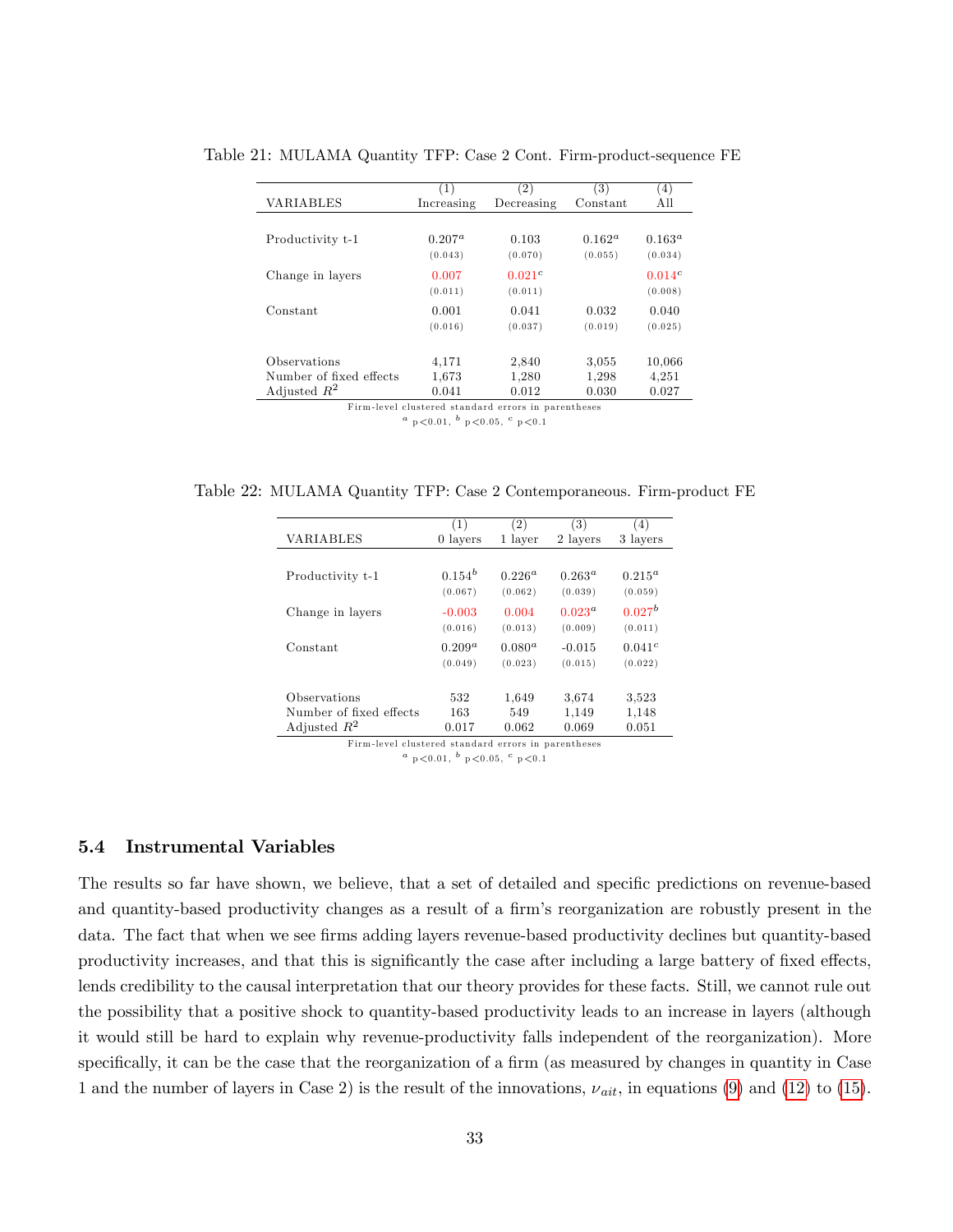|                  | (1)         | (2)                                                 | (3)             | (4)               |
|------------------|-------------|-----------------------------------------------------|-----------------|-------------------|
| VARIABLES        | Increasing  | Decreasing                                          | Constant        | Аll               |
|                  |             |                                                     |                 |                   |
| Productivity t-1 | $0.775^{a}$ | $0.781^{a}$                                         | $0.794^{\rm a}$ | $0.792^{\alpha}$  |
|                  | (0.023)     | (0.033)                                             | (0.022)         | (0.016)           |
| Change in layers | $-0.047^b$  | $-0.083^{\rm a}$                                    |                 | $-0.054^{\alpha}$ |
|                  | (0.014)     | (0.019)                                             |                 | (0.013)           |
|                  |             |                                                     |                 |                   |
| Observations     | 3.653       | 2,365                                               | 2,020           | 8,038             |
| Adjusted $R^2$   | 0.609       | 0.490                                               | 0.581           | 0.589             |
|                  |             | Firm-level clustered standard errors in parentheses |                 |                   |

<span id="page-35-2"></span>Table 23: Wooldridge Revenue TFP: Contemporaneous with IV

The structural assumptions we have used above provide us with a set of instrumental variables for a reorganization. In particular, for the contemporaneous effects in equations  $(14)$  and  $(15)$  we can use: the number of layers in  $t-1$ ; quantity, revenue, demand shocks and markups at time  $t-1$ ; capital at time t; and productivity at time  $t - 2$ . We can also use all these variables lagged to the first year available. Note that it is important that we use the productivity process in [\(14\)](#page-32-0) and [\(15\)](#page-33-1) where the change in layers, not the number of layers, has an effect on productivity.<sup>[22](#page-35-0)</sup> In these specifications layer changes have a direct effect on productivity only in period  $t$  and so we can use the past number of layers to instrument for a change in layers. Otherwise the effect of a change in layers could still be endogenous to current innovations and so all these variables (except perhaps the ones for the initial period) are not valid instruments.

Note also that since we are using this battery of instrumental variables as well as past productivity, the set of fixed effects we used in the previous regression are not obviously necessary. They also reduce the precision of our estimates substantially. So for all results using instrumental variables we drop the set of firm-level fixed effects, although we keep product group and time fixed effects in all regressions.<sup>[23](#page-35-1)</sup>

Table [23](#page-35-2) presents the results for the specification of the process of revenue-based productivity in equation [\(14\)](#page-32-0), but when we instrument for the change in layers using the variables described above. The estimates using instrumental variables still deliver a negative relationship between changes in layers and revenue-based productivity. These results can now be interpreted as causal. So, an extra layer reduces revenue-based productivity by 4.7%. The results are even more negative and significant for firms that drop layers. The average effect across all firms is that a change in layers accounts for a reduction in revenue-based productivity of 5.4%.

Note also that compared to the previous tables, past revenue-based productivity now plays a much more significant role (in line with past estimates of the autoregressive component in the literature) and the persistence coefficient is around .8. The reason is, of course, that we have dropped the set of firm-product-

<span id="page-35-0"></span> $^{22}$ In Appendix C we also consider Case 1 and instrument for changes in quantity.

<span id="page-35-1"></span> $^{23}$ In all the tables that use instrumental variables we do not present the value of constants since we de-mean all variables.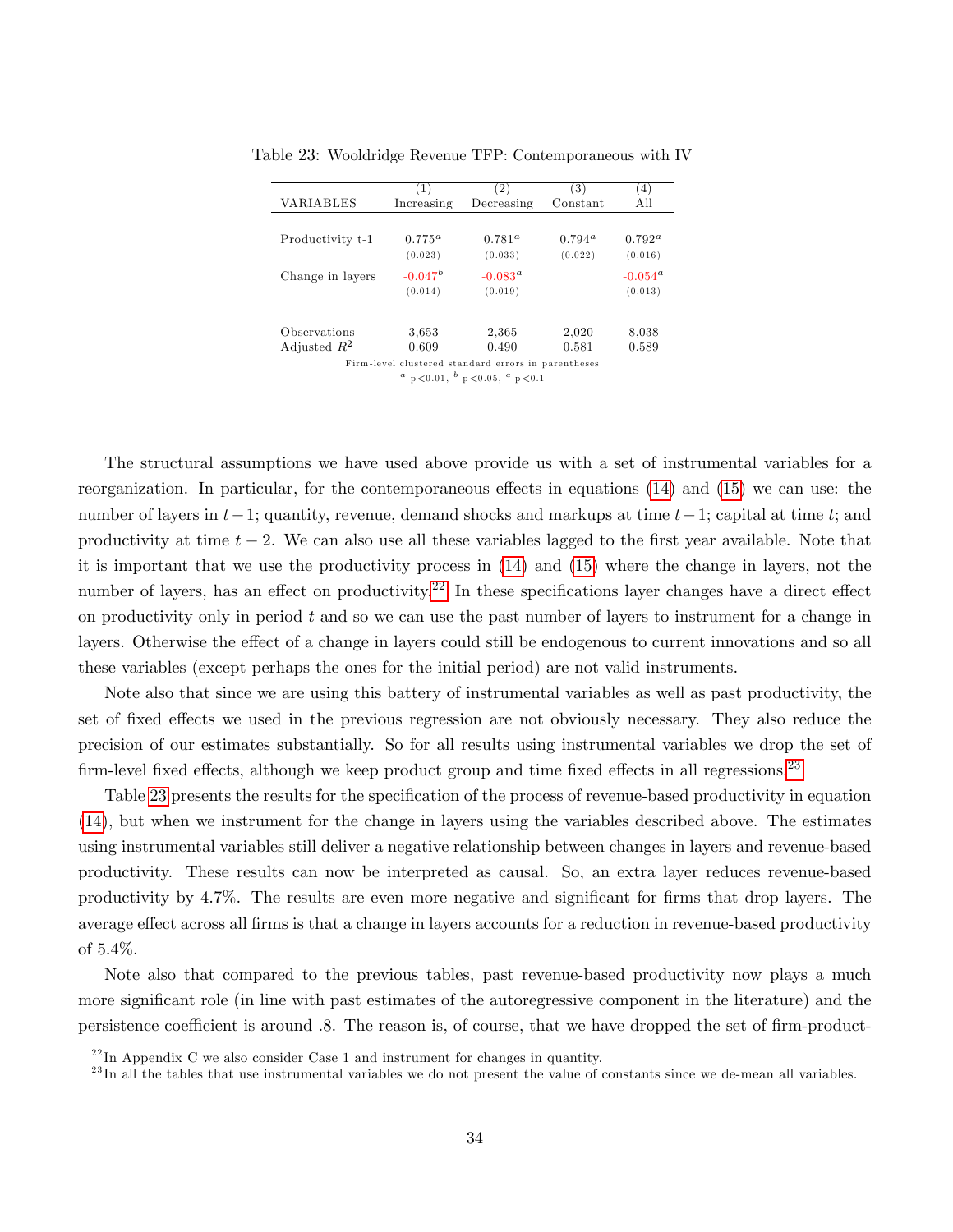|                  | (1)                                                 | (2)       | (3)               | (4)               |
|------------------|-----------------------------------------------------|-----------|-------------------|-------------------|
| VARIABLES        | 0 layers                                            | 1 layer   | 2 layers          | 3 layers          |
|                  |                                                     |           |                   |                   |
| Productivity t-1 | $0.430^{a}$                                         | $0.612^a$ | $0.812^a$         | $0.814^{a}$       |
|                  | (0.079)                                             | (0.034)   | (0.023)           | (0.016)           |
| Change in layers | $-0.015$                                            | $-0.062c$ | $-0.052^{\alpha}$ | $-0.082^{\alpha}$ |
|                  | (0.031)                                             | (0.037)   | (0.020)           | (0.023)           |
|                  |                                                     |           |                   |                   |
| Observations     | 525                                                 | 1,602     | 3,591             | 3,385             |
| Adjusted $R^2$   | 0.238                                               | 0.382     | 0.584             | 0.616             |
|                  | Firm-level clustered standard errors in parentheses |           |                   |                   |

<span id="page-36-0"></span>Table 24: Wooldridge Revenue TFP: Contemporaneous with IV

Firm-level clustered standard errors in parentheses<br> $a_p < 0.01$ ,  $b_p < 0.05$ ,  $c_p < 0.1$ 

<span id="page-36-1"></span>Table 25: MULAMA Quantity TFP: Case 2 Contemporaneous with IV

|                  | (1)              | (2)                                                 | (3)       | $\left(4\right)$ |
|------------------|------------------|-----------------------------------------------------|-----------|------------------|
| VARIABLES        | Increasing       | Decreasing                                          | Constant  | A <sub>11</sub>  |
|                  |                  |                                                     |           |                  |
| Productivity t-1 | $0.907^{\rm a}$  | $0.880^{a}$                                         | $0.923^a$ | $0.908^{\rm a}$  |
|                  | (0.011)          | (0.018)                                             | (0.015)   | (0.009)          |
| Change in layers | $0.044^{\alpha}$ | $0.060^{b}$                                         |           | $0.066^{\alpha}$ |
|                  | (0.017)          | (0.026)                                             |           | (0.017)          |
|                  |                  |                                                     |           |                  |
| Observations     | 3.748            | 2,181                                               | 2,098     | 8.027            |
| Adjusted $R^2$   | 0.793            | 0.723                                               | 0.860     | 0.791            |
|                  |                  | Firm-level clustered standard errors in parentheses |           |                  |

 $a$  p < 0.01,  $b$  p < 0.05,  $c$  p < 0.1

sequence fixed effects.

Table [24](#page-36-0) presents the results when we group by initial layer. All the estimates of the effects of changes in layers are negative, once more indicating that there is a causal effect of changes in layers on revenue-based productivity. However, the estimates for firms with zero layers are again not significant. As before, this might be the result of the relatively smaller number of observations.

Perhaps more revealing are the results when we use the process for quantity-based productivity in [\(15\)](#page-33-1). These results, presented in Table [25](#page-36-1) are very supportive of the theory and show that the causal effects of a change in layers on productivity is between 4 and 6%. These numbers are larger than the ones we found in Table [22,](#page-34-1) indicating perhaps that the fixed effects in those results where capturing some of the effect of the change in layers. In this case, the autorregressive coefficient is very significant and around .9 for all cases.

Our last set of results is presented in Table [26](#page-37-0) where we group firms by their initial number of layers but use the contemporaneous effects version of Case 2. As we have in a series of tables with groupings by layer, the small number of observations imply that the results for zero and one layers are not significant. However, the results for firms with 2 and 3 layers of management are positive and significant.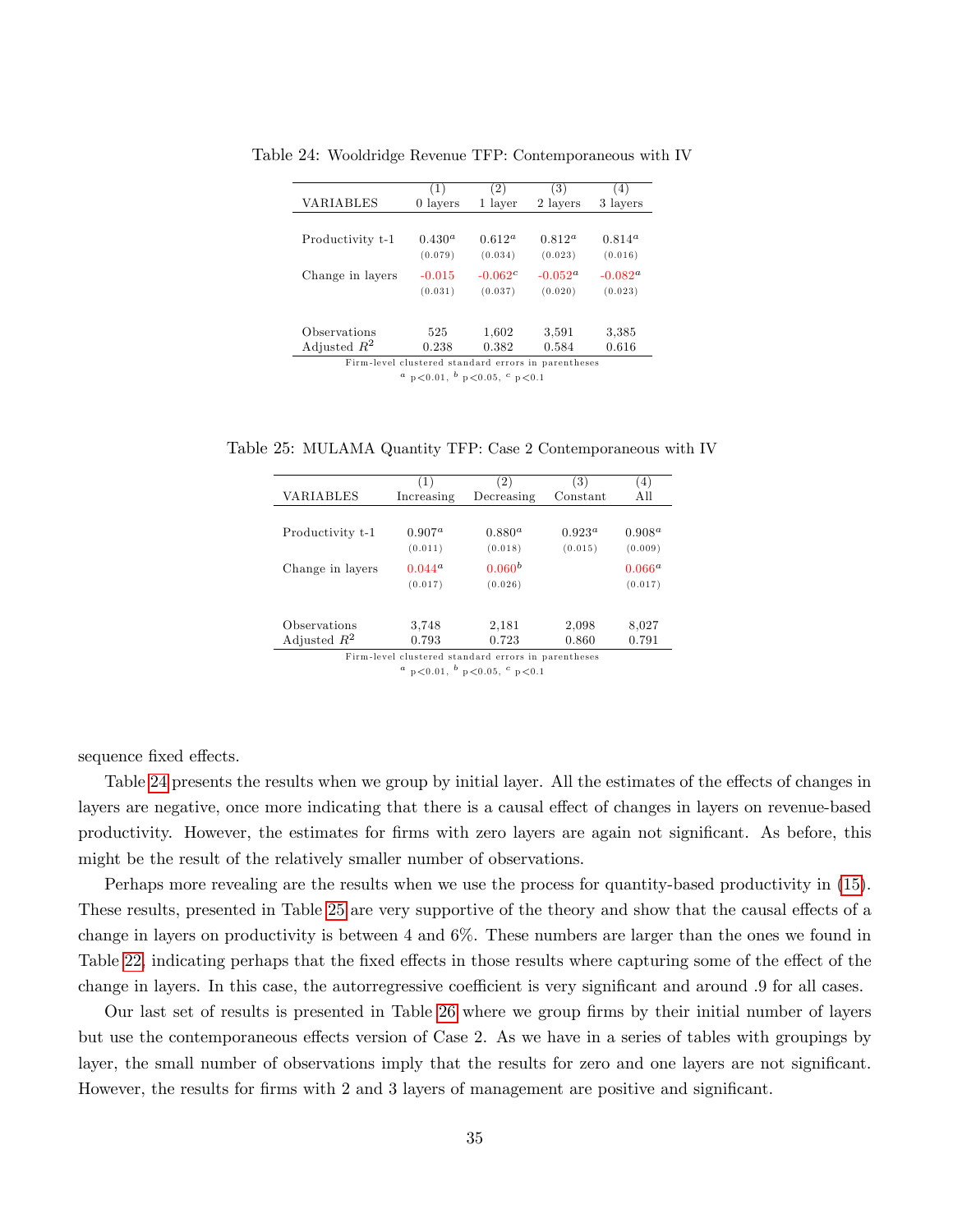| (3)             | (4)                                                 |
|-----------------|-----------------------------------------------------|
| 2 layers        | 3 layers                                            |
|                 |                                                     |
| $0.884^{\rm a}$ | $0.892^{\alpha}$                                    |
| (0.013)         | (0.014)                                             |
| $0.066^{a}$     | 0.046c                                              |
| (0.022)         | (0.027)                                             |
|                 |                                                     |
| 3.674           | 3.523                                               |
| 0.757           | 0.776                                               |
| 1,649<br>0.780  | Firm-level clustered standard errors in parentheses |
|                 |                                                     |

<span id="page-37-0"></span>Table 26: MULAMA Quantity TFP: Case 2 Contemporaneous with IV

Overall, throughout our investigation we did not find any significant evidence to falsify the hypothesis proposed by the hierarchy model. All the significant evidence was in line with the main implications. Hence, we conclude that when firms receive an exogenous shock that makes them reorganize, quantitybased productivity increases significantly. An extra layer increases productivity by around 5%, and a drop in layers decreases productivity by a similar percentage. As firms reorganize they also expand, move down their demand curve and reduce prices. This countervailing force results in a decrease in revenue-base productivity of around 4 percentage points.

#### 5.5 Aggregate Productivity Effects from Reorganization

The results in the previous section indicate that reorganizations lead to large changes in quantity-based productivity conditional on a firm's past productivity, its number of layers, and a variety of fixed effects. If we want to gauge the importance of organization for aggregate productivity dynamics, we need to understand how important is the effect of reoganizations for the average firm that reorganizes. So, for the firms that reorganize we want to ask how important is the change in productivity that resulted from the reorganization, compared to changes in productivity due to idiosyncratic shocks, or the mean reversion implied by the process in [\(15\)](#page-33-1).

Consider a firm-product i that we observe from  $t - T$  to t. Iterating over equation [\(15\)](#page-33-1) we obtain that

$$
\tilde{a}_{it} - \tilde{a}_{it-T} = \left(\phi_a^T - 1\right)\tilde{a}_{it-T} + \beta \sum_{v=0}^{T-1} \phi_a^v \Delta L_{it-v} + \sum_{v=0}^{T-1} \phi_a^v \nu_{ait-v}.
$$

Hence, the overall change in productivity for a firm, given by  $\tilde{a}_{it} - \tilde{a}_{it-T}$ , can be decomposed into three components. The first term is a mean reversion component that is negative when  $\tilde{a}_{it-T}$  is positive since  $\phi_a < 1$ . Namely, productivity tends to revert to its long term mean given a number of layers. The cumulative change in productivity due to a reorganization, is given by the second term, namely,  $\beta \sum_{v=0}^{T-1} \phi_a^v \Delta L_{it-v}$ . The third term is just the accumulated effect of past shocks.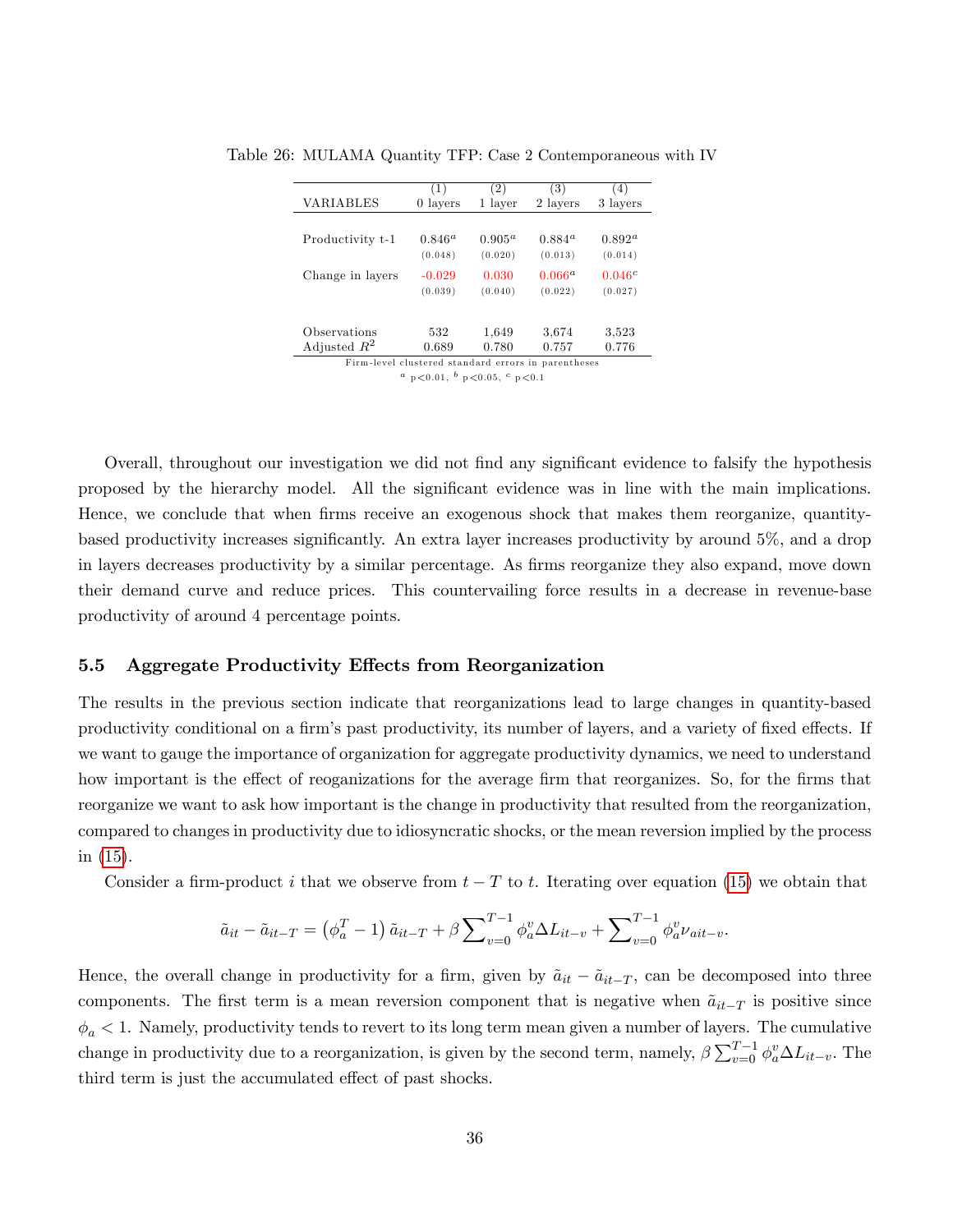<span id="page-38-0"></span>

| Firms that increase layers |                | Firms that reduce layers |                |                       |
|----------------------------|----------------|--------------------------|----------------|-----------------------|
| Percentiles                | Overall change | Due to reorganization    | Overall change | Due to reorganization |
|                            |                |                          |                |                       |
| 10%                        | $-.49$         | .05                      | $-.53$         | $-.09$                |
| 25%                        | $-.18$         | .05                      | $-.27$         | $-.06$                |
| $50\%$                     | .05            | .06                      | $-.04$         | $-0.06$               |
| 75%                        | .32            | .07                      | .20            | $-.05$                |
| $90\%$                     | .67            | .11                      | .52            | $-.05$                |
|                            |                |                          |                |                       |
| Mean                       | 0.06           | 0.07                     | $-0.02$        | $-0.07$               |
|                            |                |                          |                |                       |
| Observations               | 817            | 817                      | 466            | 466                   |

Table 27: Change in Quantity TFP due to Reorganization

We calculate these terms for firms that increase and decrease the number of layers between  $t - T$ and t. Using our results for  $\beta$  and  $\phi_a$  from the MULAMA Quantity TFP Case 2 Contemporaneous with Instrumental Variables in column 4 of Table [25](#page-36-1) we calculate each of these terms for the whole distribution of firms. Clearly, the actual change in productivity across firms is very heterogeneous. Some firms that add layers experiment a large decline in productivity, while some experiment a very large increase. Hence, we order Örms by their overall change in productivity and in Table [27](#page-38-0) present the distribution of the overall changes in productivity and the change in productivity due to changes in layers.<sup>[24](#page-38-1)</sup> Columns two and three present the results for Örms that increase layers, while columns four and Öve present the results for Örms that drop layers.

The results are stark. On average, or for the median firm, the increase in productivity due to reorganization explains essentially all of the increase in overall productivity. This is clearly not the case for all firms, some of them receive large positive or negative productivity shocks that account for most of the changes in productivity, but on average those shocks (and the associated reversion to the mean) roughly cancel out across Örms. The result is that reorganization can account for an increase in quantity-based productivity, when firms reorganize, of about  $7\%$  while the average increase in productivity for these firms was about  $6\%$ . Similarly, when firms reduce the number of layers, reorganization accounts for a 7% decrease in quantitybased productivity while the average decrease in productivity for these firms was about 2%. Reorganization amounts to more than 100% of the change in productivity! The results underscores the importance of the reorganization of Örms as a source of aggregate productivity gains in the economy.

# 6 Conclusion

Large firm expansions involve lumpy reorganizations that affect firm productivity. Firms that reorganize and add a layer increase hours of work by  $25\%$  and value added by slightly more than  $3\%$ , while firms that do not reorganize decrease hours slightly and value added by only 0.1%. Reorganization therefore accompanies firms' expansions. A reorganization that adds layers allows the firm to operate at a larger scale. We have

<span id="page-38-1"></span><sup>&</sup>lt;sup>24</sup>The unit of observation is a firm-product and we allow  $t - T$  and T to vary across firm-product pairs.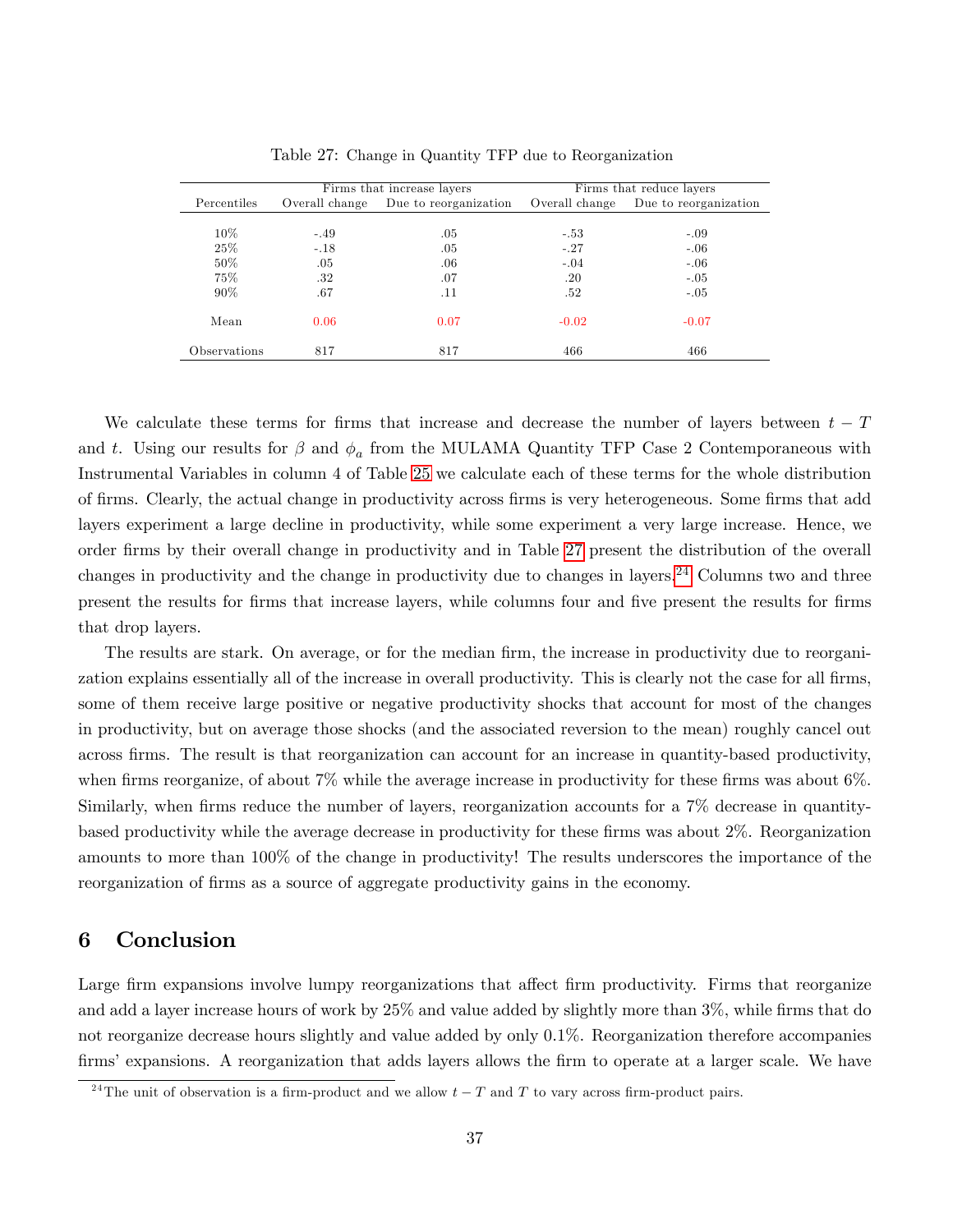shown that such a reorganization leads to increases in quantity-based productivity of about 4%. Even though the productive efficiency of the firm is enhanced by adding layers, its revenue-based productivity declines by more than  $4\%$ . The new organizational structure lowers the marginal cost of the firm and it allows it to increase its scale. This makes firms expand their quantity and move down their demand curves, thereby lowering prices and revenue-based productivity.

We use a detailed data set of Portuguese firms to show that these facts are very robustly present in the data. Our data set is somewhat special in that it not only includes employer-employee matched data, necessary to built a firm's hierarchy, but it also includes information on quantity produced. This allows us to contrast the effect of reorganization, using fairly flexible methodologies, to calculate quantity and revenuebased productivity. Furthermore, given that we have a relatively long panel, we show that the results hold using a large number of firm-product-sequence fixed effects on top of time and industry dummies. We do not find any case in which the evidence significantly falsifies the main hypothesis of the effect of a reorganization on both types of firm productivity. In contrast, we present significant evidence of a causal effect of an increase in layers on quantity-based productivity.

Our findings underscore the role that organizational decisions play in determining firm productivity. Our results, however, can be viewed more broadly as measuring the impact of lumpy firm level changes on the endogenous component of firm productivity. Many changes that increase the capacity of the firm to grow (like building a new plant or production line, or creating a new export link with a foreign partner) will probably result in similar effects on quantity and revenue-based productivity. In our view, the advantage of looking at reorganizations using a firm's management layers, as defined by occupational classifications, is that Örms change them often and in a very systematic way. Furthermore, this high frequency implies that many of the observed fluctuations in both quantity-based and revenue-based productivity result from these endogenous firm decisions and should not be treated as exogenous shocks to the firm.

Recognizing that part of a firm's productivity changes are endogenous is relevant because the ability of Örms to change their organization might depend on the economic environment in which they operate. We have shown that changing the number of management layers is important for firms to realize large productivity gains when they grow. Environments in which building larger hierarchies is hard or costly due, for example, to the inability to monitor managers or to enforce detailed labor contracts prevent firms from obtaining these productivity gains.<sup>[25](#page-39-0)</sup> This, among other factors, could explain why firms in developing countries tend to grow less rapidly (Hsieh and Klenow, 2014).

<span id="page-39-0"></span> $25$ See Bloom et al. (2013) for some evidence on potential impediments in India.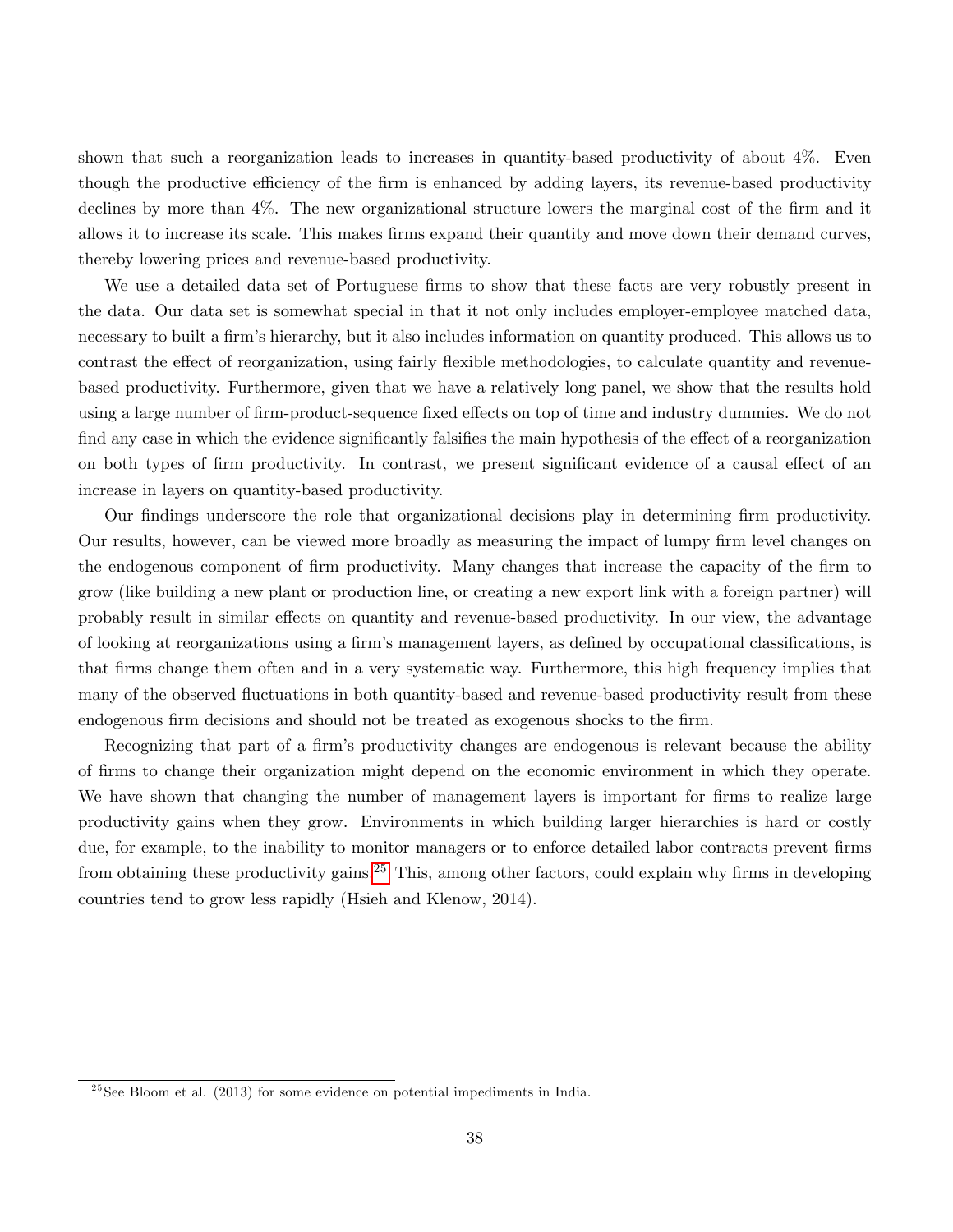# References

- [1] Ackerberg, D., Benkard, C.L., Berry, S. and Pakes, A. 2007. "Econometric tools for analyzing market outcomes.î In J. Heckman and E. Leamer (eds), Amsterdam: North-Holland, Handbook of Economet $rics, Vol. 6:1, 4171–4276.$
- [2] Berry, S. J. Levinsohn, and A. Pakes, 1995. "Automobile Prices in Market Equilibrium." Econometrica, 63:4, 841-890.
- [3] Blanchard, O. and Portugal, P., 2001. "What Hides Behind an Unemployment Rate: Comparing Portuguese and U.S. Labor Markets." American Economic Review, 91:1, 187-207.
- [4] Bloom, N., B. Eifert, D. McKenzie, A. Mahajan, and J. Roberts, 2013. "Does Management Matter: Evidence from India." Quarterly Journal of Economics, 128:1, 1-51.
- [5] Cabral, L. and Mata, J., 2003. "On the Evolution of the Firm Size Distribution: Facts and Theory." American Economic Review, 93:4, 1075-1090.
- [6] Caliendo, L., Monte, F., and Rossi-Hansberg, E., 2012. "The Anatomy of French Production Hierarchies." Journal of Political Economy, forthcoming.
- [7] Caliendo, L. and E. Rossi-Hansberg, 2012. "The Impact of Trade on Organization and Productivity." Quarterly Journal of Economics, 127:3, 1393-1467.
- [8] De Loecker, J. and F. Warzynski, 2012. "Markups and Firm-level Export Status." American Economic Review, 102:6, 2437-2471.
- [9] Friedrich, B.U. 2015. "Trade Shocks, Firm Hierarchies and Wage Inequality." Yale University, mimeo.
- [10] Forlani, E., Martin, R., Mion, G. and Muuls, M. "Unraveling Firms: Demand, Productivity and Markups Heterogeneity." mimeo.
- [11] Garicano, L., 2000. "Hierarchies and the Organization of Knowledge in Production." Journal of Political Economy, 108:5, 874-904.
- [12] Garicano, L. and E. Rossi-Hansberg, 2006. "Organization and Inequality in a Knowledge Economy." Quarterly Journal of Economics, 121:4, 1383-1435.
- [13] Garicano, L. and E. Rossi-Hansberg, 2015. "Knowledge-based Hierarchies: Using Organizations to Understand the Economy." Annual Reviews of Economics, 7, 1-30.
- [14] Garcia-Marin, A. and N. Voigtländer, 2014. "Exporting and Plant-Level Efficiency Gains: It's in the Measure." NBER Working Paper No. 19033.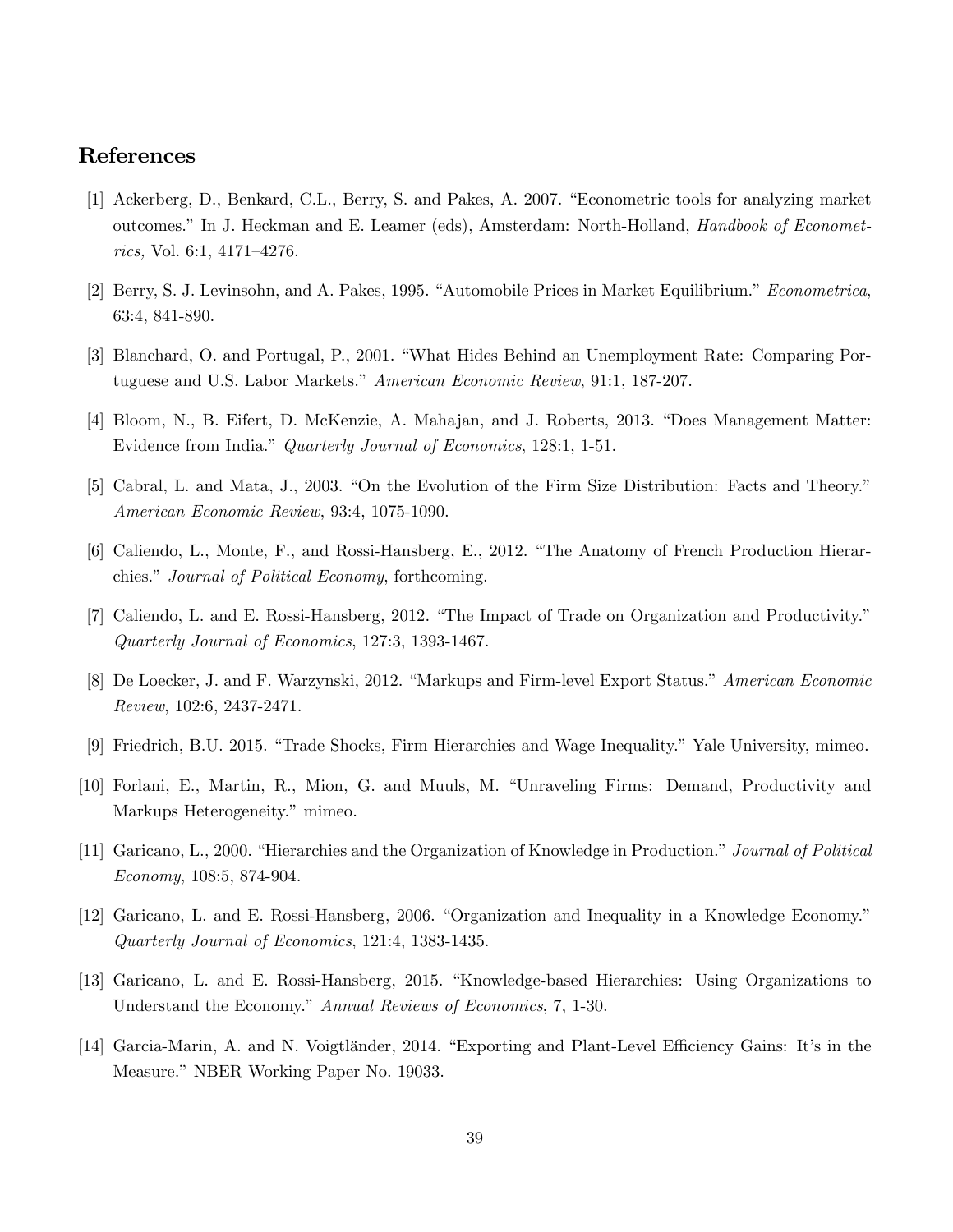- [15] Hsieh, C. and P. Klenow, 2014. "The Life Cycle of Plants in India and Mexico." Quarterly Journal of Economics, 129:3, 1335-1384..
- [16] Klette, T. J. and Griliches, Z., 1996. "The inconsistency of common scale estimators when output prices are unobserved and endogenous." Journal of Applied Econometrics 11, 343-361.
- [17] Levinsohn, J. and Petrin, A., 2003. "Estimating Production Functions Using Inputs to Control for Unobservables." The Review of Economic Studies, 70:2, 317-341.
- [18] Marschak, J. and Andrews, W., 1944. "Random simultaneous equations and the theory of production." Econometrica 12, 143-205.
- [19] Mion, G. and Opromolla, L., 2014. "Managers' Mobility, Trade Performance, and Wages." Journal of International Economics, 94:1, 85-101.
- [20] Olley, S. and A. Pakes, 1996. "The Dynamics of Productivity in the Telecommunications Equipment Industry." *Econometrica*, 64:6, 1263-97.
- [21] Rosen, S., 1982. "Authority, Control, and the Distribution of Earnings." The Bell Journal of Economics, 13:2, 311-323.
- $[22]$  Tåg, J. 2013. "Production Hierarchies in Sweden." Economics Letters 121:2, 210-213.
- [23] Wooldridge, J.M. 2009. "On estimating firm-level production functions using proxy variables to control for unobservables."  $Economics$  Letters 104:3, 112-114.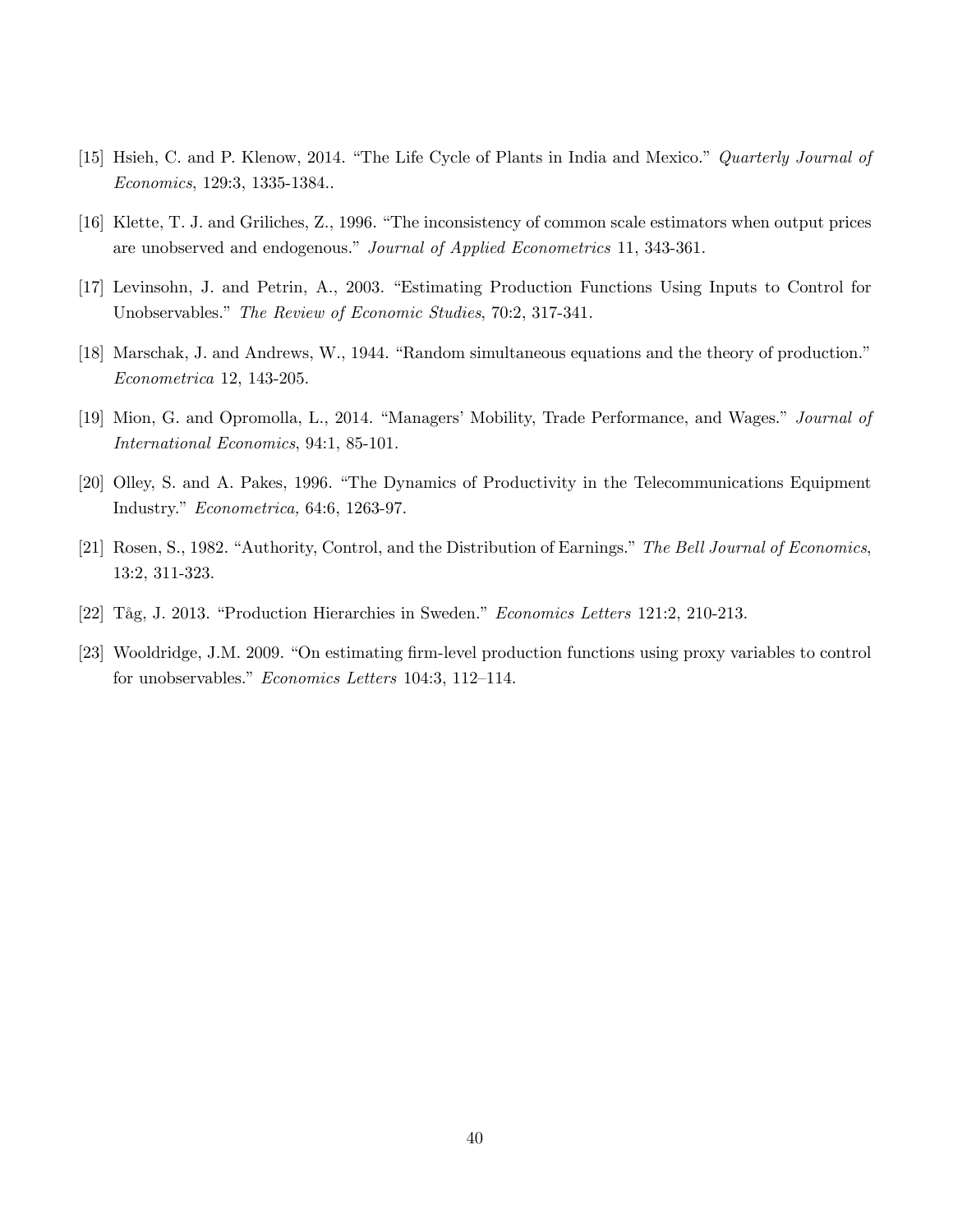# Appendix A

We start with the matched employer-employee data set, keeping only firms in the manufacturing sector located in mainland Portugal and dropping firms with non-positive sales. Information for the year 2001 for the matched employer-employee data set was only collected at the firm-level. Given that worker-level variables are missing in 2001 we have to drop all firm-level observations for 2001. There are in total 353,311 firm-year observations. We then focus on the worker-level information and drop a minority of workers with an invalid social security number and with multiple jobs in the same year. We further drop worker-year pairs whenever (i) their monthly normal or overtime hours are non-positive or above 480; (ii) the sum of weekly normal and overtime hours is below 25 and above 80; (iii) their age is below 16 and above 65 years; (iv) they are not full-time employees of the Örm. Based on the resulting sample, we trim worker-year pairs whose monthly wage is outside a range defined by the corresponding year bottom and top 0.5 percentiles. This leaves us with 321,719 firm-year and 5,174,324 worker-year observations. In the analysis, we focus on manufacturing firms belonging to industries (NACE rev.1 2-digits between 15 and 37) excluding 16 "Manufacture of tobacco products", 23 "Manufacture of coke, refined petroleum products and nuclear fuel", 30 "Manufacture of office machinery and computers", and 37 "Recycling", due to confidentiality reasons.

We then turn to the balance sheet data set and recover information on firms' operating revenues, material assets, costs of materials, and third-party supplies and services. We compute value-added as operating revenues minus costs of materials and third-party supplies and services. We drop firm-year pairs with nonpositive value-added, material assets, cost of materials, and size. This reduces the size of the overall sample to 61,872 firm-year observations and 2,849,363 worker-year observations.

Finally, we turn to the production data set and recover information on firm-product sales and volume for each firm-product-year triple in the data set. In the production data set a product is identified by a 10-digits code, plus an extra 2-digits that are used to define different variants of the variable.<sup>[26](#page-42-0)</sup> The first 8 digits correspond to the European PRODCOM classification while the additional two have been added by INE to further refine PRODCOM. The volume is recorded in units of measurement (number of items, kilograms, litres) that are product-specific while the value is recorded in current euros. We drop observations where the quantity produced, quantity sold, and sales are all zero. For each product-Örm-year combination, we are able to compute a unit value. We adjust the quantity sold, for each firm-year-product, by multiplying it by the average (across Örms) product-year unit value. We then construct a more aggregate partition of products based on the first 2-digits as well as on the unit of measurement. More specifically, we assign 10-digits products sharing the same Örst 2 digits and unit of measurement to the same aggregate product. We keep only manufacturing products, and aggregate quantity sold and sales at the firm-year-product level following the new definition of a product. We restrict the analysis to products with at least 50 firm-year

<span id="page-42-0"></span> $^{26}$  From the raw data it is possible to construct different measures of the volume and value of a firm's' production. For the sake of this project we use the volume and value corresponding to a firms' sales of its products. This means we exclude products produced internally and to be used in other production processes within the firm as well as products produced for other firms, using inputs provided by these other firms. The advantage of using this definition is that it nicely corresponds to the cost of materials coming from the balance sheet data.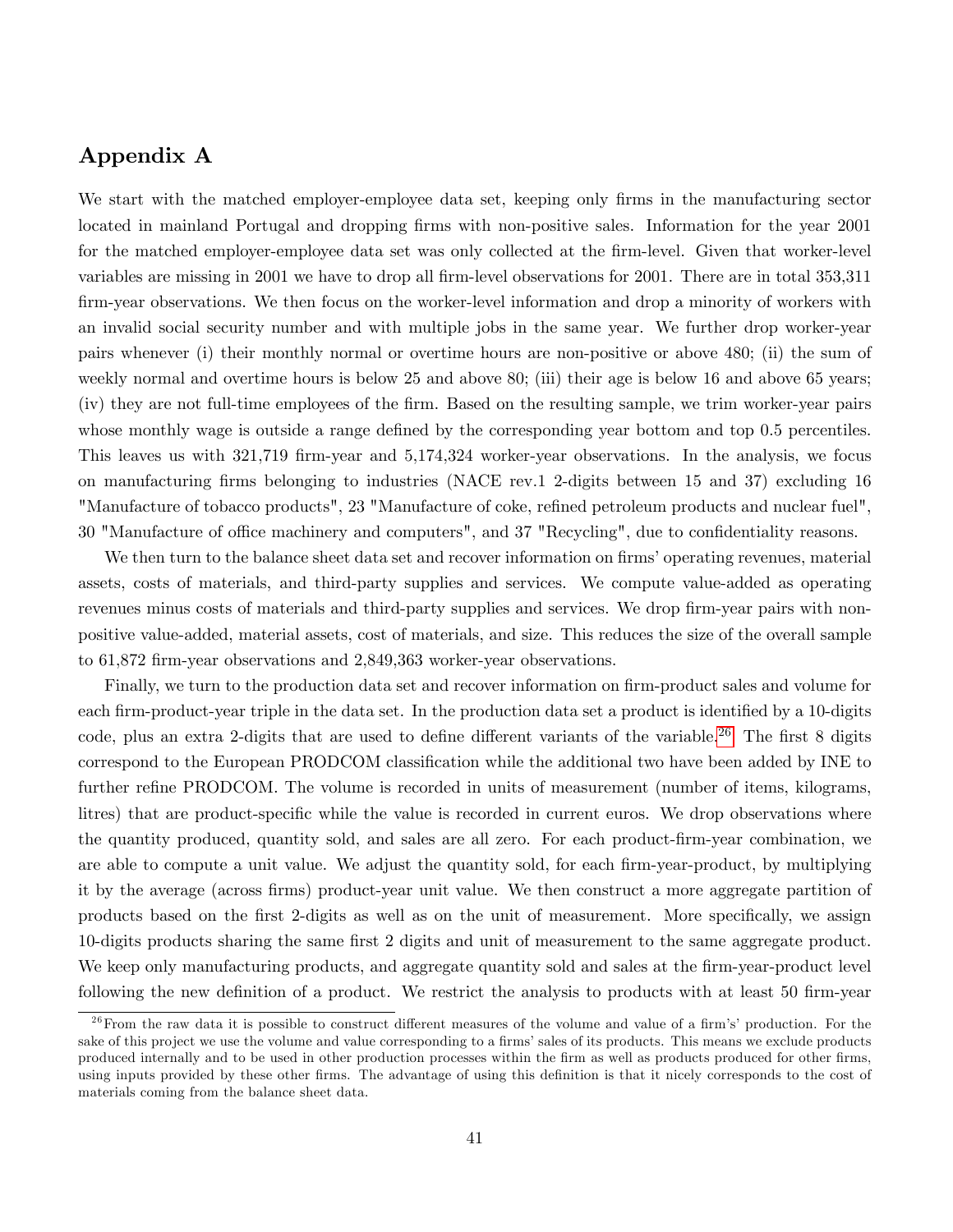observations. Finally, we merge the production data with the matched employer-employee and firm balance sheet data.

Given that we restricted the set of products considered in the analysis, we compute the ratio between total Örm-year sales in the sample coming from the production data set and Örm-year sales in the Örm balance sheet sample and drop Örm-year pairs we extreme values of the ratio (below 25 percent and above 105 percent). We then adjust Örm sales (from the balance sheet data), cost of materials, material assets, wage bill, size, value-added, wage bill of layer zero, and number of employees in layer zero using the above sales ratio. We then split the same set of variables into parts associated with each product, using the product sales in the production data set. We trim firm-year-product triples that do not satisfy one or more of the following constraints: the sum of cost of materials and wages, as a share of sales, below one; unit value between the 1st and 99th percentiles; cost of materials as a share of sales between the 1st and 99th percentiles; ratio of material assets to size between the 1st and 99th percentiles. The size of the sample is now 19,031 firm-year observations and 1,593,294 worker-year observations.

<span id="page-43-0"></span>

| Level                                             | <b>Tasks</b>                                                                                                                                                                                              | <b>Skills</b>                                                                                                                                                                                                                                                                                                 |
|---------------------------------------------------|-----------------------------------------------------------------------------------------------------------------------------------------------------------------------------------------------------------|---------------------------------------------------------------------------------------------------------------------------------------------------------------------------------------------------------------------------------------------------------------------------------------------------------------|
| 1. Top executives (top management)                | Definition of the firm general policy or consulting<br>on the organization of the firm; strategic planning;<br>creation or adaptation of technical, scientific and<br>administrative methods or processes | Knowledge of management and coordination of firms<br>fundamental activities; knowledge of management and<br>coordination of the fundamental activities in the field to<br>which the individual is assigned and that requires the<br>study and research of high responsibility and technical<br>level problems |
| 2. Intermediary executives (middle<br>management) | Organization and adaptation of the guidelines<br>established by the superiors and directly linked<br>with the executive work                                                                              | Technical and professional qualifications directed to<br>executive, research, and management work                                                                                                                                                                                                             |
| 3. Supervisors, team leaders                      | Orientation of teams, as directed by the superiors,<br>but requiring the knowledge of action processes                                                                                                    | Complete professional qualification with a specialization                                                                                                                                                                                                                                                     |
| 4. Higher-skilled professionals                   | Tasks requiring a high technical value and defined<br>in general terms by the superiors                                                                                                                   | Complete professional qualification with a specialization<br>adding to theoretical and applied knowledge                                                                                                                                                                                                      |
| 5. Skilled professionals                          | Complex or delicate tasks, usually not repetitive,<br>and defined by the superiors                                                                                                                        | Complete professional qualification implying theoretical<br>and applied knowledge                                                                                                                                                                                                                             |
| 6. Semi-skilled professionals                     | Well defined tasks, mainly manual or mechanical<br>(no intellectual work) with low complexity, usually<br>routine and sometimes repetitive                                                                | Professional qualification in a limited field or practical and<br>elementary professional knowledge                                                                                                                                                                                                           |
| 7. Non-skilled professionals                      | Simple tasks and totally determined                                                                                                                                                                       | Practical knowledge and easily acquired<br>in a short time                                                                                                                                                                                                                                                    |
| 8. Apprentices, interns, trainees                 | Apprenticeship                                                                                                                                                                                            |                                                                                                                                                                                                                                                                                                               |

Table A.1: Classification of Workers According to Hierarchical Levels

**Notes**: Hierarchical levels defined according to Decreto Lei 121/78 of July 2nd (Lima and Pereira, 2003).

All monetary values are deflated to 2005 euros using the monthly (aggregated to annual) Consumer Price Index (CPI - Base 2008) by Special Aggregates from Statistics Portugal. Monthly wages are converted to annual by multiplying by 14.

Some concepts are recurring in the explanation of a majority of the tables and figures. We define them here and consider them understood main text: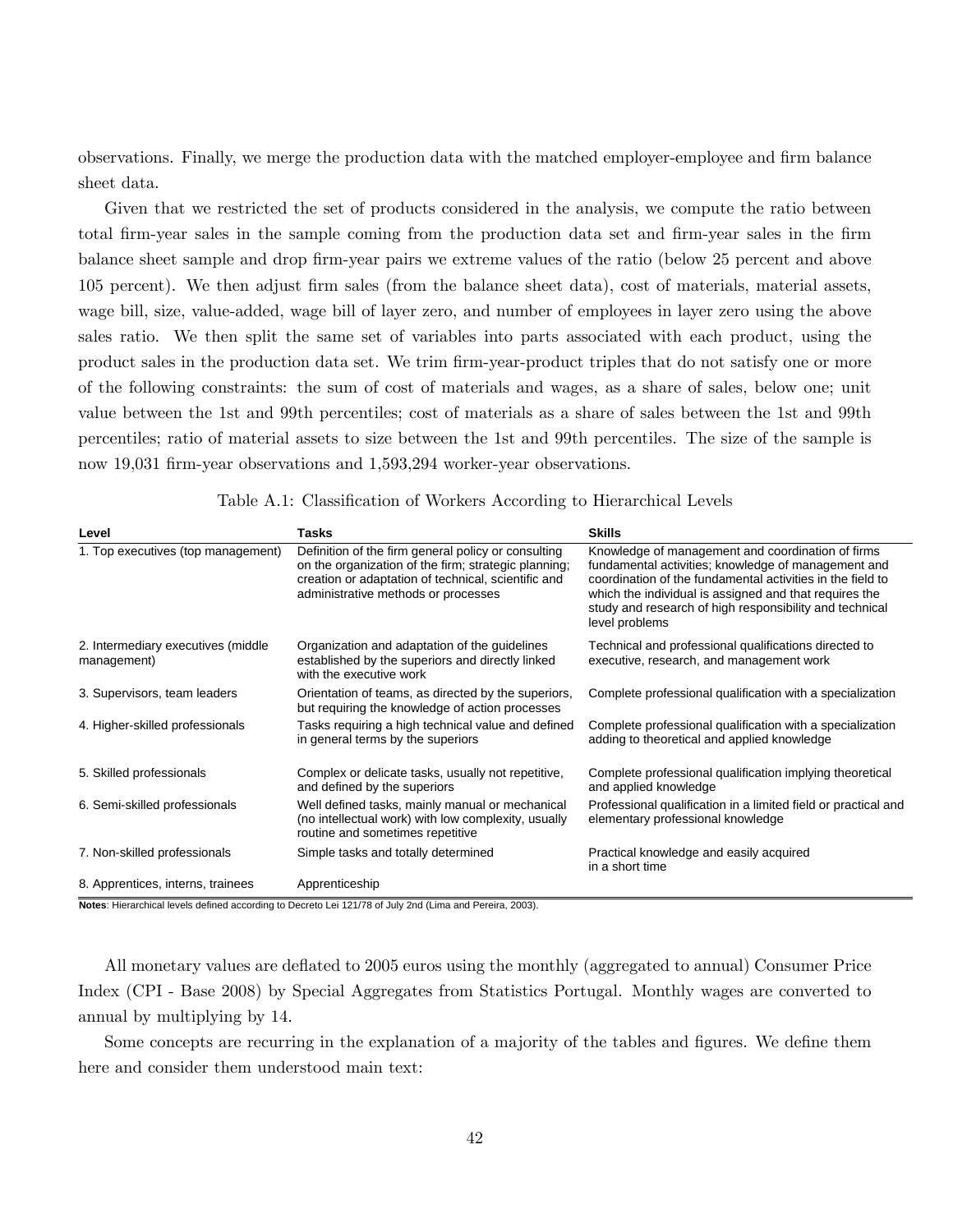- Layer number. In the matched employer-employee data set, each worker, in each year, has to be assigned to a category following a (compulsory) classification of workers defined by the Portuguese law (see Table [A.1](#page-43-0) and Mion and Opromolla, 2014). Classification is based on the tasks performed and skill requirements, and each category can be considered as a level in a hierarchy defined in terms of increasing responsibility and task complexity. On the basis of the hierarchical classification and taking into consideration the actual wage distribution, we partition the available categories into occupations. We assign "Top executives (top management)" to occupation 3; "Intermediary executives (middle management)" and "Supervisors, team leaders" to occupation 2; "Higher-skilled professionals" and some "Skilled professionals" to occupation 1; and the remaining employees, including "Skilled professionals", "Semi-skilled professionals", "Non-skilled professionals", and "Apprenticeship" to occupation 0. The position of the workers in the hierarchy of the firm, starting from  $0$  (lowest layer, present in all firms) to 3 (highest layer, only present in firms with 3 layers of management).
- Number of layers of management. A firm reporting c occupational categories will be said to have  $L = c - 1$  layers of management: hence, in our data we will have firms spanning from 0 to 3 layers of management (as in CMRH). In terms of layers within a firm we do not keep track of the specific occupational categories but simply rank them. Hence a firm with occupational categories 2 and 0 will have 1 layer of management, and its organization will consist of a layer 0 corresponding to some skilled and non-skilled professionals, and a layer 1 corresponding to intermediary executives and supervisors.
- Reorganization in year  $t$ . A firm reorganizes in year  $t$  when it changes the number of management layers with respect to those observed in the most recent prior available year (year  $t-1$  in most cases).
- Year of the first observed reorganization for a firm. The earliest reorganization year observed (for those firms first appearing in the data prior to 1997) or the first year in which a firm appears in the data (for those firms first appearing in the data in 1997 or later).
- Firm industry. The industry of the firm is measured according to the NACE rev.1 2-digits disaggregation. This includes 19 divisions, from division 15 (Manufacture of food products and beverages) to division 36 (Manufacture of furniture; manufacturing n.e.c.). We drop division 16 (Manufacture of tobacco products), 23 (Manufacture of coke, refined petroleum products and nuclear fuel), and 30 (Manufacture of office machinery and computers) because they comprise very few observations.
- Wage bill. A worker annual wage is computed adding the monthly base and overtime wages plus regular benefits and multiplying by  $14$ . We apply a trimming of the top and bottom  $0.5$  per cent within each year. A firm wage bill is the sum of the annual wages of all its workers that satisfy the criteria listed above.
- Value added. Value added is computed, from the balance sheet data set, as operating revenues minus costs of materials and third-party supplies and services.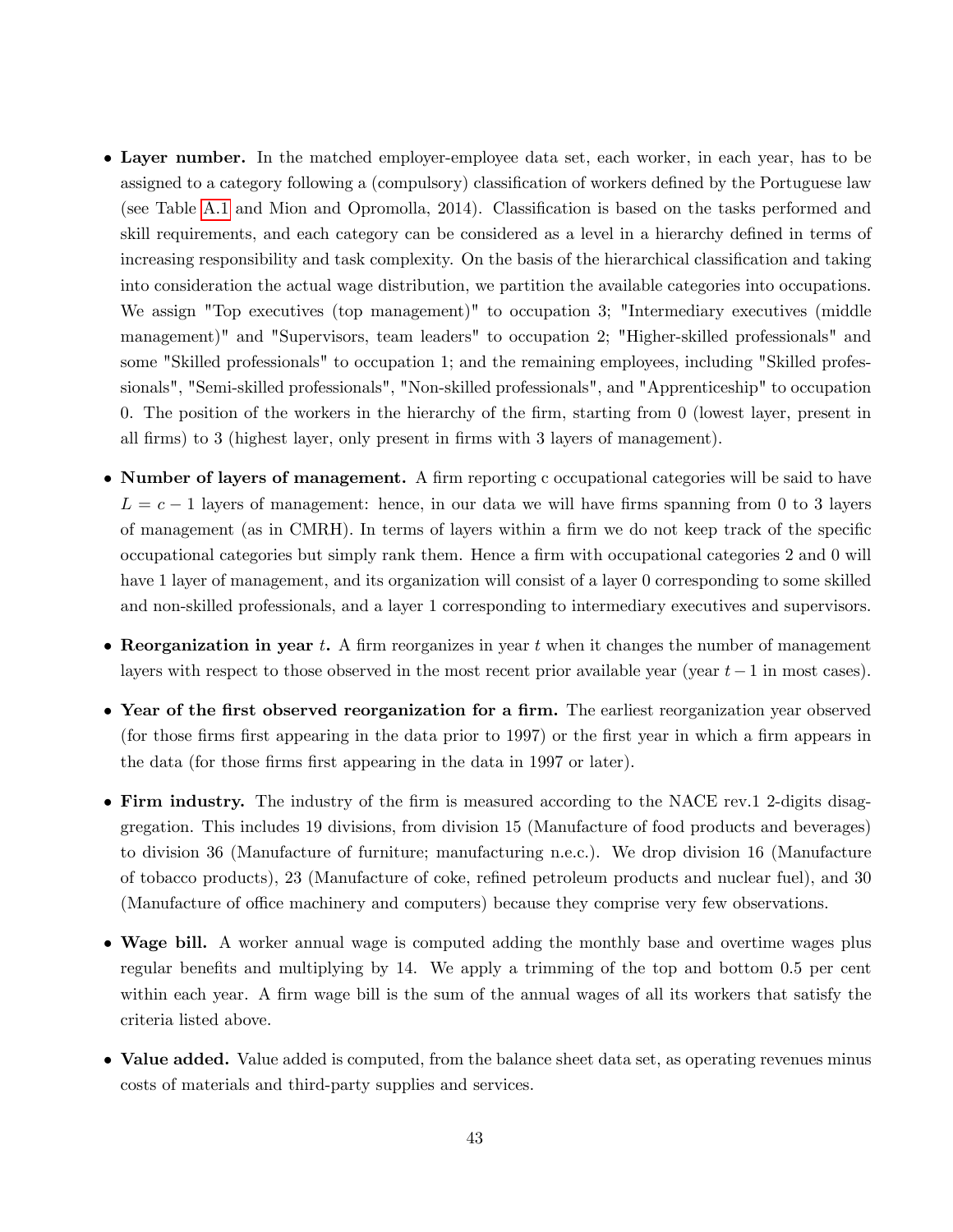- Revenue productivity. The log of the ratio between firm sales and employment.
- Value added productivity. The log of the ratio between firm value added and employment.
- OLS TFP. Log total factor productivity computed from a standard three factors (labour, capital and materials) Cobb-Douglas production function model where output is measured by firm sales and the model is estimated via OLS. Separate estimations have been carried for each industry.
- Olley and Pakes revenue-based TFP. Log total factor productivity computed from a standard two factors (labour and capital) Cobb-Douglas production function model where output is measured by Örm value-added. Productivity shocks are modeled as in Olley and Pakes (1996) while being further enriched with layers along the lines presented in Section 5.1. We use the lagged number of management layers to instrument  $L_{it}$  in the second stage of the OP procedure. Separate estimations have been carried for each industry.
- Wooldridge revenue-based productivity. Log total factor productivity computed from a standard two factors (labour and capital) Cobb-Douglas production function model where output is measured by Örm value-added. Productivity shocks are modeled as in Wooldridge (2009) while being further enriched with layers as described in Section 5.1. Separate estimations have been carried for each industry.
- $\bullet$  **Price.** In the PC data set a product is identified by a 10-digits code. The first 8 digits correspond to the European PRODCOM classification while the additional two have been added by INE to further refine PRODCOM. The volume is recorded in units of measurement (number of items, kilograms, litres) that are product-specific while the value is recorded in current euros. Therefore, for each product-Örm-year combination, we are able to compute a price.
- Quantity-based TFP. We run separate quantity-based productivity estimations for each of the aggregate products using variations of the MULAMA methodology. See the next appendix for a detailed explanation of the estimation methodologies.

### Table Descriptions

Table 1: This table reports, for each year, the number of firms in Sample 1 and corresponding averages across all firms for selected variables. Value added, hours, and wage are defined above. Value added is in 2005 euros. Wage is average hourly wage in 2005 euros. Hours are yearly. # of layers is the average number of layers of management across Örms in each year.

Table 2: Table 2 reports summary statistics on firm-level outcomes, grouping firm-year observations according to the number of layers of management reported  $(\# \text{ of layers})$ . Firm-years is the number of firm-years observations in the data with the given number of layers of management. Value added, hours,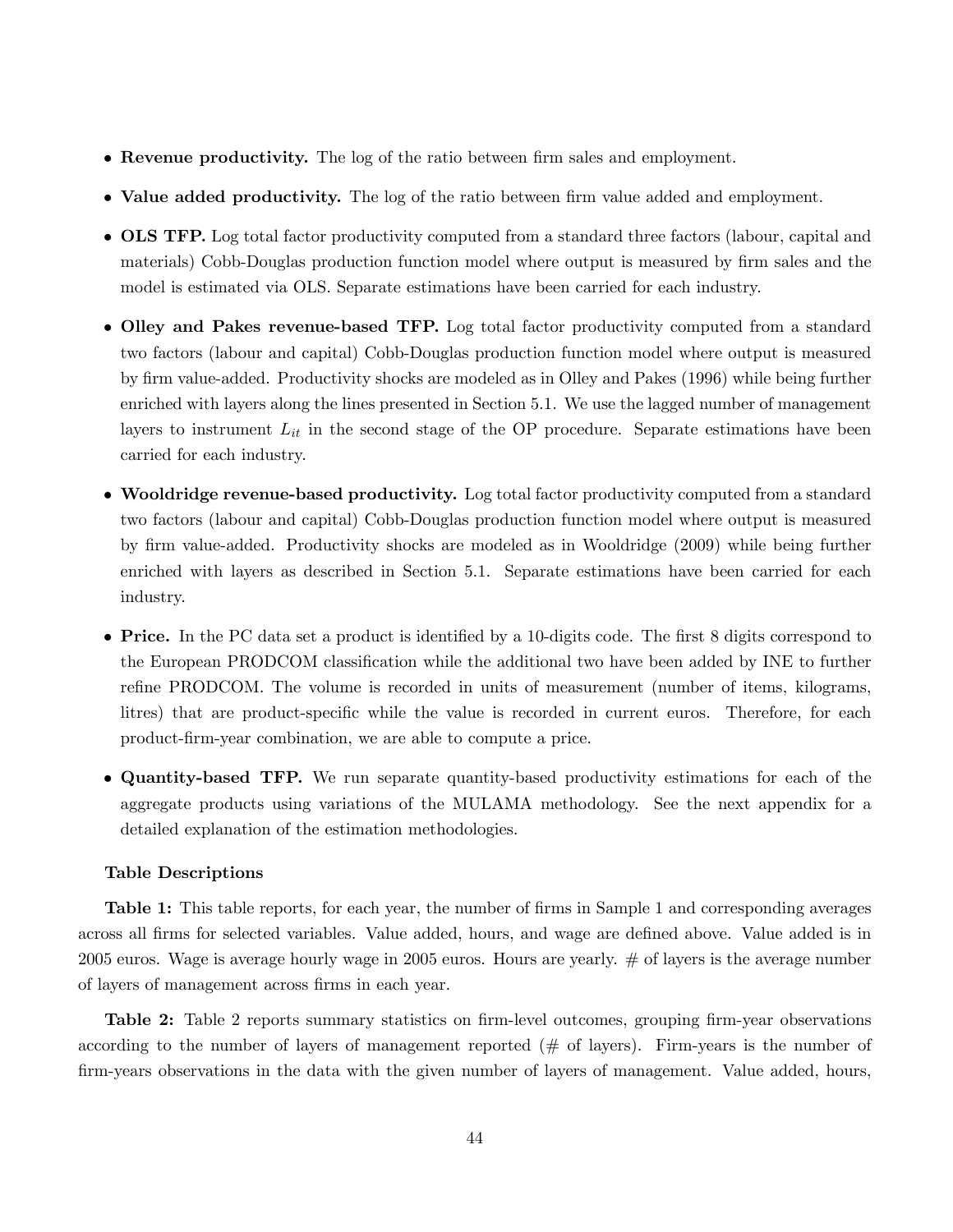and wage are defined above. Value added in 000s of 2005 euros. Wage is either average or median hourly wage in 2005 euros. Both value added and wages are detrended. Hours are yearly.

Table 3 and 4: Table 3 reports the fraction of firms that satisfy a hierarchy in hours, grouping firms by their number of layers of management ( $\#$  number of layers). Hours  $N_L^l$  is the number of hours reported in layer l in an L layers of management firm. For  $L = 1, 2, 3$ , and  $l = 0, ..., L - 1$  we say that a firm satisfies a hierarchy in hours between layers number l and  $l + 1$  in a given year if  $N_L^l \ge N_L^{l+1}$  $L^{t+1}$ , i.e. if the number of hours worked in layer l is at least as large as the number of hours worked in layer  $l + 1$ ; moreover, we say that a firm satisfies a hierarchy at all layers if  $N_L^l \ge N_L^{l+1}$  $L^{l+1}$   $\forall l = 0, ..., L - 1$ , i.e. if the number of hours worked in layer l is at least as large as the number of hours in layer  $l + 1$ , for all layers in the firm. Following these definitions, the top panel reports, among all firms with  $L = 1, 2, 3$  layers of management, the fraction of those that satisfy a hierarchy in hours at all layers (Örst column), and the fraction of those that satisfy a hierarchy in hours between layer l and  $l + 1$ , with  $l = 0, ..., L - 1$  (second to fourth column).

Table 4 is the same as Table 3 for the case of wages, where  $w<sub>L</sub><sup>l</sup>$  is the average hourly wage in layer l in an  $L$  layers of management firm.

**Table 5:** Table 5 reports the distribution of the number of layers of management at time  $t+1$ , grouping firms according to the number of layers of management at time  $t$ . Among all firms with  $L$  layers of management  $(L = 0, ..., 3)$  in any year from 1996 to 2004, the columns report the fraction of firms that have layers  $0, \ldots, 3$  the following year (from 1997 to 2005), or are not present in the dataset, Exit. The table also reports, in the bottom row, the distribution of the new Örms by their initial number of layers. The elements in the table sum to 100% by row.

**Table 6**: This table shows changes in firm-level outcomes between adjacent years for all firms (All), and for the subsets of those that increase (Increase  $L$ ), don't change (No change in  $L$ ) and decrease (Decrease L) layers. It reports changes in log hours, log normalized hours, log value added, log average wage, and log average wage in common layers for the whole sample. The change in average wage for common layers in a firm that transitions from L to L' layers is the change in the average wage computed using only the  $min\{L, L'\}$  layers before and after the transition. To detrend a variable, we subtract from all the log changes in a given year the average change during the year across all firms.

Table 7: This table reports the results of regressions of log change in normalized hours by layer on log change in value added for firms that do not change their number of layers of management  $L$  across two adjacent periods. Specifically, we run a regression of log change in normalized hours at layer  $l$  (layer) in a firm with  $L \ (\# \$  of layers in the firm) layers of management on a constant and log change in value added across all the firms that stay at  $L$  layers of management across two adjacent years. Robust standard errors are in parentheses.

Table 8: This table reports the results of regressions of log change in hourly wage by layer on log change in value added for firms that do not change their number of layers of management  $L$  across two adjacent periods. Specifically, we run a regression of log change in average hourly wage at layer  $l$  (layer) in a firm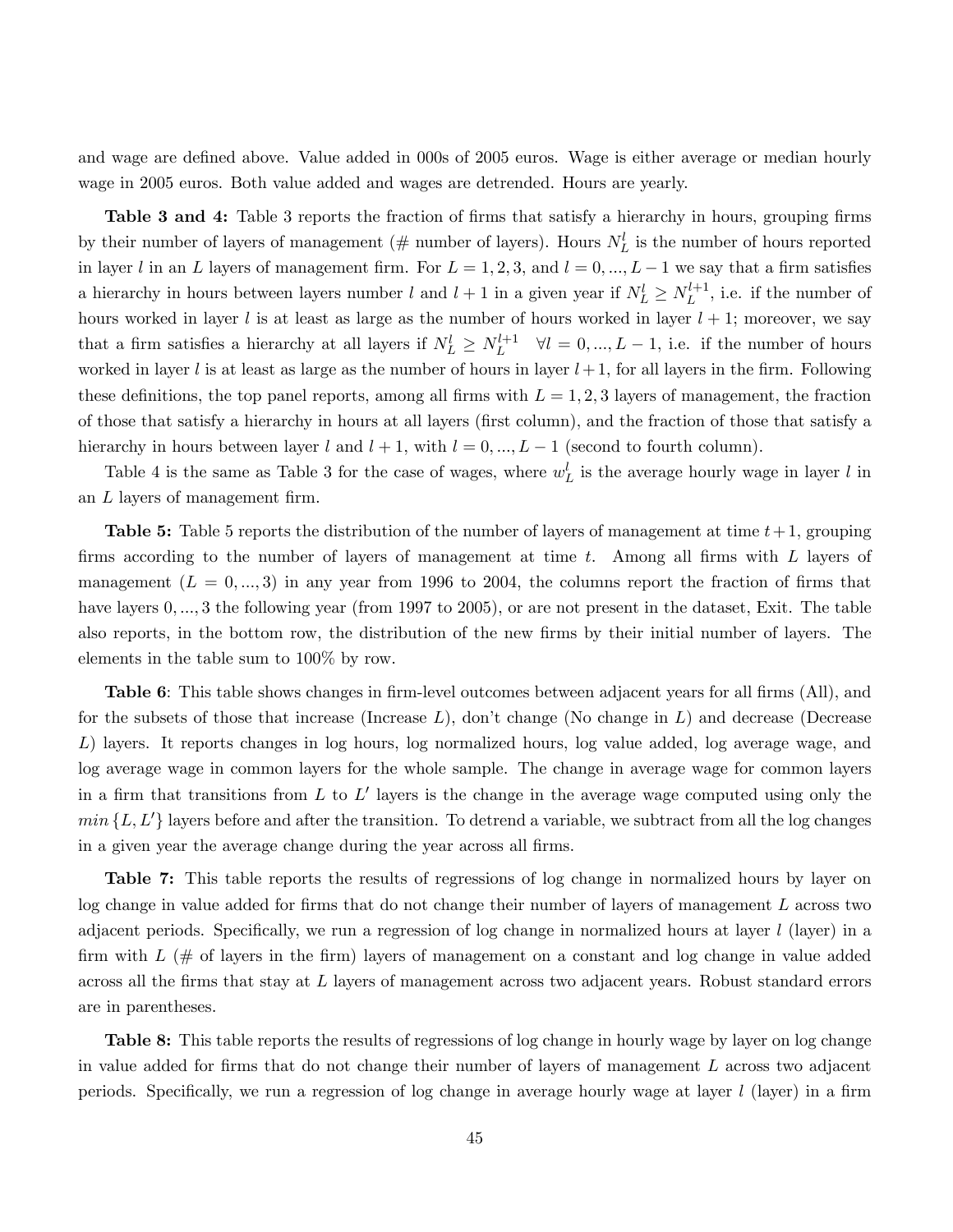with  $L \neq 0$  layers in the firm) layers of management on a constant and log change in value added across all the Örms that stay at L layers of management across two adjacent years. Robust standard errors are in parentheses.

**Table 9:** This table shows estimates of the average log change in normalized hours at each layer  $l$ (Layer) among firms that transition from L (# of layers before) to L' layers (# of layers after), with  $L \neq L'$ : for a transition from L to L', we can only evaluate changes for layer number  $l = 0, ..., min\{L, L'\}$ .  $d \ln n_{Lit}^l$ is the average log change in the transition, estimated as a regression of the log change in the number of normalized hours in layer l in two adjacent years on a constant. Robust standard errors are in parentheses.

**Table 10:** This table shows estimates of the average log change in hourly wage at each layer  $l$  (Layer) among firms that transition from L (# of layers before) to L' layers (# of layers after), with  $L \neq L'$ : for a transition from L to L', we can only evaluate changes for layer number  $l = 0, ..., min\{L, L'\}$ .  $d \ln w_{Lit}^l$  is the average log change in the transition, estimated as a regression of the log change in the average hourly wage in layer  $l$  in two adjacent years on a constant. Robust standard errors are in parentheses.

Table 11: The data underlying Table 11 is composed of sequences of firm-product-years with either one or zero changes in layers. For a given product, we define a firm sequence of type  $L - L'$  as the series of years in which a Örm sells the corresponding product and has the same consecutively observed number of management layers  $L$  plus the adjacent series of years in which a firm sells the product and has the same consecutively observed number of management layers  $L'$ . For example, a firm that we observed selling the product all years between 1996 and 2000 and that has zero layers in 1996, 1997, and 2000 and one layer in 1998 and 1999 would have two sequences: An (increasing) 0-1 sequence (1996 to 1999) as well as a (decreasing) 1-0 sequence (1998 to 2000). Firms that never change layers in our sample form a constantlayer sequence. We group firm-product sequences into "Increasing", "Decreasing", and "Constant" sequence types.

For each type of sequence, Table 11 shows estimates of regressions where the dependent variable is (log) revenue labor productivity in a given year. The key regressor is the number of management layers in the firm in the same year. We control for the (log) revenue labor productivity in the previous year, and include firm-product-sequence fixed effects. We also include a set of year dummies. Firm-level clustered standard errors are in parentheses. The last column of Table 11 shows estimates of a regression that pools all types of sequences.

**Table 12:** The data underlying Table 12 is at the firm-product-year level. We groups firms according to the number of layers  $(0, 1, 2 \text{ or } 3)$  the firm has in the year of the first observed reorganization (see definition above). For each of these groups of firm-product-years Table 12 shows estimates of regressions where the dependent variable is (log) revenue labor productivity in a given year. The key regressor is the number of management layers in the firm in the same year. We control for the (log) revenue labor productivity in the previous year, and include firm-product fixed effects. We also include a set of year dummies. Firm-level clustered standard errors are in parentheses.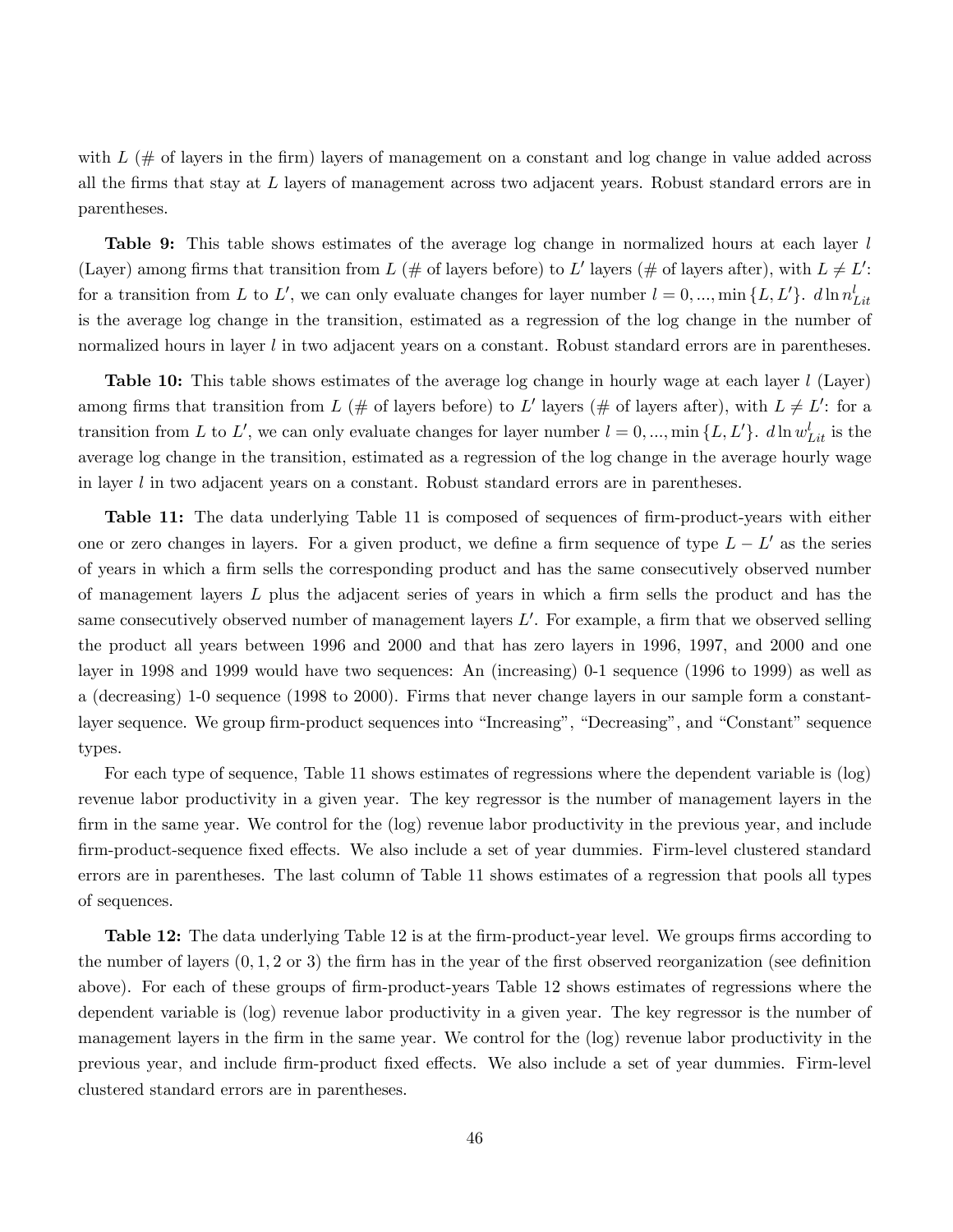Table 13 and 14: Tables 13 and 14 show estimates of the same type of regressions described for Table 11 and 12. The only difference being that the dependent variable is (log) revenue total factor productivity computed according to the Wooldridge methodology.

Table 15 to 22, and C1 and C2 : This set of tables show estimates of the same type of regressions described for Table 11 and 12.

In Table 15 and 16 the dependent variable is (log) quantity-based productivity computed according to the MULAMA methodology extended for incorporating changes in the organization of the labor input as described in Case 1 of Section 5.2.2. In this case the key regressor is the quantity sold by the firm in  $t$ , which is allowed to have permanent effects on the firm productivity.

In Table 17 and 18 the dependent variable is (log) quantity-based productivity computed according to the MULAMA methodology extended for incorporating changes in the organization of the labor input as described in Case 2 of Section 5.2.2. In this case the key regressor is the number of management layers of the firm in  $t$ , which is allowed to have permanent effects on the firm productivity.

In Table 19 and 20 the dependent variable is (log) revenue-based productivity computed according to the Wooldridge methodology extended for incorporating changes in the organization of the labor input as described in Case 2 of Section 5.2.2. In this case the key regressor is the number of management layers of the firm in  $t$ , which is allowed to have only a contemporaneous effect on the firm productivity.

In Table 21 and 22 the dependent variable is (log) quantity-based productivity computed according to the MULAMA methodology extended for incorporating changes in the organization of the labor input as described in Case 2 of Section 5.2.2. In this case the key regressor is the number of management layers of the firm in t, which is allowed to have only a contemporaneous effect on the firm productivity.

In Table C1 and C2 the dependent variable is (log) quantity-based productivity computed according to the MULAMA methodology extended for incorporating changes in the organization of the labor input as described in Case 1 of Appendix C. In this case the key regressor is the quantity sold by the firm in t, which is allowed to have only a contemporaneous effect on the firm productivity.

Table 23 to 26, and C3 and C4: This set of tables show estimates of the same type of regressions described for Table 19 to 22, but we instrument for the change in quantity or for the change in the number of layers using the number of layers in  $t-1$ , quantity, revenue, demand shocks and markups at time  $t-1$ , capital at time t, and productivity at time  $t-2$ . Also, we replace the firm-product or firm-product-sequence fixed effects with a set of product dummies and year dummies.

Figure 5, 6, and 7: These figures report kernel density estimates of the distribution of log value added (Figure 5), log hours worked (Figure 6) and log hourly wage (Figure 7) by number of layers in the firm. One density is estimated for each group of firms with the same number of layers.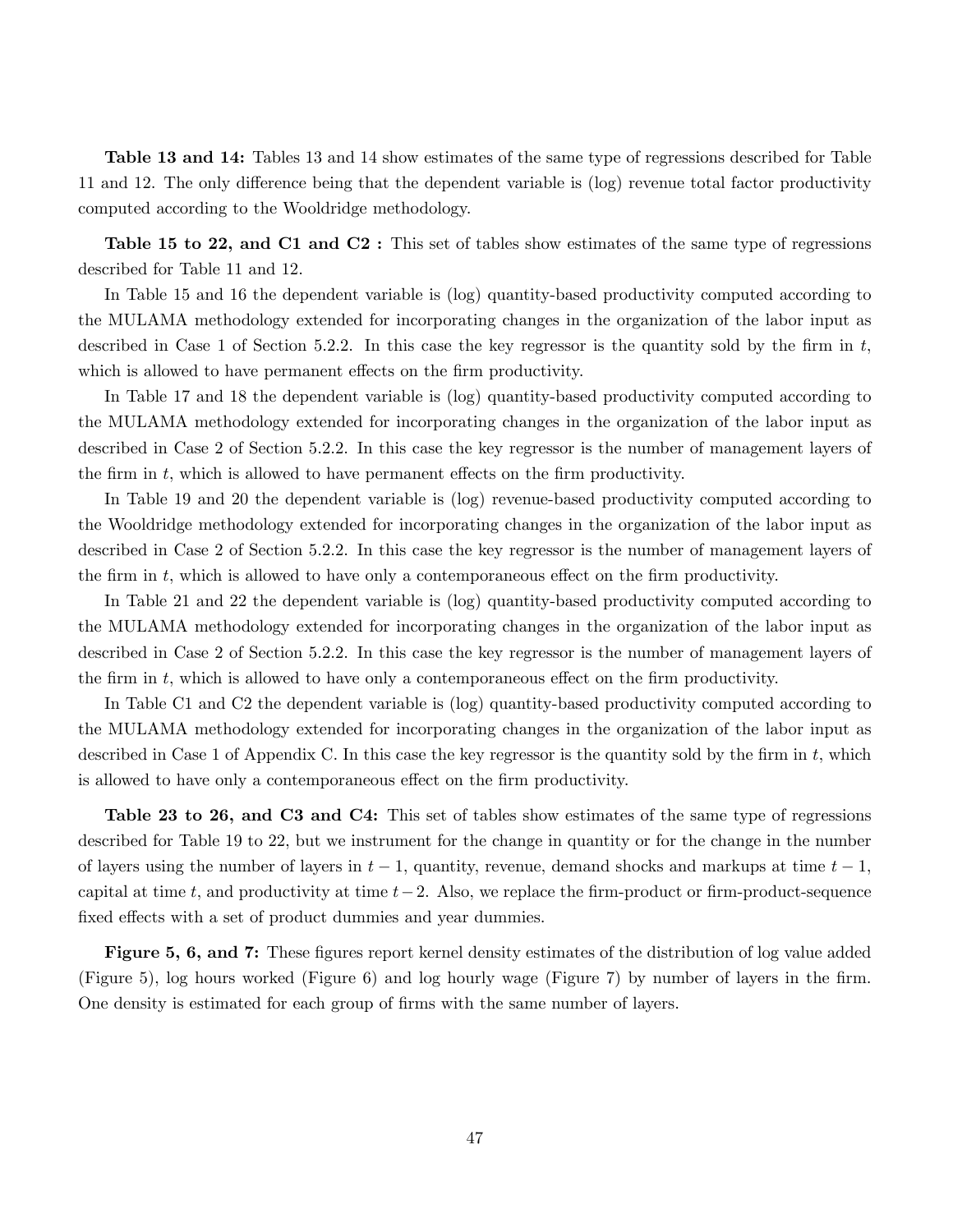# Appendix B

## Baseline MULAMA

In this appendix we show how to derive the first stage estimating equation [\(11\)](#page-27-0), for the baseline MU-LAMA

Demand in log is given by

<span id="page-49-0"></span>
$$
p_{it} = \left(1 - \frac{1}{\eta_{it}}\right) \lambda_{it} - \frac{1}{\eta_{it}} q_{it},\tag{16}
$$

the markup then is

<span id="page-49-1"></span>
$$
\mu_{it} = \frac{\eta_{it}}{\eta_{it} - 1}.\tag{17}
$$

The production function in log is

<span id="page-49-3"></span>
$$
q_{it} = a_{it} + \alpha_O o_{it} + \alpha_M m_{it} + (\gamma - \alpha_M - \alpha_O) k_{it}, \qquad (18)
$$

and the assumptions over Markov process for productivity and demand are given by

<span id="page-49-4"></span>
$$
a_{it} = \phi_a a_{it-1} + \nu_{ait}, \qquad (19)
$$

$$
\lambda_{it} = \phi_{\lambda} \lambda_{it-1} + \nu_{\lambda it}.
$$
\n(20)

From cost minimization one obtains that the marginal cost is given by

<span id="page-49-2"></span>
$$
\frac{\partial C_i}{\partial Q_i} = \frac{1}{\alpha_O + \alpha_M} \frac{C_i}{Q_i} \tag{21}
$$

Using [\(16\)](#page-49-0) and [\(17\)](#page-49-1), revenue can be expressed in the following way

<span id="page-49-5"></span>
$$
r_{it} = \frac{1}{\mu_{it}} \left( q_{it} + \lambda_{it} \right). \tag{22}
$$

Using [\(21\)](#page-49-2) note that expenditure shares are related to markups in the following way

<span id="page-49-6"></span>
$$
\frac{1}{\mu_{it}} = \frac{s_{Oit}}{\alpha_O} = \frac{s_{Mit}}{\alpha_L}.\tag{23}
$$

#### First stage

In order to derive the estimating equation start from [\(18\)](#page-49-3) and [\(19\)](#page-49-4) to obtain

$$
q_{it} = \alpha_O \left( o_{it} - k_{it} \right) + \alpha_M \left( m_{it} - k_{it} \right) + \gamma k_{it} + \phi_a \ a_{it-1} + \nu_{ait}, \tag{24}
$$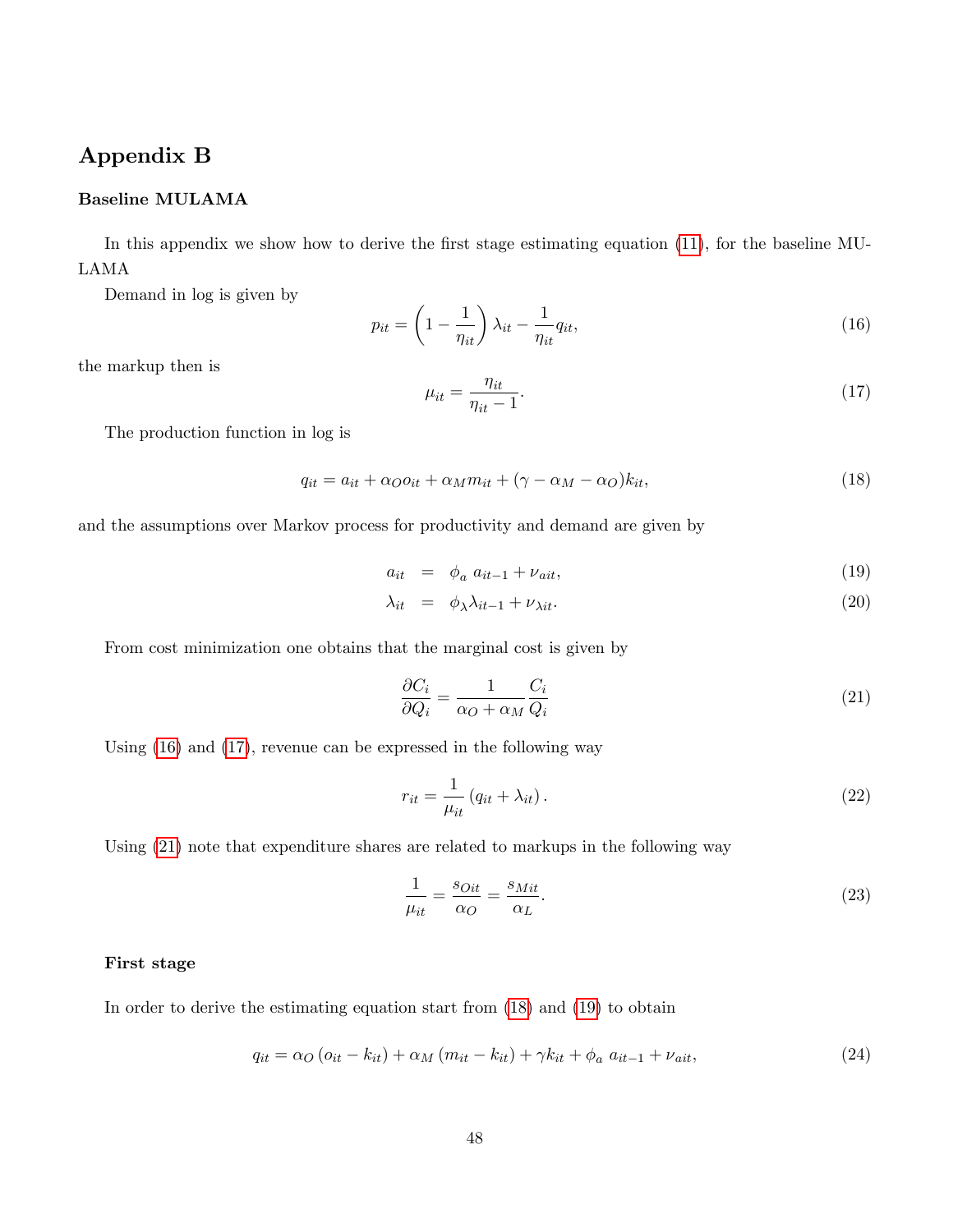then substituting this expression into [\(22\)](#page-49-5)

$$
r_{it} = \frac{\alpha_O}{\mu_{it}} \left( o_{it} - k_{it} \right) + \frac{\alpha_M}{\mu_{it}} \left( m_{it} - k_{it} \right) + \frac{\gamma}{\mu_{it}} k_{it} + \frac{\phi_a}{\mu_{it}} a_{it-1} + \frac{1}{\mu_{it}} \nu_{ait} + \frac{1}{\mu_{it}} \lambda_{it},
$$

rearranging and using  $(23)$  we define as in the main body of the text

<span id="page-50-0"></span>
$$
LHS_{it} = \frac{r_{it} - s_{Oit} (o_{it} - k_{it}) - s_{Mit} (m_{it} - k_{it})}{s_{Mit}},\tag{25}
$$

or written differently

$$
LHS_{it} = \frac{\gamma}{\alpha_M} k_{it} + \frac{\phi_a}{\alpha_M} a_{it-1} + \frac{1}{\alpha_M} \lambda_{it} + \frac{1}{\alpha_M} \nu_{ait}.
$$

We need to find expressions for  $a_{it-2}$  and  $\lambda_{it-1}$ .

From [\(22\)](#page-49-5) note that

<span id="page-50-1"></span>
$$
\lambda_{it-1} = \mu_{it-1} r_{it-1} - q_{it-1},\tag{26}
$$

then using this expression into [\(20\)](#page-49-4) we obtain

<span id="page-50-3"></span>
$$
\lambda_{it} = \phi_{\lambda} \left( \mu_{it-1} r_{it-1} - q_{it-1} \right) + \nu_{\lambda it}.
$$
\n(27)

Now from [\(25\)](#page-50-0) we can obtain

$$
a_{it-2} = \frac{\alpha_M}{\phi_a} LHS_{it-1} - \frac{\gamma}{\phi_a} k_{it-1} - \frac{1}{\phi_a} \lambda_{it-1} - \frac{1}{\phi_a} \nu_{ait-1},
$$

using [\(26\)](#page-50-1) we get

$$
a_{it-2} = \frac{\alpha_M}{\phi_a} LHS_{it-1} - \frac{\gamma}{\phi_a} k_{it-1} - \frac{1}{\phi_a} (\mu_{it-1} r_{it-1} - q_{it-1}) - \frac{1}{\phi_a} \nu_{ait-1},
$$

and after substituting this expression in  $(19)$ ,

<span id="page-50-2"></span>
$$
a_{it-1} = \alpha_M LHS_{it-1} - \gamma k_{it-1} - (\mu_{it-1} r_{it-1} - q_{it-1}). \qquad (28)
$$

Using  $(28)$  and  $(27)$  into  $(25)$  we obtain,

$$
LHS_{it} = \frac{\gamma}{\alpha_M} k_{it} + \phi_a LHS_{it-1} - \gamma \frac{\phi_a}{\alpha_M} k_{it-1} + (\phi_{\lambda} - \phi_a) \frac{r_{it-1}}{s_{Mit-1}} + (\phi_a - \phi_{\lambda}) \frac{1}{\alpha_M} q_{it-1} + \frac{1}{\alpha_M} (\nu_{ait} + \nu_{\lambda it}).
$$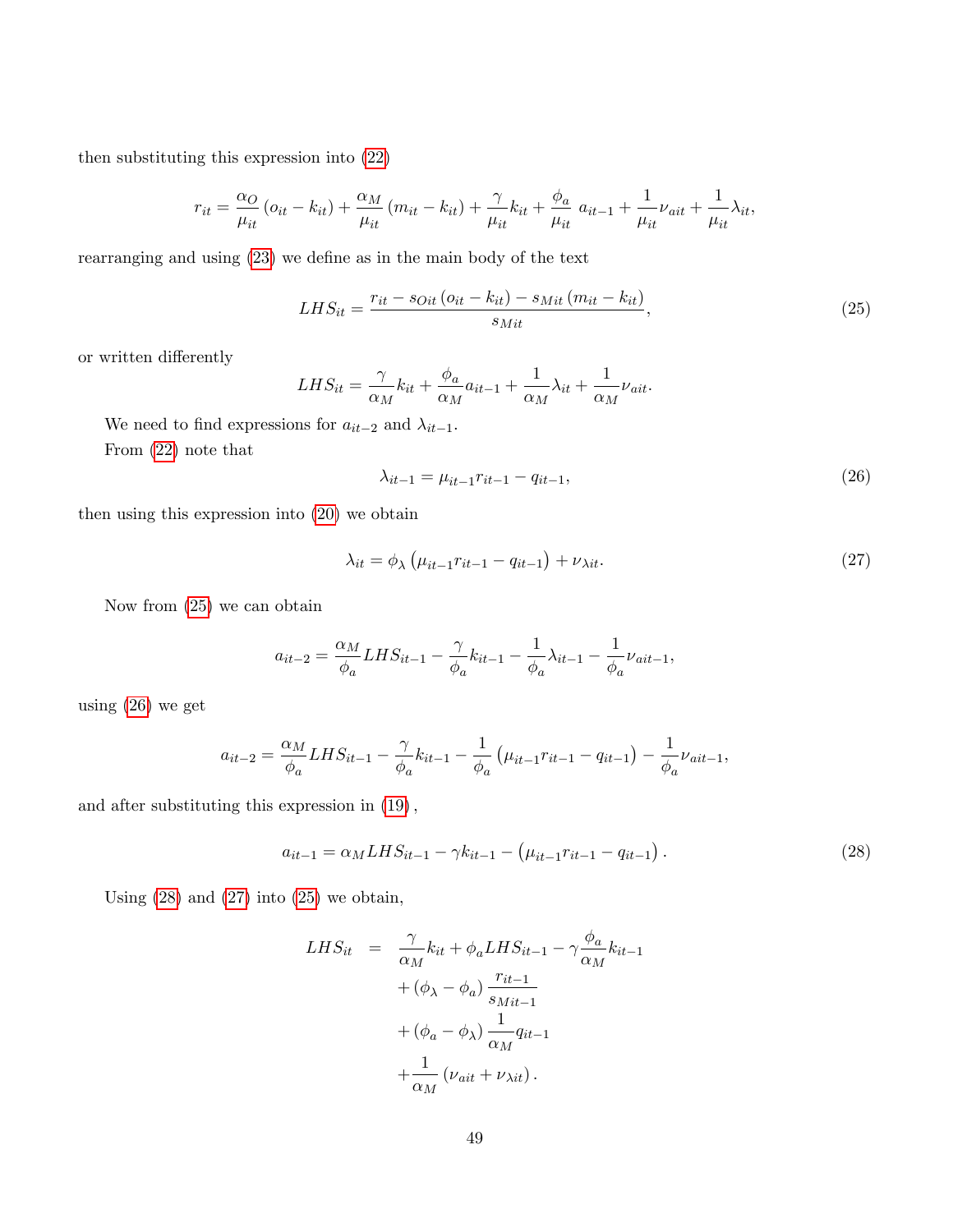More compactly, we end up with [\(11\)](#page-27-0)

$$
LHS_{it} = b_1 z_{1it} + b_2 z_{2it} + b_3 z_{3it} + b_4 z_{4it} + b_5 z_{5it} + u_{it}.
$$

### Second stage

Using  $(23)$  firm log output  $q_{it}$  can be written as

$$
q_{it} = \mu_{it} s_{Oit} \left( o_{it} - k_{it} \right) + \mu_{it} s_{Mit} \left( m_{it} - k_{it} \right) + \gamma k_{it} + a_{it}.
$$

Further exploiting [\(19\)](#page-49-4) and [\(28\)](#page-50-2), as well as  $\hat{b}_1 = \frac{\gamma}{\alpha}$  $\frac{\gamma}{\alpha_M} = \frac{\gamma}{s_{Mit}}$  $\frac{\gamma}{s_{Mit}\mu_{it}}$  and  $\hat{b}_2 = \phi_a$ , we get

$$
q_{it} = \gamma \frac{o_{it} - k_{it}}{\hat{b}_1} \frac{s_{Oit}}{s_{Mit}} + \gamma \frac{m_{it} - k_{it}}{\hat{b}_1} + \gamma k_{it} + \gamma \frac{\hat{b}_2}{\hat{b}_1} LHS_{it-1} - \gamma \hat{b}_2 k_{it-1} - \gamma \frac{r_{it-1} \hat{b}_2}{\hat{b}_1 s_{Mit-1}} + \hat{b}_2 q_{it-1} + \nu_{ait}
$$

and so

$$
q_{it} - \hat{b}_2 q_{it-1} = b_6 z_{6it} + \nu_{ait}
$$

where

$$
z_{6it} = \frac{o_{it} - k_{it}}{\hat{b}_1} \frac{s_{Oit}}{s_{Mit}} + \frac{m_{it} - k_{it}}{\hat{b}_1} + k_{it} + \frac{\hat{b}_2}{\hat{b}_1} LHS_{it-1} - \hat{b}_2 k_{it-1} - \frac{r_{it-1} \hat{b}_2}{\hat{b}_1 s_{Mit-1}},
$$

and  $b_6 = \gamma$ .

### Derivations for Case 1

In this case, the production function is given by

<span id="page-51-1"></span>
$$
q_{it} = \tilde{a}_{it} + \alpha_O \ln n_{iL,t}^0 + \alpha_M m_{it} + (\gamma - \alpha_M - \alpha_O) k_{it}, \qquad (29)
$$

and the Markov process for productivity and demand shocks

<span id="page-51-2"></span>
$$
\tilde{a}_{it} = \phi_a \tilde{a}_{it-1} + \phi_q q_{it} + \nu_{ait}, \qquad (30)
$$

$$
\lambda_{it} = \phi_{\lambda} \lambda_{it-1} + \nu_{\lambda it}, \tag{31}
$$

where  $\nu_{ait}$  and  $\nu_{\lambda it}$  can be correlated with each other.

At any given point in time firms minimize costs for flexible inputs (number of layer zero workers  $n_{iL,t}^0$ and materials  $M_{it}$ ) considering capital, as well as  $\tilde{a}_{it-1}$ ,  $\nu_{ait}$ ,  $\lambda_{it}$  and the price of materials and knowledge as given. Short-run marginal cost thus satisfies

<span id="page-51-0"></span>
$$
\frac{\partial C_{it}}{\partial Q_{it}} = \frac{1 - \phi_q}{\alpha_O + \alpha_M} \frac{C_{it}}{Q_{it}}.\tag{32}
$$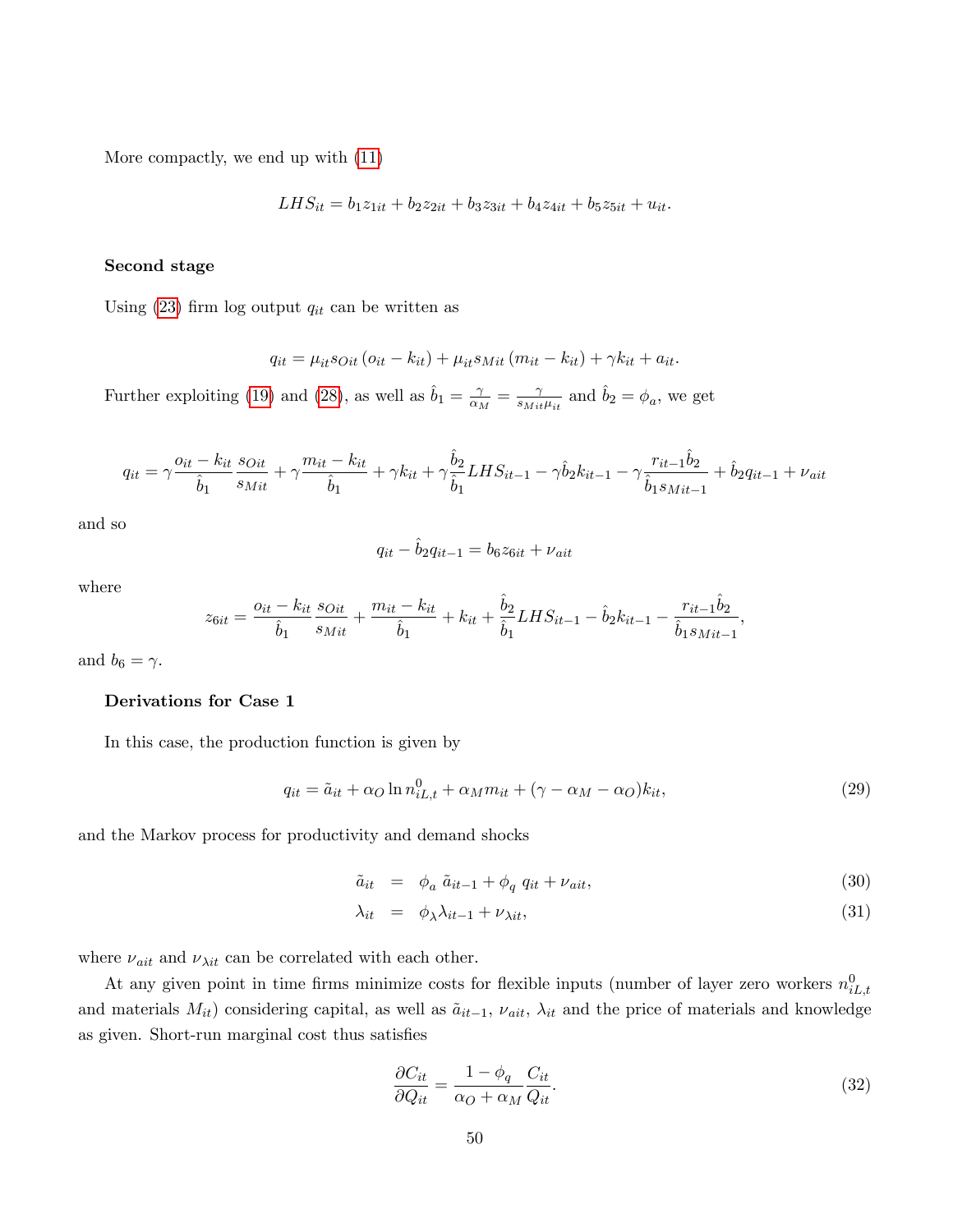Using [\(16\)](#page-49-0) and [\(17\)](#page-49-1), log revenue can be expressed in the following way:

<span id="page-52-0"></span>
$$
r_{it} = \frac{1}{\mu_{it}} \left( q_{it} + \lambda_{it} \right) \tag{33}
$$

Using [\(32\)](#page-51-0) note that expenditure shares are related to markups

<span id="page-52-1"></span>
$$
\frac{1}{\mu_{it} \left(1 - \phi_q\right)} = \frac{s_{Mit}}{\alpha_M} = \frac{s_{Oit}}{\alpha_O},\tag{34}
$$

where  $s_{Oit}$  here represents the share of layer zero workers expenditure in total revenue.

Using [\(29\)](#page-51-1) and [\(30\)](#page-51-2) one obtains:

<span id="page-52-5"></span>
$$
q_{it} = \frac{\alpha_O}{1 - \phi_q} \left( \ln n_{iL,t}^0 - k_{it} \right) + \frac{\alpha_M}{1 - \phi_q} \left( m_{it} - k_{it} \right) + \frac{\gamma}{1 - \phi_q} k_{it} + \frac{\phi_a}{1 - \phi_q} \tilde{a}_{it-1} + \frac{1}{1 - \phi_q} \nu_{ait}, \tag{35}
$$

then substituting this expression into [\(33\)](#page-52-0)

$$
r_{it} = \frac{\alpha_O}{(1 - \phi_q) \mu_{it}} (\ln n_{iL, t}^0 - k_{it}) + \frac{\alpha_M}{(1 - \phi_q) \mu_{it}} (m_{it} - k_{it}) + \frac{\gamma}{(1 - \phi_q) \mu_{it}} k_{it} + \frac{\phi_a}{(1 - \phi_q) \mu_{it}} \tilde{a}_{it-1} + \frac{1}{(1 - \phi_q) \mu_{it}} \nu_{ait} + \frac{1}{\mu_{it}} \lambda_{it}.
$$

### First stage

Rearranging and using [\(34\)](#page-52-1) we define  $LHS_{it}$  and get:

<span id="page-52-2"></span>
$$
LHS_{it} \equiv \frac{r_{it} - s_{Oit} \left(\ln n_{iL,t}^0 - k_{it}\right) - s_{Mit} \left(m_{it} - k_{it}\right)}{s_{Mit}}
$$

$$
= \frac{\gamma}{\alpha_M} k_{it} + \frac{\phi_a}{\alpha_M} \tilde{a}_{it-1} + \frac{1 - \phi_q}{\alpha_M} \lambda_{it} + \frac{1}{\alpha_M} \nu_{ait}.
$$
(36)

We need to find expressions for  $\tilde{a}_{it-2}$  and  $\lambda_{it-1}.$  From [\(33\)](#page-52-0) note that:

<span id="page-52-3"></span>
$$
\lambda_{it-1} = \mu_{it-1} r_{it-1} - q_{it-1},\tag{37}
$$

then using this expression into [\(31\)](#page-51-2) we obtain:

<span id="page-52-4"></span>
$$
\lambda_{it} = \phi_{\lambda} \left( \mu_{it-1} r_{it-1} - q_{it-1} \right) + \nu_{\lambda it}.
$$
\n(38)

Now from [\(36\)](#page-52-2) we can obtain

$$
\tilde{a}_{it-2} = \frac{\alpha_M}{\phi_a} LHS_{it-1} - \frac{\gamma}{\phi_a} k_{it-1} - \frac{1 - \phi_q}{\phi_a} \lambda_{it-1} - \frac{1}{\phi_a} \nu_{ait-1},
$$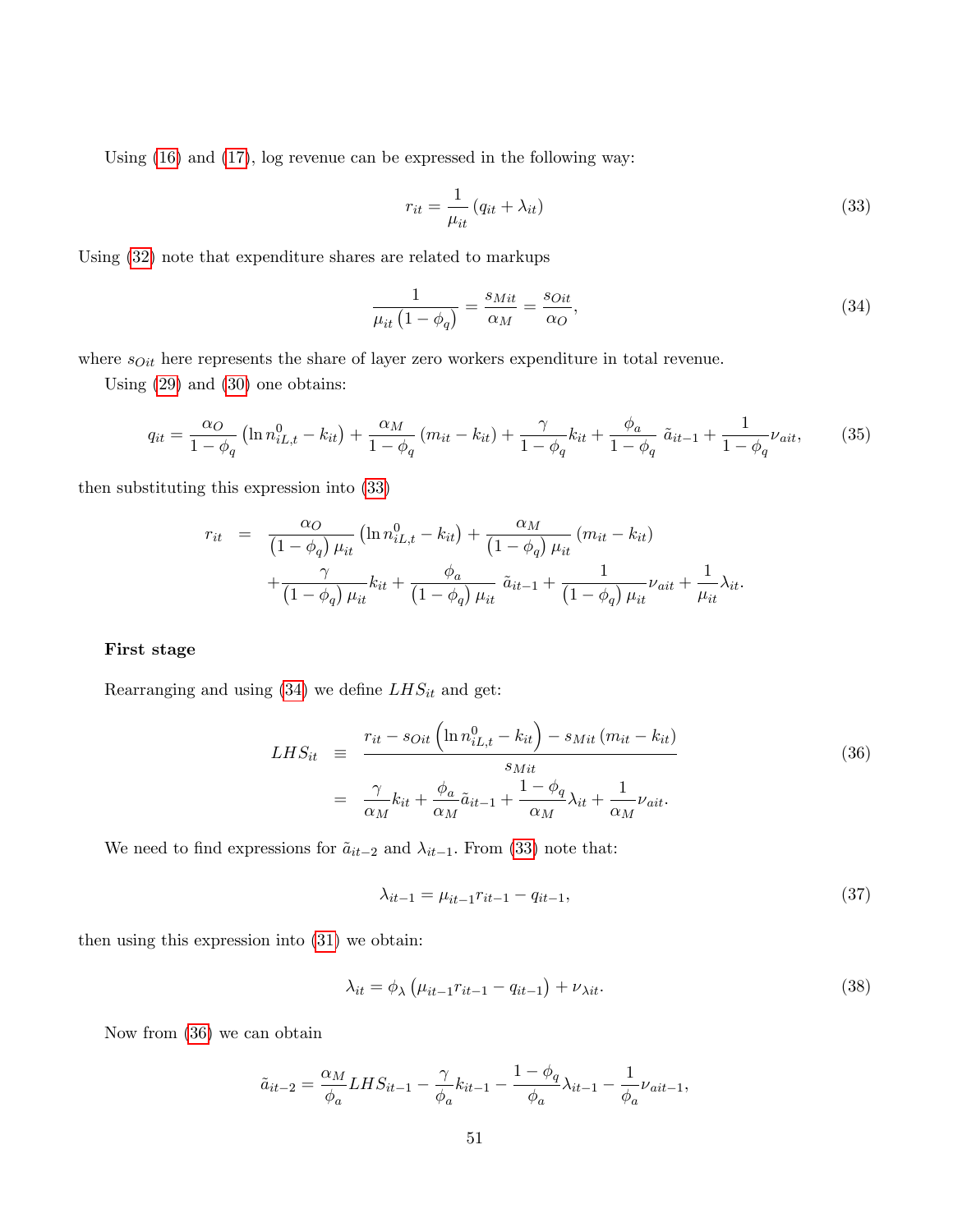while using [\(37\)](#page-52-3) we get

$$
\tilde{a}_{it-2} = \frac{\alpha_M}{\phi_a} LHS_{it-1} - \frac{\gamma}{\phi_a} k_{it-1} - \frac{1 - \phi_q}{\phi_a} (\mu_{it-1} r_{it-1} - q_{it-1}) - \frac{1}{\phi_a} \nu_{ait-1},
$$

and after substituting this expression in [\(30\)](#page-51-2)

<span id="page-53-0"></span>
$$
\tilde{a}_{it-1} = \alpha_M LHS_{it-1} - \gamma k_{it-1} - (1 - \phi_q) \left( \mu_{it-1} r_{it-1} - q_{it-1} \right) + \phi_q \ q_{it-1}.
$$
\n(39)

Using  $(39)$  and  $(38)$  into  $(36)$  we obtain

$$
LHS_{it} = \frac{\gamma}{\alpha_M} k_{it} + \phi_a LHS_{it-1} - \gamma \frac{\phi_a}{\alpha_M} k_{it-1} + (\phi_\lambda - \phi_a) \frac{r_{it-1}}{s_{Mit-1}} + (\phi_a - \phi_\lambda + \phi_q \phi_\lambda) \frac{1}{\alpha_M} q_{it-1} + \frac{1}{\alpha_M} (\nu_{ait} + (1 - \phi_q) \nu_{\lambda it}),
$$
\n(40)

that we can rewrite as:

<span id="page-53-1"></span>
$$
LHS_{it} = b_1 z_{1it} + b_2 z_{2it} + b_3 z_{3it} + b_4 z_{4it} + b_5 z_{5it} + u_{it},
$$
\n
$$
\tag{41}
$$

where  $z_{1it} = k_{it}$ ,  $z_{2it} = LHS_{it-1}$ ,  $z_{3it} = k_{it-1}$ ,  $z_{4it} = \frac{r_{it-1}}{s_{Mit-1}}$  $\frac{r_{it-1}}{s_{Mit-1}}, z_{5it}=q_{it-1}, u_{it}=\frac{1}{\alpha_M}$  $\frac{1}{\alpha_M} \left( \nu_{ait} + \left( 1 - \phi_q \right) \nu_{\lambda it} \right)$  as well as  $b_1 = \frac{\gamma}{\alpha}$  $\frac{\gamma}{\alpha_M}$ ,  $b_2 = \phi_a$ ,  $b_3 = -\gamma \frac{\phi_a}{\alpha_M}$  $\frac{\phi_a}{\alpha_M}$ ,  $b_4 = (\phi_\lambda - \phi_a)$  and  $b_5 = \frac{1}{\alpha_M}$  $\frac{1}{\alpha_M}$   $(\phi_a - \phi_\lambda + \phi_q \phi_\lambda)$ . Given our assumptions the error term  $u_{it}$  in is uncorrelated with all of the regressors. Therefore [\(41\)](#page-53-1) can be estimated via simple OLS. After doing this we set  $\hat{\beta}=\hat{b}_1$  and  $\hat{\phi}_a=\hat{b}_2$  and do not exploit parameters' constraints in the estimation.

#### Second stage

From [\(35\)](#page-52-5) and [\(39\)](#page-53-0) we have that log output is given by:

$$
q_{it} = \frac{\alpha_{O}}{1 - \phi_{q}} (\ln n_{iL,t}^{0} - k_{it}) + \frac{\alpha_{M}}{1 - \phi_{q}} (m_{it} - k_{it}) + \frac{\gamma}{1 - \phi_{q}} k_{it} + \frac{\phi_{a}}{1 - \phi_{q}} \alpha_{M} LHS_{it-1} - \frac{\phi_{a}}{1 - \phi_{q}} \gamma k_{it-1} - \frac{\phi_{a}}{1 - \phi_{q}} \left( \frac{\alpha_{M}}{s_{Mi} - 1} r_{it-1} - q_{it-1} \right) + \frac{1}{1 - \phi_{q}} \nu_{ait}.
$$

Substituting  $(34)$  and known parameters from the first stage, we obtain

$$
q_{it} = \frac{\gamma}{1 - \phi_q} \frac{1}{\hat{\beta}} \frac{s_{Oit}}{s_{Mit}} \left( \ln n_{iL,t}^0 - k_{it} \right) + \frac{\gamma}{1 - \phi_q} \frac{1}{\hat{\beta}} \left( m_{it} - k_{it} \right) + \frac{\gamma}{1 - \phi_q} k_{it}
$$
  
+ 
$$
\frac{\gamma}{1 - \phi_q} \frac{\hat{\phi}_a}{\hat{\beta}} LHS_{it-1} - \frac{\gamma}{1 - \phi_q} \hat{\phi}_a k_{it-1} - \frac{\gamma}{1 - \phi_q} \frac{1}{\hat{\beta}} \frac{\hat{\phi}_a}{s_{Mit-1}} r_{it-1} + \frac{\hat{\phi}_a}{1 - \phi_q} q_{it-1} + \frac{1}{1 - \phi_q} \nu_{ait.}
$$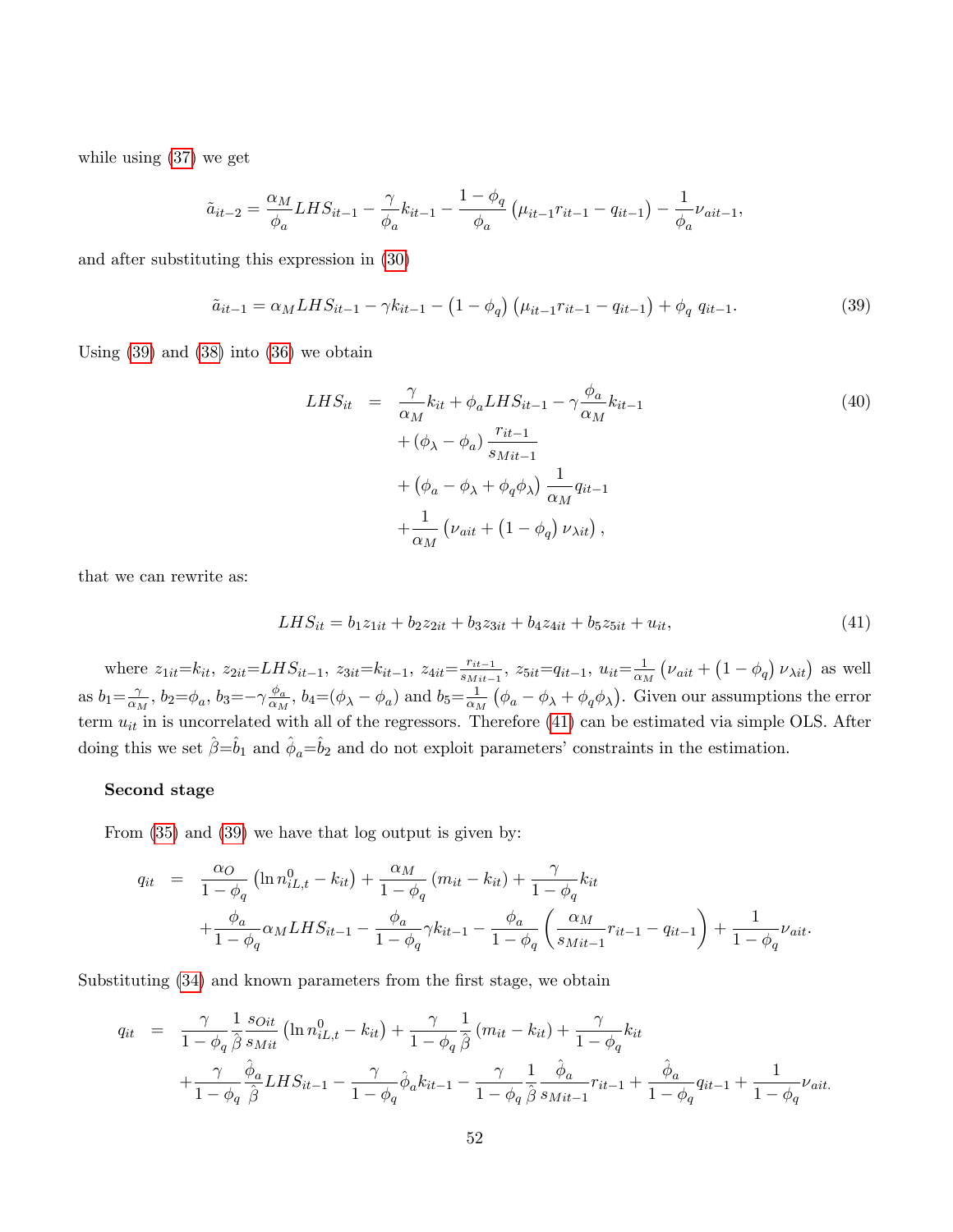Note that the only parameters to estimate are  $\gamma$  and  $\phi_q$ . These are identified using a linear model:

$$
q_{it} = b_6 z_{6it} + b_7 z_{7it} + \varepsilon_{it},\tag{42}
$$

where:

$$
z_{6it} = \frac{1}{\hat{\beta}} \frac{s_{0it}}{s_{Mit}} (\ln n_{iL,t}^0 - k_{it}) + \frac{1}{\hat{\beta}} (m_{it} - k_{it}) + k_{it} + \frac{\hat{\phi}_a}{\hat{\beta}} LHS_{it-1} - \hat{\phi}_a k_{it-1} - \frac{1}{\hat{\beta}} \frac{\hat{\phi}_a}{s_{Mit-1}} r_{it-1},
$$
  
\n
$$
z_{7it} = \hat{\phi}_a q_{it-1},
$$
  
\n
$$
\varepsilon_{it} = \frac{1}{1 - \phi_q} \nu_{ait},
$$

as well as  $b_6 = \frac{\gamma}{1-\alpha}$  $\frac{\gamma}{1-\phi_q}$  and  $b_7 = \frac{1}{1-\phi_q}$  $\frac{1}{1-\phi_q}$ . Note that  $z_{6it}$  is endogenous and we instrument it with  $k_{it}$ . We then set  $\hat{\gamma} = \hat{b}_6/\hat{b}_7$  and  $\hat{\phi}_q = \frac{\hat{b}_7 - 1}{\hat{b}_7}$  and obtain:

$$
\hat{a}_{it} = q_{it} - \frac{\hat{\gamma}}{\hat{\beta}} \frac{s_{Oit}}{s_{Mit}} \left( \ln n_{it}^0 - k_{it} \right) - \frac{\hat{\gamma}}{\hat{\beta}} \left( m_{it} - k_{it} \right) - \hat{\gamma} k_{it}
$$

$$
\hat{\mu}_{it} = \frac{\hat{\gamma}}{\hat{\beta} s_{Mit} (1 - \hat{\phi}_q)}
$$

$$
\hat{\lambda}_{it} = \frac{\hat{\gamma}}{\hat{\beta} s_{Mit} (1 - \hat{\phi}_q)} r_{it} - q_{it}.
$$

### Derivations for Case 2

In this case, the production function in logs can be written as

<span id="page-54-0"></span>
$$
q_{it} = \tilde{a}_{it} + \alpha_O \ln WB_{it} + \alpha_M m_{it} + (\gamma - \alpha_M - \alpha_O)k_{it},\tag{43}
$$

where  $WB_{it}$  is the wage bill at time t of firm i.

The Markov process for productivity and demand shocks are

<span id="page-54-1"></span>
$$
\tilde{a}_{it} = \phi_a \tilde{a}_{it-1} + \phi_L L_{it} + \nu_{ait}, \qquad (44)
$$

$$
\lambda_{it} = \phi_{\lambda} \lambda_{it-1} + \nu_{\lambda it}, \tag{45}
$$

where  $\nu_{ait}$  and  $\nu_{\lambda it}$  can be correlated with each other.

Following the same steps as we did for Case 1, the short-run marginal cost satisfies

$$
\frac{\partial C_{it}}{\partial Q_{it}} = \frac{1}{\alpha_O + \alpha_M} \frac{C_{it}}{Q_{it}}.\tag{46}
$$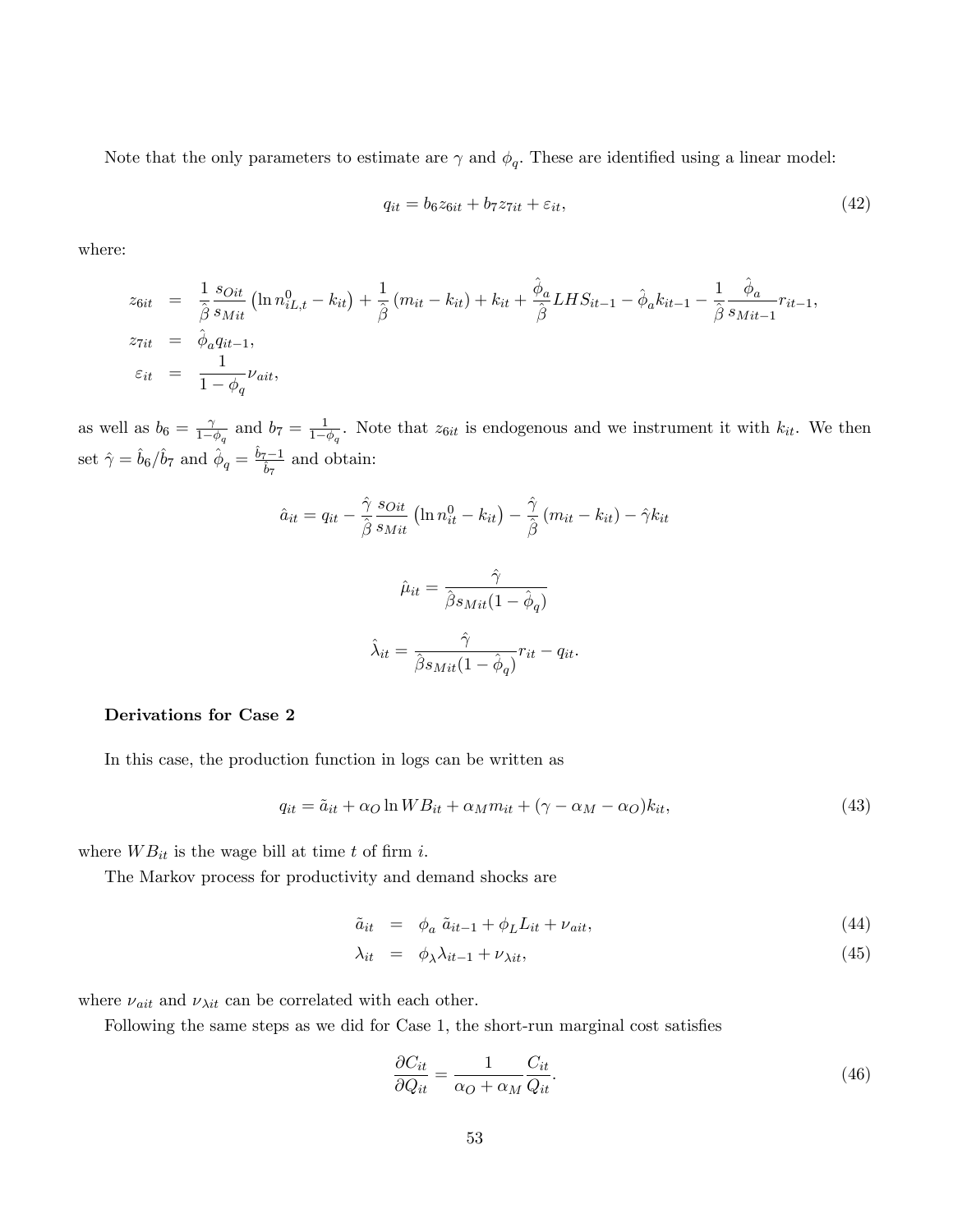Using [\(16\)](#page-49-0) and [\(17\)](#page-49-1), log revenue can be expressed in the following way:

<span id="page-55-0"></span>
$$
r_{it} = \frac{1}{\mu_{it}} \left( q_{it} + \lambda_{it} \right). \tag{47}
$$

Using [\(21\)](#page-49-2) note that expenditure shares are related to markups in the following way

<span id="page-55-1"></span>
$$
\frac{1}{\mu_{it}} = \frac{s_{Mit}}{\alpha_M} = \frac{s_{Oit}}{\alpha_O}.\tag{48}
$$

where  $s_{Oit}$  here represents the share of total labor expenditure in total revenue.

Using [\(43\)](#page-54-0) and [\(44\)](#page-54-1) one obtains:

<span id="page-55-5"></span>
$$
q_{it} = \alpha_O \left( \ln WB_{it} - k_{it} \right) + \alpha_M \left( m_{it} - k_{it} \right) + \gamma k_{it} + \phi_a \tilde{a}_{it-1} + \phi_L L_{it} + \nu_{ait}, \tag{49}
$$

then substituting this expression into [\(47\)](#page-55-0):

$$
r_{it} = \frac{\alpha_O}{\mu_{it}} (\ln WB_{it} - k_{it}) + \frac{\alpha_M}{\mu_{it}} (m_{it} - k_{it})
$$
  
+ 
$$
\frac{\gamma}{\mu_{it}} k_{it} + \frac{\phi_a}{\mu_{it}} \tilde{a}_{it-1} + \frac{\phi_L}{\mu_{it}} L_{it} + \frac{1}{\mu_{it}} \nu_{ait} + \frac{1}{\mu_{it}} \lambda_{it}.
$$

### First stage

Rearranging and using [\(48\)](#page-55-1) we define  $LHS_{it}$  and get:

<span id="page-55-2"></span>
$$
LHS_{it} \equiv \frac{r_{it} - s_{Oit} \left( \ln WB_{it} - k_{it} \right) - s_{Mit} \left( m_{it} - k_{it} \right)}{s_{Mit}}
$$
\n
$$
= \frac{\gamma}{\alpha_M} k_{it} + \frac{\phi_a}{\alpha_M} \tilde{a}_{it-1} + \frac{1}{\alpha_M} \lambda_{it} + \frac{\phi_L}{\alpha_M} L_{it} + \frac{1}{\alpha_M} \nu_{ait}.
$$
\n(50)

We need to find expressions for  $\tilde{a}_{it-2}$  and  $\lambda_{it-1}.$  From [\(22\)](#page-49-5) note that:

<span id="page-55-3"></span>
$$
\lambda_{it-1} = \mu_{it-1} r_{it-1} - q_{it-1},\tag{51}
$$

then using this expression into [\(45\)](#page-54-1) we obtain:

<span id="page-55-4"></span>
$$
\lambda_{it} = \phi_{\lambda} \left( \mu_{it-1} r_{it-1} - q_{it-1} \right) + \nu_{\lambda it}.
$$
\n(52)

Now from [\(50\)](#page-55-2) we can obtain:

$$
\tilde{a}_{it-2} = \frac{\alpha_M}{\phi_a} LHS_{it-1} - \frac{\gamma}{\phi_a} k_{it-1} - \frac{1}{\phi_a} \lambda_{it-1} - \frac{\phi_L}{\phi_a} L_{it-1} - \frac{1}{\phi_a} \nu_{ait-1},
$$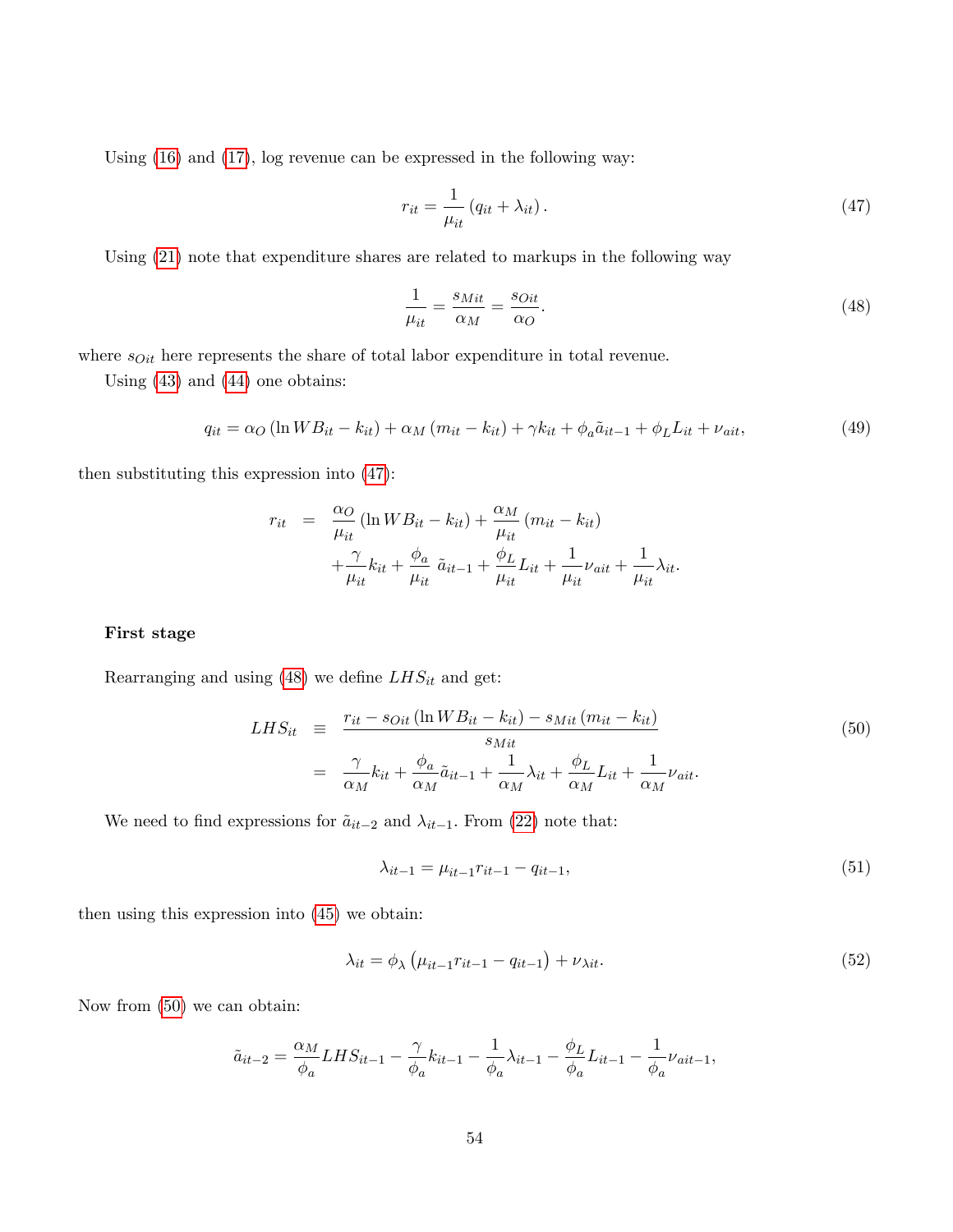while using  $(51)$  we get:

$$
\tilde{a}_{it-2} = \frac{\alpha_M}{\phi_a} LHS_{it-1} - \frac{\gamma}{\phi_a} k_{it-1} - \frac{1}{\phi_a} (\mu_{it-1} r_{it-1} - q_{it-1}) - \frac{\phi_L}{\phi_a} L_{it-1} - \frac{1}{\phi_a} \nu_{ait-1},
$$

and after substituting this expression in [\(44\)](#page-54-1)

<span id="page-56-0"></span>
$$
\tilde{a}_{it-1} = \alpha_M LHS_{it-1} - \gamma k_{it-1} - (\mu_{it-1} r_{it-1} - q_{it-1}). \tag{53}
$$

Using  $(53)$  and  $(52)$  into  $(50)$  we obtain:

$$
LHS_{it} = \frac{\gamma}{\alpha_M} k_{it} + \phi_a LHS_{it-1} - \gamma \frac{\phi_a}{\alpha_M} k_{it-1} + (\phi_\lambda - \phi_a) \frac{r_{it-1}}{s_{Mit-1}} + (\phi_a - \phi_\lambda) \frac{1}{\alpha_M} q_{it-1} + \frac{\phi_L}{\alpha_M} L_{it} + \frac{1}{\alpha_M} (\nu_{ait} + \nu_{\lambda it}),
$$
\n(54)

that we can rewrite as

$$
LHS_{it} = b_1 z_{1it} + b_2 z_{2it} + b_3 z_{3it} + b_4 z_{4it} + b_5 z_{5it} + b_6 z_{6it} + u_{it},
$$
\n
$$
(55)
$$

where  $z_{1it} = k_{it}$ ,  $z_{2it} = LHS_{it-1}$ ,  $z_{3it} = k_{it-1}$ ,  $z_{4it} = \frac{r_{it-1}}{s_{Mit-1}}$  $\frac{r_{it-1}}{s_{Mit-1}}, z_{5it}=q_{it-1}, z_{6it}=L_{it}, u_{it}=\frac{1}{\alpha_N}$  $\frac{1}{\alpha_M}(\nu_{ait} + \nu_{\lambda it})$  as well as  $b_1=\frac{\gamma}{\alpha}$  $\frac{\gamma}{\alpha_M}$ ,  $b_2 = \phi_a$ ,  $b_3 = -\gamma \frac{\phi_a}{\alpha_M}$  $\frac{\phi_a}{\alpha_M}$ ,  $b_4 = (\phi_\lambda - \phi_a)$ ,  $b_5 = \frac{1}{\alpha_M}$  $\frac{1}{\alpha_M}$  ( $\phi_a - \phi_\lambda$ ) and  $b_6 = \frac{\phi_L}{\alpha_M}$  $\frac{\varphi_L}{\alpha_M}$ . Given our assumptions the error term  $u_{it}$  in is uncorrelated with all of the regressors but  $z_{6it}=L_{it}$ . Coherently with our assumptions we instrument  $L_{it}$  with  $L_{it-1}$ . After doing this we set  $\hat{\beta}=\hat{b}_1$  and  $\hat{\phi}_a=\hat{b}_2$  and do not exploit parameters' constraints in the estimation.

#### Second stage

From [\(49\)](#page-55-5) and [\(53\)](#page-56-0) we have that log output is given by

$$
q_{it} = \alpha_O (\ln WB_{it} - k_{it}) + \alpha_M (m_{it} - k_{it}) + \gamma k_{it}
$$
  
+  $\phi_a \alpha_M LHS_{it-1} - \phi_a \gamma k_{it-1} - \phi_a \left( \frac{\alpha_M}{s_{Mit-1}} r_{it-1} - q_{it-1} \right) + \phi_L L_{it} + \nu_{ait}.$ 

Substituting [\(48\)](#page-55-1) and known parameters from the first stage, we obtain

$$
q_{it} = \gamma \frac{1}{\hat{\beta}} \frac{s_{Oit}}{s_{Mit}} (\ln WB_{it} - k_{it}) + \gamma \frac{1}{\hat{\beta}} (m_{it} - k_{it}) + \gamma k_{it}
$$
  
+ $\gamma \frac{\hat{\phi}_a}{\hat{\beta}} LHS_{it-1} - \gamma \hat{\phi}_a k_{it-1} - \gamma \frac{1}{\hat{\beta}} \frac{\hat{\phi}_a}{s_{Mit-1}} r_{it-1} + \hat{\phi}_a q_{it-1} + \phi_L L_{it} + \nu_{ait.}$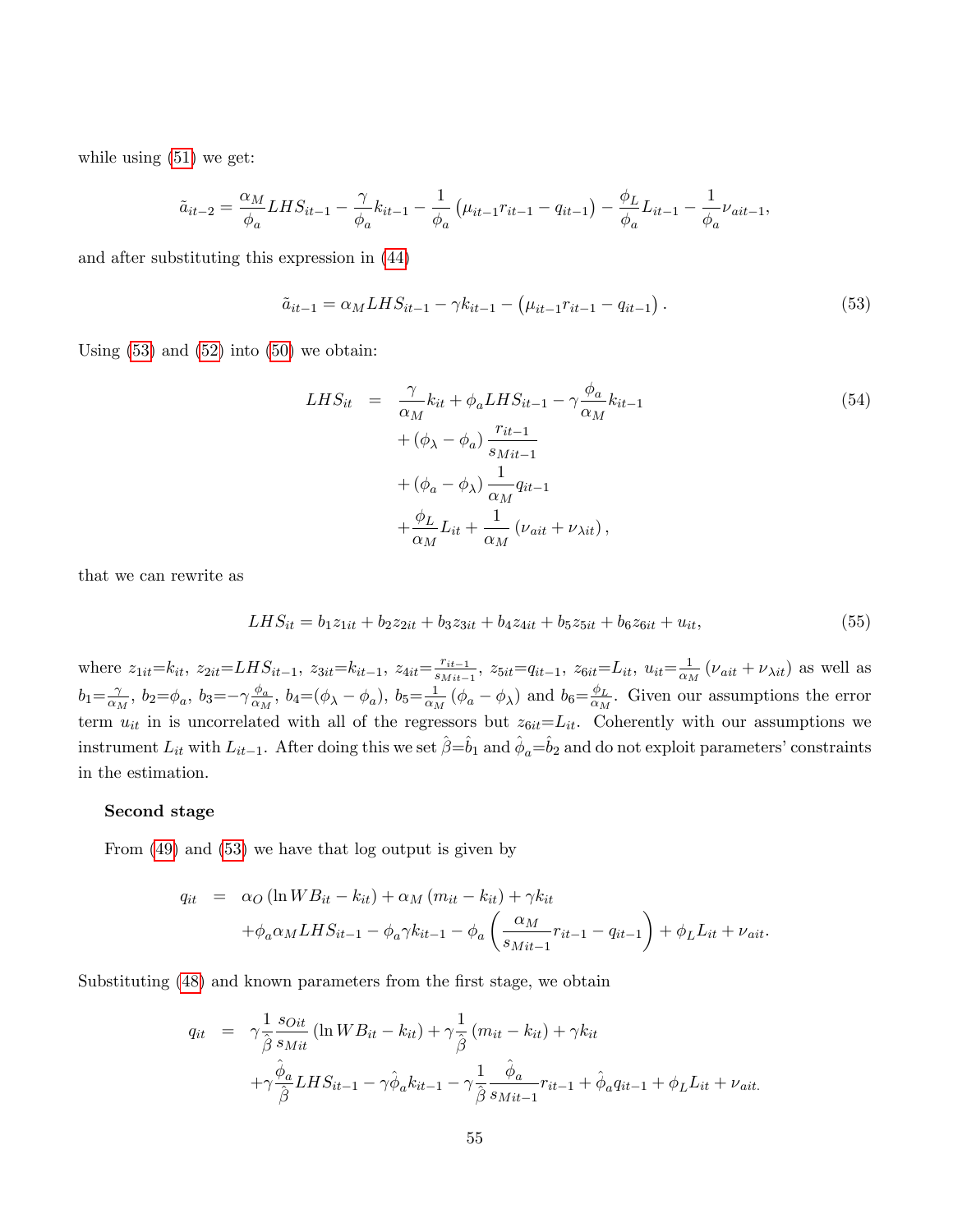Note that the only parameters to estimate are  $\gamma$  and  $\phi_L$ . These are identified using a linear model:

$$
q_{it} - \hat{\phi}_a q_{it-1} = b_7 z_{7it} + b_8 z_{8it} + \varepsilon_{it},\tag{56}
$$

where:

$$
z_{7it} = \frac{1}{\hat{\beta}} \frac{s_{0it}}{s_{Mit}} (\ln WB_{it} - k_{it}) + \frac{1}{\hat{\beta}} (m_{it} - k_{it}) + k_{it} + \frac{\hat{\phi}_a}{\hat{\beta}} LHS_{it-1} - \hat{\phi}_a k_{it-1} - \frac{1}{\hat{\beta}} \frac{\hat{\phi}_a}{s_{Mit-1}} r_{it-1},
$$
  
\n
$$
z_{8it} = L_{it},
$$
  
\n
$$
\varepsilon_{it} = \nu_{ait},
$$

as well as  $b_7 = \gamma$  and  $b_8 = \phi_L$ . Note that  $z_{7it}$  and  $z_{8it}$  are endogenous and we instrument them with  $k_{it}$  and  $L_{it-1}$ . We then set  $\hat{\gamma} = \hat{b}_7$  and obtain

$$
\hat{a}_{it} = q_{it} - \frac{\hat{\gamma}}{\hat{\beta}} \frac{s_{Oit}}{s_{Mit}} (\ln WB_{it} - k_{it}) - \frac{\hat{\gamma}}{\hat{\beta}} (m_{it} - k_{it}) - \hat{\gamma} k_{it}
$$

$$
\hat{\mu}_{it} = \frac{\hat{\gamma}}{\hat{\beta} s_{Mit}}
$$

$$
\hat{\lambda}_{it} = \frac{\hat{\gamma}}{\hat{\beta} s_{Mit}} r_{it} - q_{it}.
$$

# 7 Appendix C

In this Appendix we present the results for Case 1 without and with IV when we allow only for contemporaneous effects quantity-based productivity.

The process for quantity-based productivity in equation [\(12\)](#page-28-1), when we only consider contemporaneous effects, becomes

<span id="page-57-0"></span>
$$
\tilde{a}_{it} = \phi_a \; \tilde{a}_{it-1} + \beta \Delta q_{it} + \nu_{ait}.\tag{57}
$$

We use the process in [\(57\)](#page-57-0) and recompute all the shocks in the model using the MULAMA methodology. The results are presented in Table [C.1](#page-58-0) and [C.2.](#page-58-1) The results in Table [C.1](#page-58-0) are consistent with our hypothesis and all highly significant. The effect of quantity on productivity is positive and significant for firms that either increase or drop layers, and it is larger for these firms than for firms that do not change layers. Note also that the effects are much smaller than in Table [15](#page-29-0) which indicates that the average level effect over time might be larger than the immediate contemporaneous effects.

Table [C.2](#page-58-1) presents the results ordered by layer. The results for firms that start with 1, 2 or 3 layers are all positive and significant, although the estimate for firms with zero layers is negative and not significant.

Table [C.3](#page-59-0) presents the results for the specification of the process of quantity-based productivity in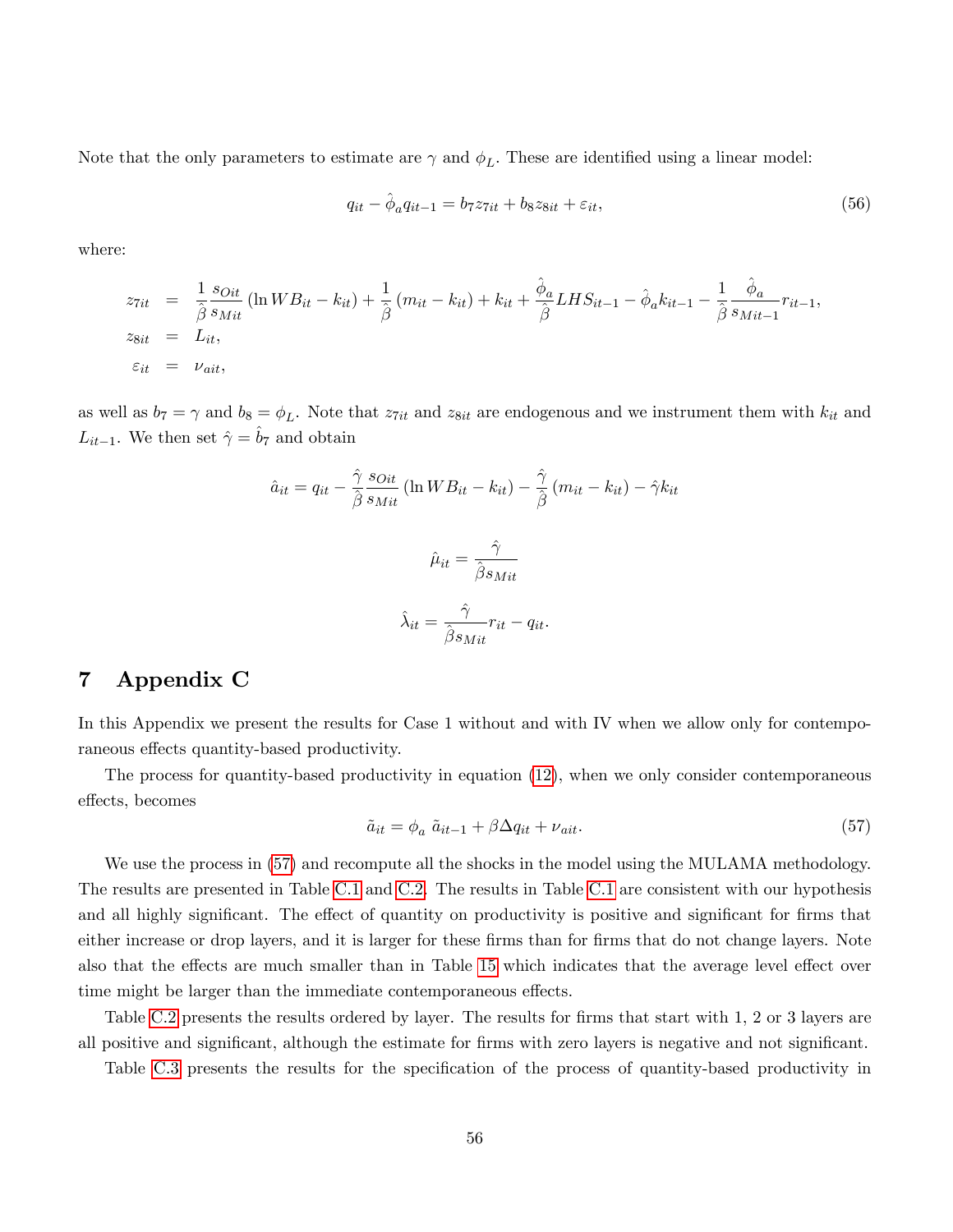|                         | (1)        | (2)                                                 | (3)         | (4)              |
|-------------------------|------------|-----------------------------------------------------|-------------|------------------|
| VARIABLES               | Increasing | Decreasing                                          | Constant    | All              |
|                         |            |                                                     |             |                  |
| Productivity t-1        | 0.141c     | 0.061                                               | $0.248^{b}$ | $0.149^a$        |
|                         | (0.086)    | (0.050)                                             | (0.111)     | (0.054)          |
| Change in quantity      | $0.233^a$  | $0.205^a$                                           | $0.166^a$   | $0.194^{\alpha}$ |
|                         | (0.081)    | (0.065)                                             | (0.058)     | (0.041)          |
| Constant                | 0.074c     | $0.167^a$                                           | 0.049       | $-0.048$         |
|                         | (0.041)    | (0.061)                                             | (0.034)     | (0.052)          |
|                         |            |                                                     |             |                  |
| Observations            | 4,171      | 2,840                                               | 3.055       | 10,066           |
| Number of fixed effects | 1,673      | 1,280                                               | 1,298       | 4.251            |
| Adjusted $R^2$          | 0.038      | 0.023                                               | 0.069       | 0.035            |
|                         |            | Firm-level clustered standard errors in parentheses |             |                  |

<span id="page-58-0"></span>Table C.1: MULAMA Quantity TFP Case 1 Cont. Firm-product-sequence FE

<span id="page-58-1"></span>Table C.2: MULAMA Quantity TFP: Case 1 Contemporaneous. Firm-product FE

|                                                     | (1)         | (2)         | (3)              | (4)         |
|-----------------------------------------------------|-------------|-------------|------------------|-------------|
| <b>VARIABLES</b>                                    | 0 layers    | 1 layer     | 2 layers         | 3 layers    |
|                                                     |             |             |                  |             |
| Productivity t-1                                    | $-0.179$    | 0.201       | $0.370^{a}$      | $0.231^{a}$ |
|                                                     | (0.146)     | (0.133)     | (0.060)          | (0.048)     |
| Change in quantity                                  | $-0.245$    | $0.182^{b}$ | $0.332^{\alpha}$ | $0.167^{a}$ |
|                                                     | (0.237)     | (0.084)     | (0.078)          | (0.048)     |
| Constant                                            | $0.818^{a}$ | $0.251^a$   | 0.014            | $-0.026$    |
|                                                     | (0.205)     | (0.061)     | (0.029)          | (0.036)     |
|                                                     |             |             |                  |             |
| Observations                                        | 532         | 1,649       | 3.674            | 3.523       |
| Number of fixed effects                             | 163         | 549         | 1,149            | 1,148       |
| Adjusted $R^2$                                      | 0.037       | 0.067       | 0.141            | 0.073       |
| Firm-level clustered standard errors in parentheses |             |             |                  |             |

 $a$  p < 0.01,  $b$  p < 0.05,  $c$  p < 0.1

equation [\(57\)](#page-57-0), but when we instrument for the change in quantity using the variables described in the main text. As we can see, for a firm that adds layers, a  $10\%$  increase in quantity leads to a  $2.5\%$  increase in productivity. The results are much weaker (and not significant) for firms that drop layers. They are also positive and significant for firms with constant numbers of layers, which indicates that quantity and quantity-based productivity are probably related through other channels, as we had found before. Still, for the significant estimates, we find that changes in organization lead to a larger change in real-based productivity than when we do not observe a reorganization. The persistence coefficient in this case is around .9. As before, the reason is that we have dropped the set of firm-product-sequence fixed effects.

Table [C.4](#page-59-1) presents the results when we group by initial layer. All the estimates of the effects of changes in quantity are positive, although as in previous cases, not significant for firms that start with either zero